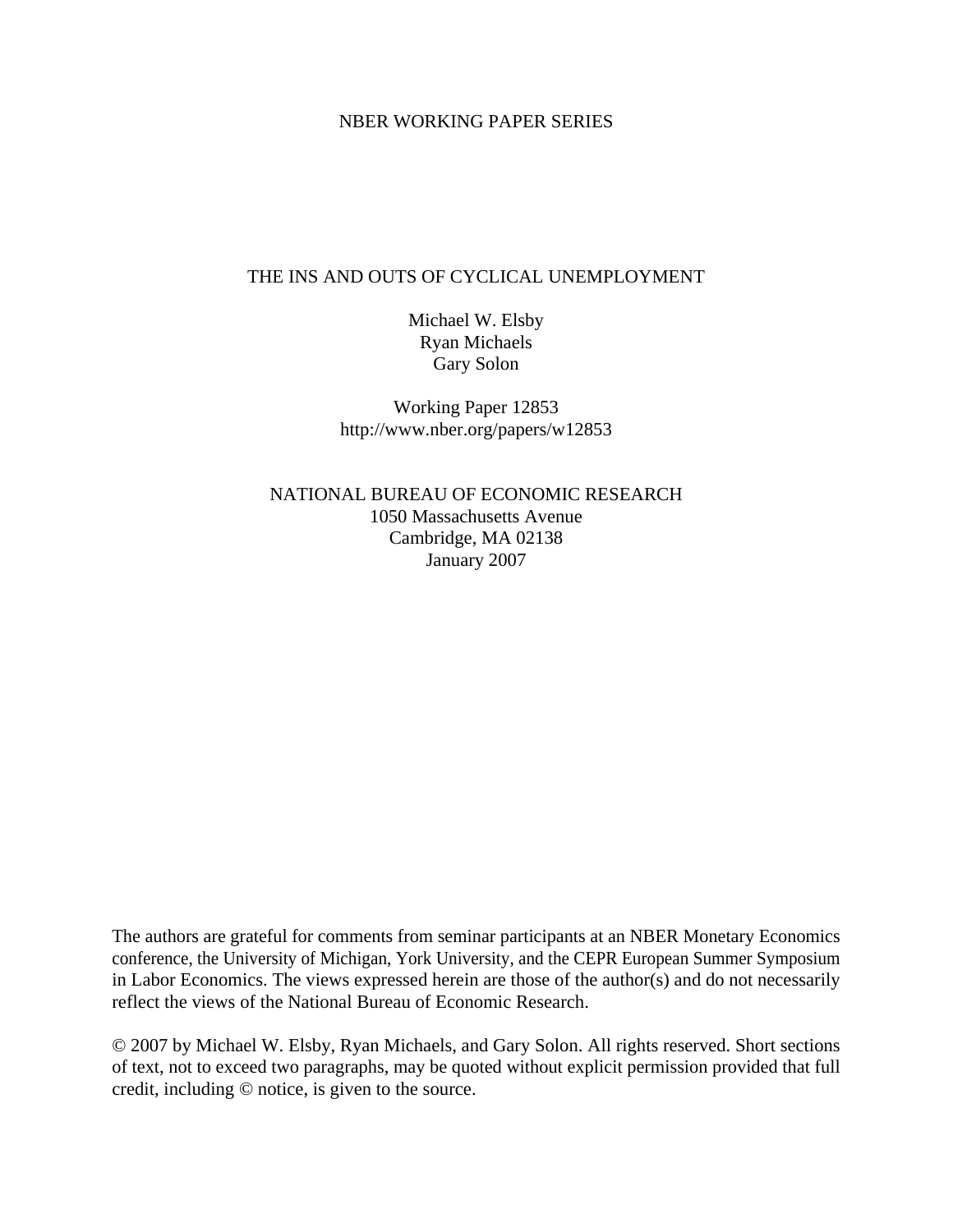The Ins and Outs of Cyclical Unemployment Michael W. Elsby, Ryan Michaels, and Gary Solon NBER Working Paper No. 12853 January 2007 JEL No. E24,E32,J63,J64

## **ABSTRACT**

One of the strongest trends in recent macroeconomic modeling of labor market fluctuations is to treat unemployment inflows as acyclical. This trend stems in large part from an influential paper by Shimer on "Reassessing the Ins and Outs of Unemployment," i.e., the extent to which increased unemployment during a recession arises from an increase in the number of unemployment spells versus an increase in their duration. After broadly reviewing the previous literature, we replicate and extend Shimer's main analysis. Like Shimer, we find an important role for increased duration. But contrary to Shimer's conclusions, we find that even his own methods and data, when viewed in an appropriate metric, reveal an important role for increased inflows to unemployment as well. This finding is further strengthened by our refinements of Shimer's methods of correcting for data problems and by our detailed examination of particular components of the inflow to unemployment. We conclude that a complete understanding of cyclical unemployment requires an explanation of countercyclical inflow rates as well as procyclical outflow rates.

Michael W. Elsby University of Michigan Department of Economics 238 Lorch Hall 611 Tappan Street Ann Arbor, MI 48109-1220 and NBER elsby@umich.edu

Ryan Michaels Department of Economics University of Michigan Ann Arbor, MI 48109-1220 rmikes@umich.edu

Gary Solon Department of Economics University of Michigan Ann Arbor, MI 48109 and NBER gsolon@umich.edu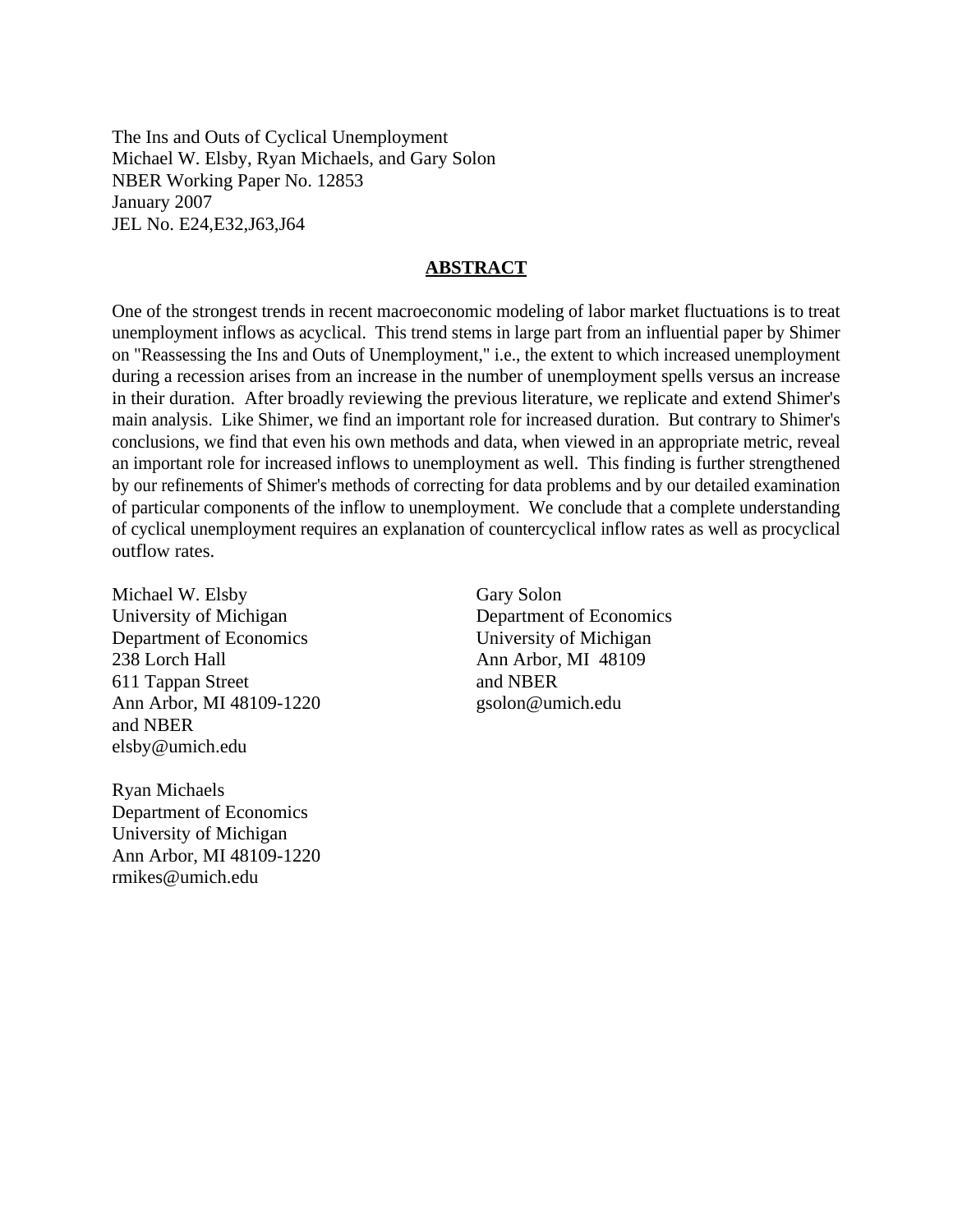### **The Ins and Outs of Cyclical Unemployment**

#### 1. Introduction

 In principle, the increased unemployment during a recession could arise from an increase in the number of unemployment spells, an increase in the duration of unemployment spells, or both. Equivalently, one can decompose the cyclical variation in unemployment into changes in the rates of inflow to and outflow from unemployment. The title of a 1986 paper by Darby, Haltiwanger, and Plant dubbed this subject "The Ins and Outs of Unemployment." Because Darby et al. claimed that cyclical unemployment variation in the United States stems almost entirely from cyclical variation in the inflow, their paper's subtitle was "The Ins Win."

 Contrary to that conclusion, one of the strongest trends in recent macroeconomic modeling of the labor market is to treat the inflow to unemployment as acyclical. In some instances, acyclicality of the inflow is assumed; in others, the model is designed to *explain* the supposed acyclicality of the inflow. Examples include Hall (2005a, 2005b), Gertler and Trigari (2006), Menzio and Moen (2006), Rotemberg (2006), and Blanchard and Gali (2006). Several of these authors motivate their treatment of the inflow as acyclical by referring to a pair of papers by Shimer (2005a, 2005b), which reach a conclusion diametrically opposite to that of Darby et al. For example, the introductory passage in the first of these, entitled "Reassessing the Ins and Outs of Unemployment," declares, "Using United States data from 1948 to 2004, I find that there are substantial fluctuations in unemployed workers' job finding probability at business cycle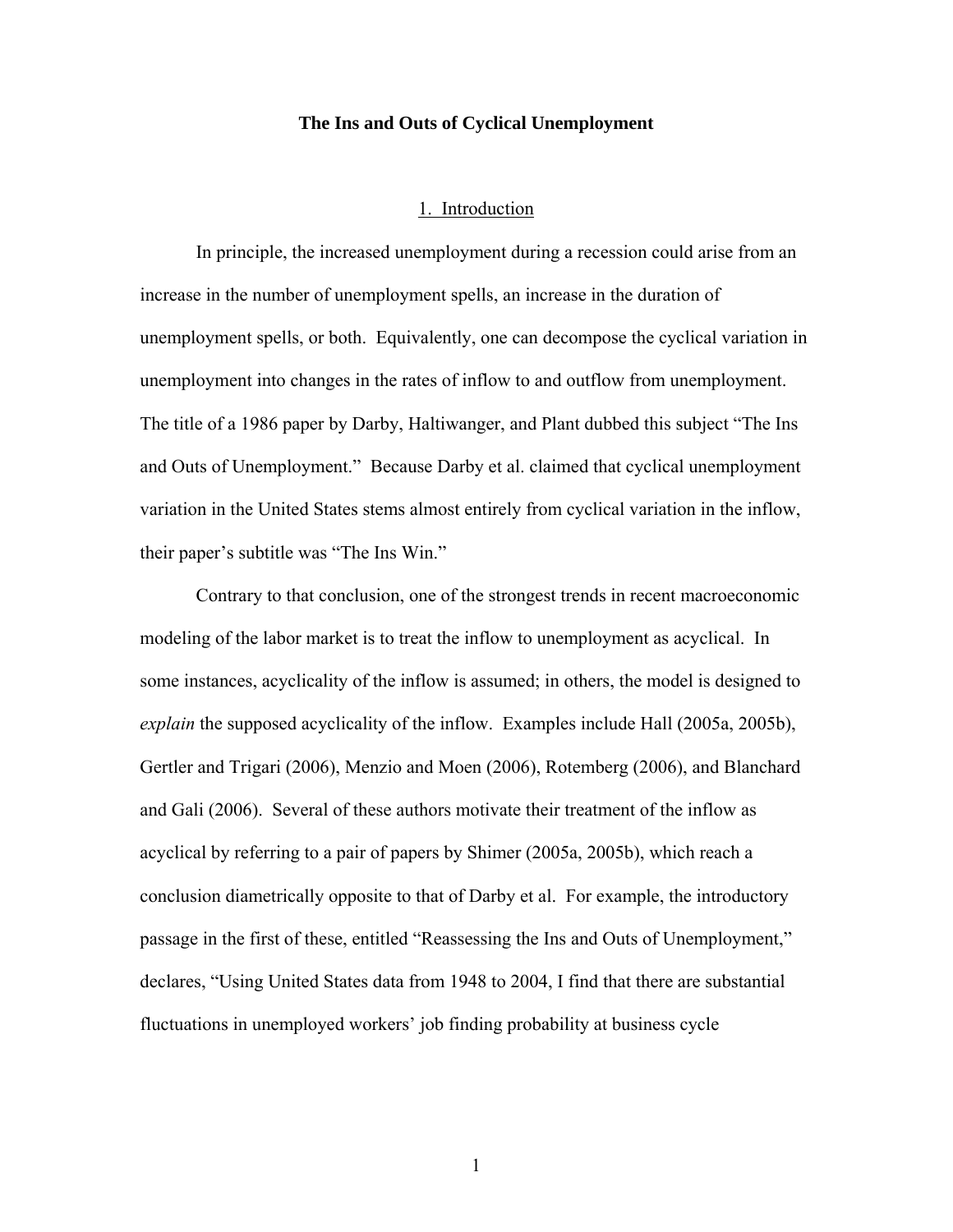frequencies, while employed workers' separation probability is comparatively acyclic."<sup>1</sup> Similar statements appear in Shimer (2005b and 2005c).<sup>2</sup>

 Viewed in the context of a longer history of unemployment studies, the opposite conclusions of Darby et al. and Shimer both seem surprising. Darby et al.'s finding that "The Ins Win" and the outs lose appears to be contradicted by a large body of accumulated evidence suggesting that unemployment duration is substantially countercyclical:

- Regularly published statistics on the cross-sectional distribution of unemployment duration from the monthly Current Population Survey (CPS) show a pronounced shift towards longer unemployment spells during recessions. Similarly, sophisticated econometric analyses that have used repeated CPS cross-sectional data on unemployment duration to impute month-to-month hazard rates for exiting unemployment have found these outflow rates to be substantially procyclical (Sider, 1985; Baker, 1992<sup>3</sup>).
- Numerous studies have estimated inflow and outflow rates with the so-called gross flows data, which are based on the 2/3 or so of the CPS sample that can be longitudinally matched from one month to the next.<sup>4</sup> Without exception, these

<sup>&</sup>lt;sup>1</sup> Shimer uses the term "separation probability" to mean the probability of entering unemployment. We do not use this terminology for two reasons. First, we wish to avoid confusion with the more commonly used meaning of "separation" as a quit or layoff from a particular employer, which often involves no unemployment at all (especially in the case of quits). Second, as we will emphasize in section 2.D of this paper, many spells of unemployment begin with entry into the labor force, not a separation from employment.

<sup>2</sup> Similarly, the abstract of Hall's *Review of Economics and Statistics* Lecture (2005b) says, "In the modern U.S. economy, recessions do not begin with a burst of layoffs. Unemployment rises because jobs are hard to find, not because an unusual number of people are thrown into unemployment."

<sup>&</sup>lt;sup>3</sup> Baker's study, which disaggregated unemployment by reason for unemployment and demographic characteristics, directly refuted the conjecture by Darby et al. that the apparent cyclicality of unemployment duration could be explained mostly by cyclical changes in the composition of the unemployed.

<sup>&</sup>lt;sup>4</sup> While the gross flows data are useful, they are not necessarily the data source of choice because they are plagued by numerous deficiencies, including the systematic exclusion of individuals who change residence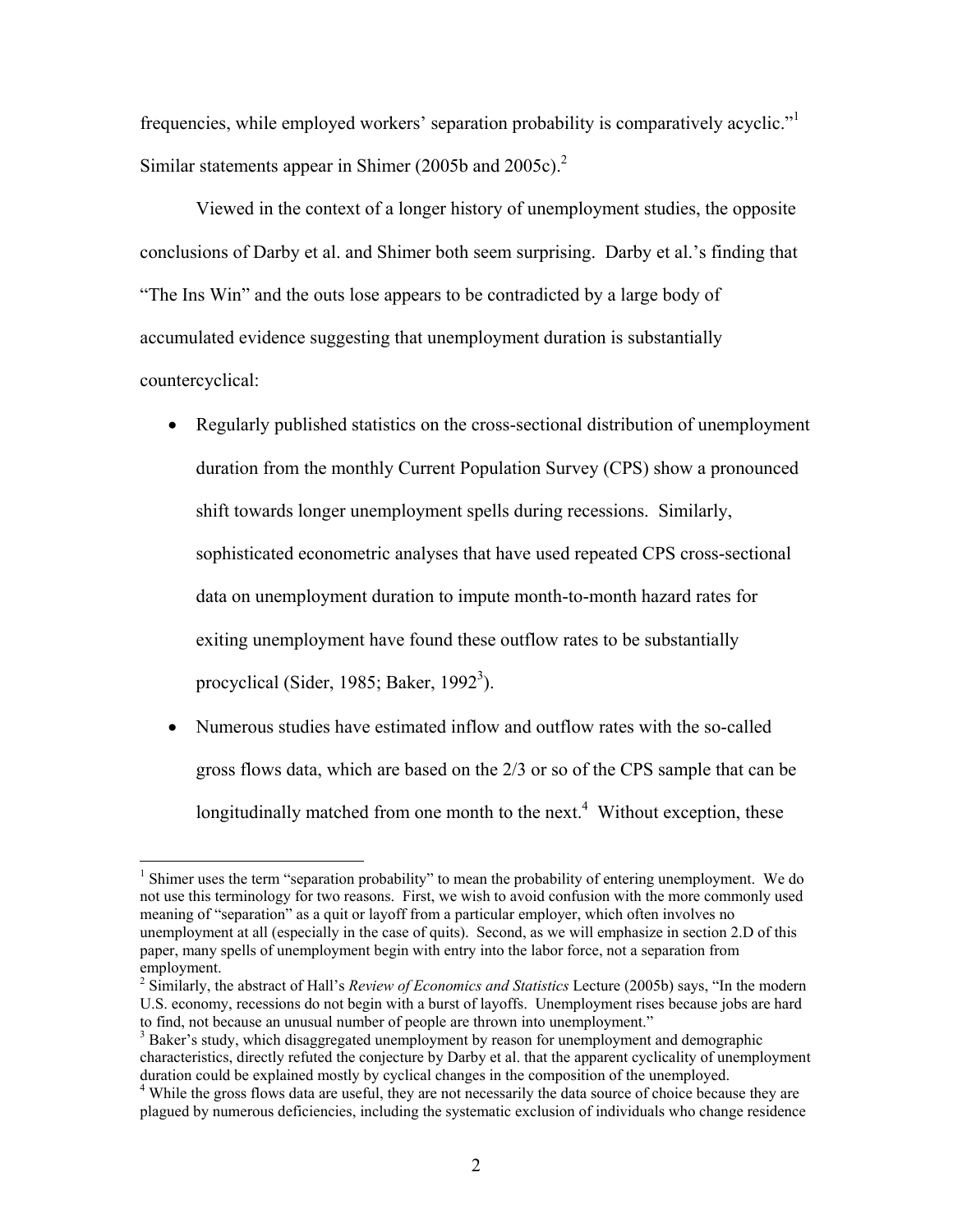studies have found that the monthly hazard rate for outflow from unemployment is procyclical (Perry, 1972; Marston, 1976; Blanchard and Diamond, 1990; Bleakley, Ferris, and Fuhrer, 1999; Fujita and Ramey, 2006; Yashiv, 2006).

• Regularly published statistics on unemployment insurance (UI) claims show that, during recessions, UI claims tend to be of considerably longer duration, and the fraction of claimants that exhaust their entitlement to benefits is considerably higher (Nicholson, 1981; Kennan, 2006). These facts, of course, are precisely why the federal government usually adopts extended-benefit programs during recessions.

Shimer's opposite conclusion that the outs win and the ins lose also appears to be contradicted by a great deal of evidence:

- The regularly published CPS statistics on unemployment duration show that the number unemployed less than five weeks (who therefore became unemployed since the previous month's CPS) tends to be substantially higher during recessions.
- The same studies of CPS gross flows data that have found procyclical flows out of unemployment also have found substantially countercyclical flows into unemployment. $5$

and the many spurious transitions generated by misclassification in either of the months used in the longitudinal match. See National Commission on Employment and Unemployment Statistics (1979, pp. 214-17) and Barkume and Horvath (1995).

 $<sup>5</sup>$  The familiar finding of substantial cyclicality in both directions of gross flows between employment and</sup> unemployment is replicated in section 3 of Shimer (2005a). In our paper, instead of reanalyzing the gross flows data still again, we concentrate on replicating, extending, and interpreting the main analysis in Shimer's section 2, which his first page describes as the basis of his "preferred measures."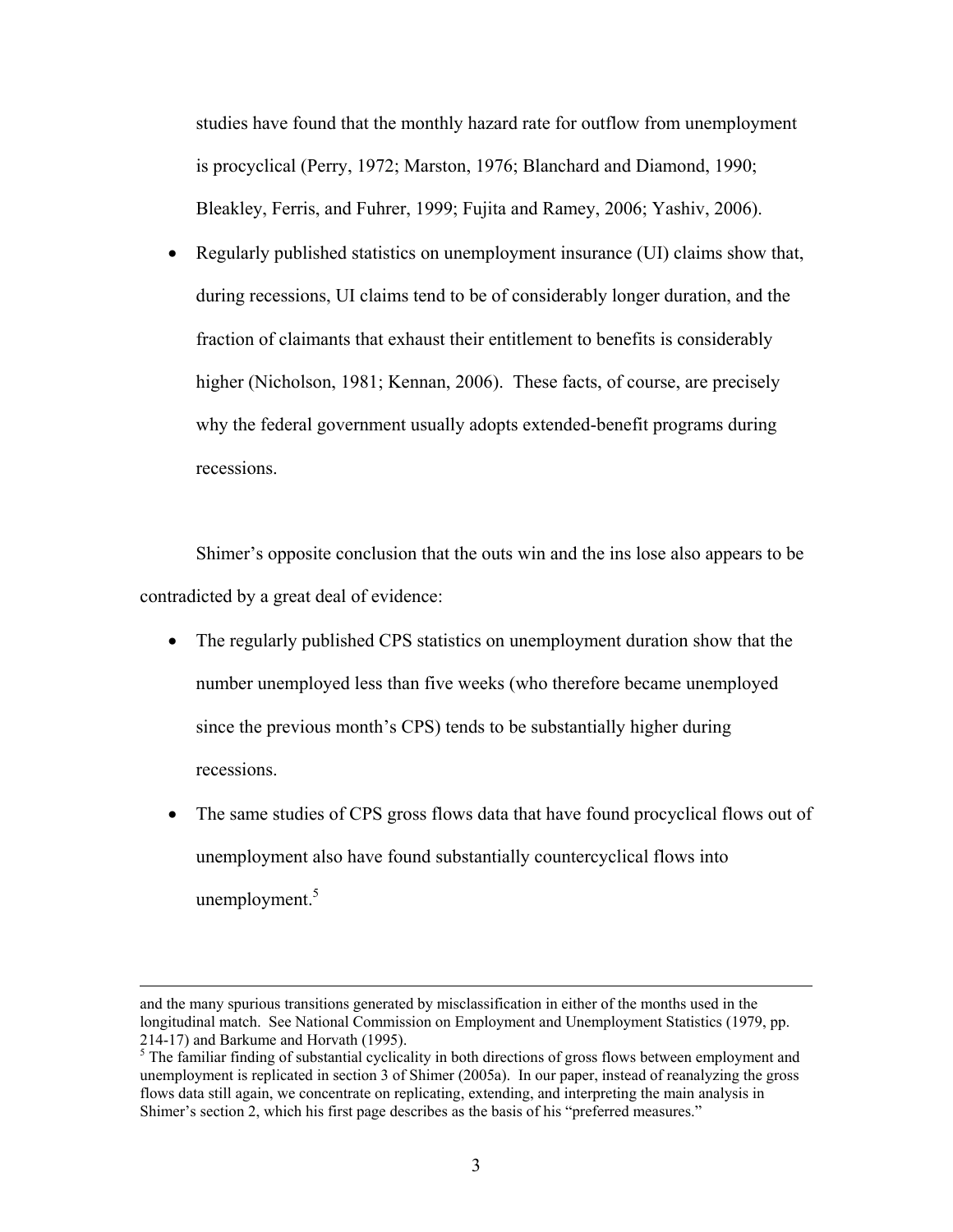- Regularly published statistics on initial UI claims show that dramatically more UI claims are initiated during recessions, especially early in recessions (Kennan, 2006). This, of course, is why the Conference Board uses initial UI claims as one of its "leading indicators."
- All these indications of countercyclical inflows into unemployment dovetail with well-established facts about labor turnover, including the recent employer-based evidence on countercyclical job destruction as well as a long history of evidence that layoffs are strongly countercyclical (Barth, 1971; Davis, Faberman, and Haltiwanger, 2006). $^6$

Reacting to the apparent discrepancy between these patterns and Shimer's influential conclusion, in this paper we reassess Shimer's reassessment. Shimer's preferred analysis uses an ingenious methodology to infer the unemployment inflow and outflow rates from only three published monthly time series from the CPS: the number employed, the number unemployed, and the number unemployed less than five weeks. As Shimer rightly emphasizes, one of the virtues of his approach is "making it easy for others to verify my results, extend them as more data become available, and examine their consistency both within the United States and across countries." Thanks to the public availability of the data and the transparency of Shimer's method, we can indeed replicate and extend his analysis.

<sup>&</sup>lt;sup>6</sup> As noted by Hall (2006), the countercyclicality of layoffs is no greater than the procyclicality of quits. This point was previously documented by Slichter (1919), Woytinsky (1942), Akerlof, Rose, and Yellen (1988), Anderson and Meyer (1994), and others. Davis (2006) clearly explains why distinguishing layoffs from quits is important for understanding cyclical fluctuations in the labor market.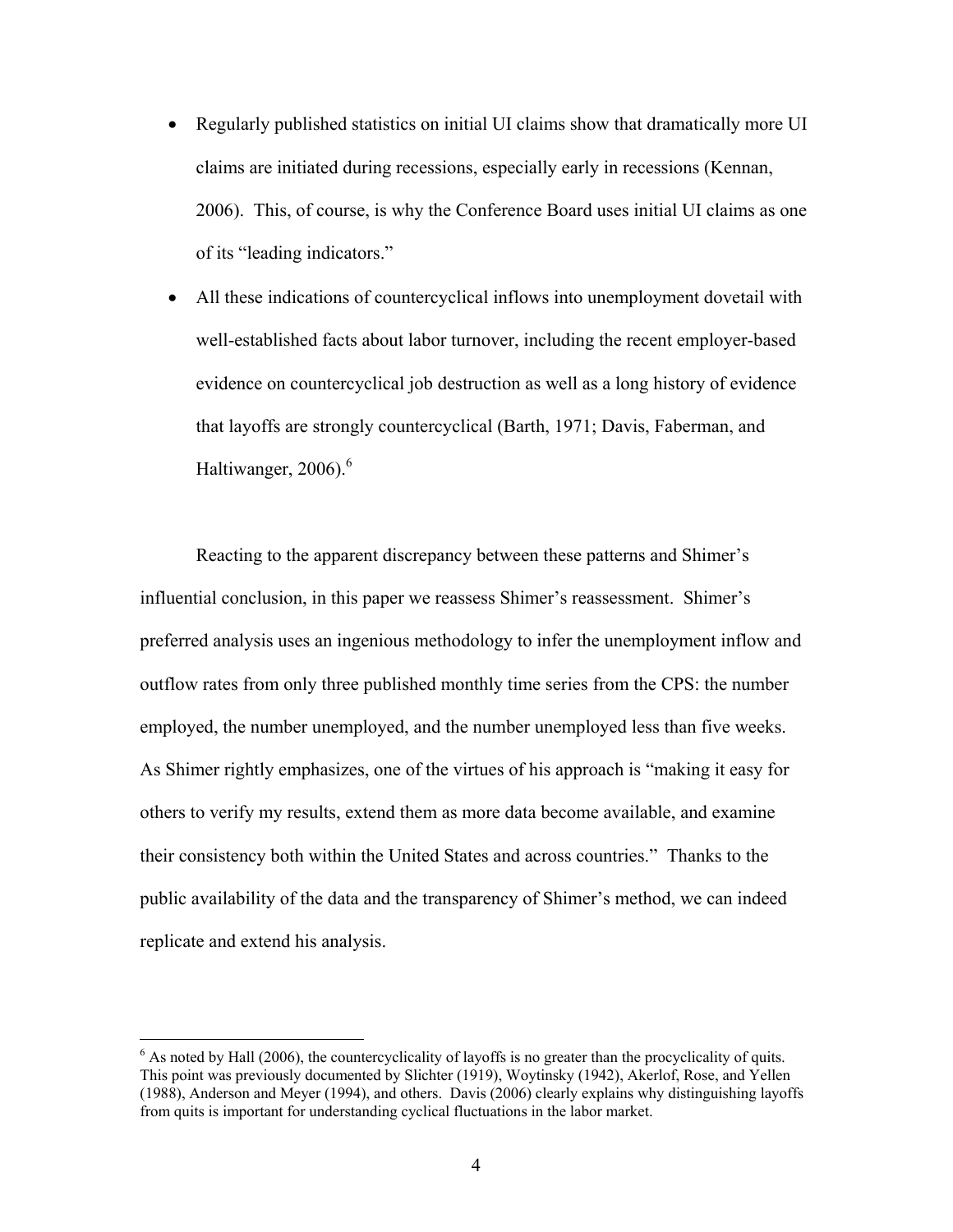We confirm his finding that the majority of cyclical unemployment variation can be attributed to cyclicality in the outflow hazard, but we also find that, when viewed in an appropriate metric, Shimer's own results indicate that increased inflows also are important in most recessions, especially the most severe ones. We then propose and implement modifications of Shimer's methods for treating the 1994 CPS redesign, time aggregation bias, and heterogeneity in flow rates across job losers, job leavers, and labor force entrants. All our refinements of Shimer's analysis continue to find substantial cyclicality in both inflows and outflows.

In light of that finding, we caution against the recent tendency of macroeconomic theorists to overlook the cyclicality of unemployment inflows. A complete understanding of cyclical unemployment requires an explanation of countercyclical unemployment inflow rates as well as procyclical outflow rates. We also discuss more generally what can be learned about the business cycle from performing mechanical decompositions of cyclical unemployment variation into inflow and outflow components. We explain why some of the cyclical variation in the outflow hazard may be caused by cyclical changes in the size and composition of the inflow, and we suggest that cyclical changes in both inflows and outflows stem from the same source – whatever it is that shifts the derived demand for labor leftward during a recession.

### 2. Replication, Reinterpretation, and Extension of Shimer's Main Analysis

## *A. Some Useful Identities*

Shimer starts with the following description of the evolution over time of the number unemployed: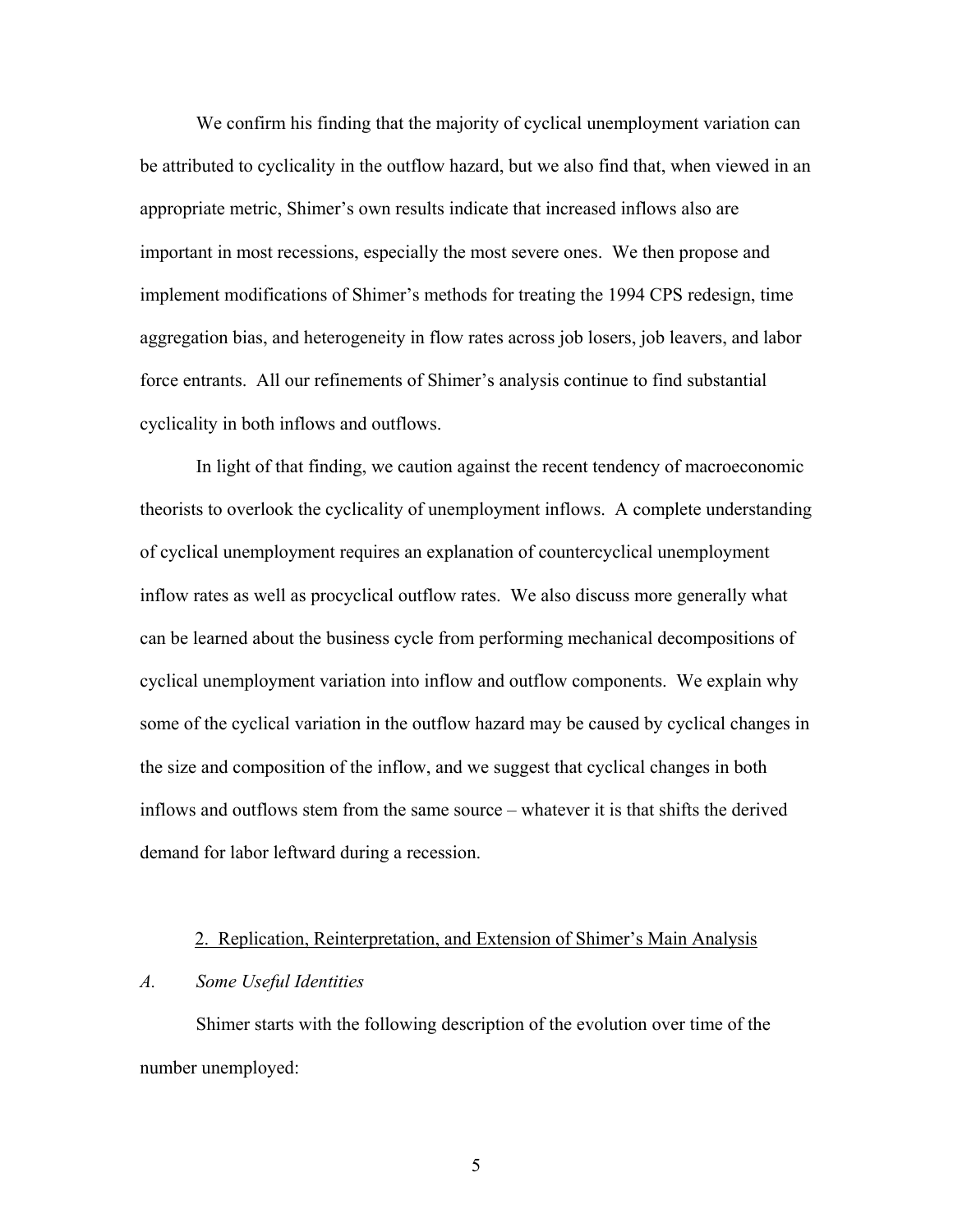$$
\frac{du}{dt} = s_t (l_t - u_t) - f_t u_t = -(s_t + f_t) (u_t - u_t^*)
$$
\n(1)

where  $l_t$  and  $u_t$  are the labor force and unemployment stocks respectively,  $u_t^*$  is steady state unemployment, and  $s_t$  and  $f_t$  are the unemployment inflow and outflow hazard rates. It should be mentioned at the outset that equation (1) accurately describes the evolution of unemployment only if all inflows into unemployment originate from employment. In fact, however, around 40% of the stock of unemployed workers report that their unemployment originated from non-participation in the labor force. We will address this issue in detail in section 2.D, but for now we maintain Shimer's simplifying assumption.

The focus of interest, then, is on the two flow rates  $s_t$  and  $f_t$ . As many previous studies have shown, and as we will confirm, since  $(s_t + f_t)$  is typically close to 0.5 on a monthly basis, the half life of a deviation from steady state unemployment is close to one month. In other words, the evolution of the actual unemployment rate, which we denote  $\tilde{u}$ , is closely approximated by the steady state unemployment rate:

$$
\widetilde{u}_t \equiv \frac{u_t}{l_t} \approx \frac{u_t^*}{l_t} = \frac{s_t}{s_t + f_t} \tag{2}
$$

 In what follows, a recurring theme will be the decomposition of changes in the observed unemployment rate into a contribution due to changes in the inflow rate and a contribution due to changes in the outflow rate. It turns out that equation (2) provides us with a remarkably simple decomposition. In particular, log differentiation of (2) yields

$$
d \log \tilde{u}_t \approx (1 - \tilde{u}_t) [d \log s_t - d \log f_t]
$$
 (3)

Equivalently, multiplying (3) through by  $\tilde{u}$ , yields

$$
d\tilde{u}_t \approx \tilde{u}_t \left(1 - \tilde{u}_t\right) \left[d\log s_t - d\log f_t\right] \tag{4}
$$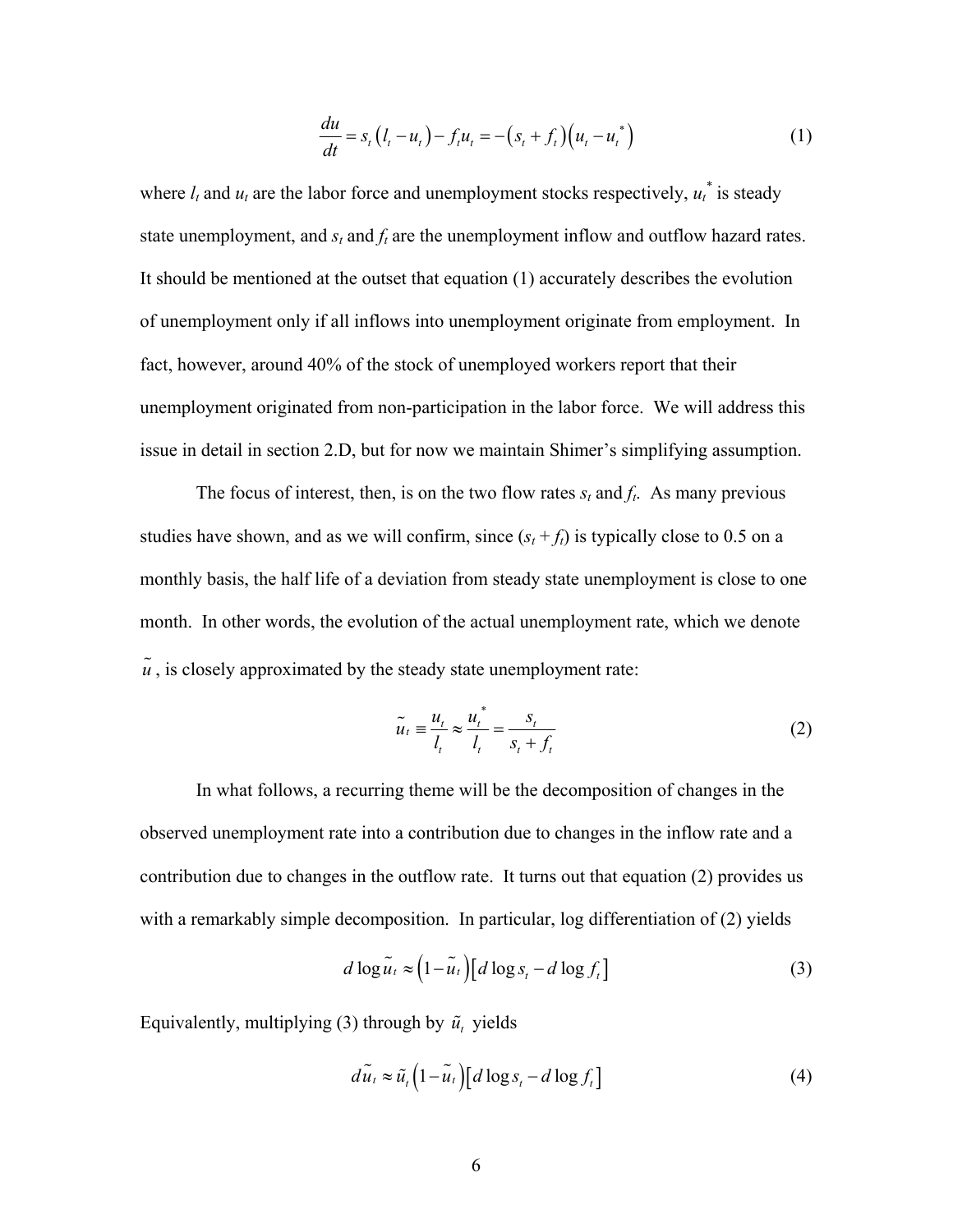Expressed in either way, the equation provides a decomposition in which the contributions of the inflow and outflow rates are separable and may be compared on an equal footing with respect to their impact on the unemployment rate.<sup>7</sup> To obtain a transparent view of the relative contributions of the inflow and outflow rates, all one need do is compare the log variation in the two flows. In what follows, we will emphasize the formulation in (3) because, with  $1 - \tilde{u}$ , close to 1, the log changes in *s*, and *f*, translate almost one-to-one into proportional changes in the unemployment rate.

## *B. Replication and Reinterpretation of Shimer's Original Analysis*

As noted by Shimer, a significant virtue of his methodology is the ease of its replication. In this spirit, we use the same, publicly available, seasonally adjusted CPS data on the number employed, the number unemployed, and the number unemployed less than five weeks (henceforth "short-term unemployment") for each month from 1948 through  $2004.<sup>8</sup>$ 

Shimer's analysis involves two corrections to these time series. First, as discussed by Polivka and Miller (1998) and Abraham and Shimer (2001), the 1994 redesign of the CPS changed the way the survey measures unemployment duration for all of the survey's eight "rotation groups" except the first and fifth. $\frac{9}{10}$  The resulting reduction

 $<sup>7</sup>$  In contrast, it is more difficult to interpret the "counterfactual" analysis performed in Shimer's paper. In</sup> particular, to assess the importance of the outflow rate in explaining changes in unemployment, he calculates the unemployment rate that would have prevailed if the inflow rate were always at its temporal mean,  $\overline{s}/(\overline{s} + f_t)$ . Clearly, however, a different answer would obtain if the inflow rate were held constant at a different value.

<sup>&</sup>lt;sup>8</sup> These data are readily obtained from the Bureau of Labor Statistics website, <u>www.bls.gov</u>.<br><sup>9</sup> In the CBS sample degian, an address selected into the sample remains in the sample for for

<sup>&</sup>lt;sup>9</sup> In the CPS sample design, an address selected into the sample remains in the sample for four consecutive months, is temporarily rotated out of the sample for eight months, and then is rotated back in for four more months before being permanently retired from the sample. The first and fifth rotation groups are respectively the addresses in the survey for the first time and those reentering after the eight-month hiatus.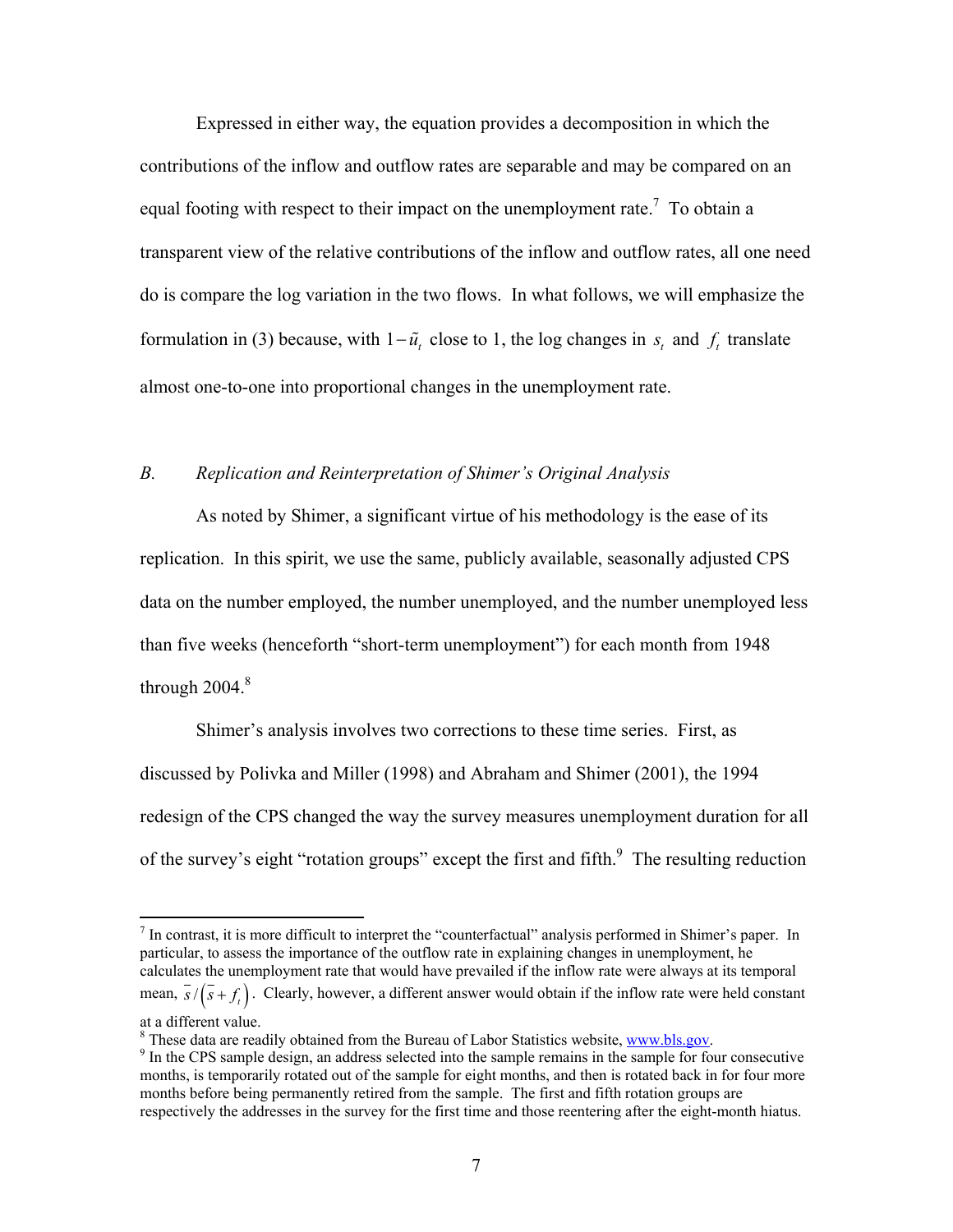in the number counted as short-term unemployed induced a discontinuity in the series. Shimer's main method of correcting for the discontinuity is, in each month from 1994 on, to inflate the official count of short-term unemployment by that month's ratio of the short-term share of unemployment in the first and fifth rotation groups (obtained from the CPS microdata) to the short-term share for the full sample. Equivalently, he multiplies the official count of all unemployment by the short-term share in only the first and fifth rotation groups. This treats the discontinuity because, even since 1994, the first and fifth rotation groups' unemployment duration has been measured in the same way as the full sample's was before 1994. In this section's replication, we use Shimer's correction method, but in section 2.C we will implement a variation of the method that we believe is even better.

Second, instead of just using the monthly time series to calculate monthly transition rates, Shimer devises an ingenious way of inferring continuous-time inflow and outflow hazard rates,  $s_t$  and  $f_t$ . Inferring the outflow hazard rate is relatively straightforward. First calculate the probability that a typical unemployed worker leaves unemployment in the month between consecutive CPS surveys,  $F_t$ , using the identity

$$
\Delta u_{t+1} = u_{t+1}^s - F_t u_t \tag{5}
$$

where  $\Delta u_{t+1}$  is the monthly change in the number unemployed between month *t* and month  $t + 1$ , and  $u_{t+1}$ <sup>*s*</sup> is the number unemployed less than five weeks in month  $t + 1$ .

The crucial change in the 1994 redesign was that, in all rotation groups except the first and fifth, unemployed individuals who also were unemployed as of the previous month's interview were no longer asked about their unemployment duration. Instead, their unemployment duration was measured as the previous month's value incremented by the number of weeks between the two monthly interviews.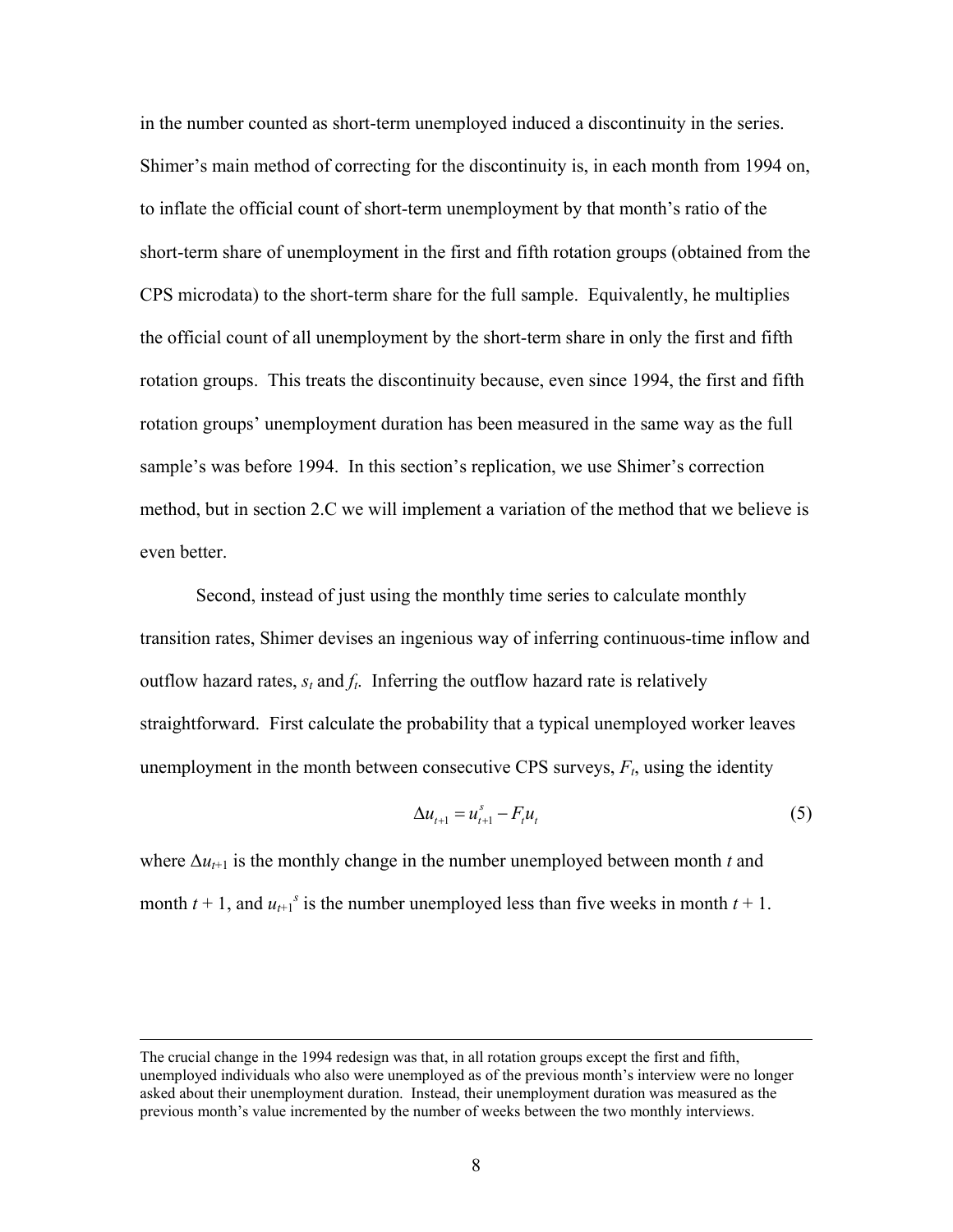Thus, the monthly outflow probability is given by  $F_t = 1 - \frac{u_{t+1}}{u_{t+1}}$ *s*  $\frac{a}{t} = 1 - \frac{a_{t+1} - a_t}{t}$ *t*  $F_t = 1 - \frac{u_{t+1} - u}{u}$ *u*  $= 1 - \frac{u_{t+1} - u_{t+1}^s}{u_{t+1}}$ . This can then be mapped into the outflow hazard,  $f_t = -\log(1 - F_t)$ .

 Inferring the inflow hazard is more difficult. The reason is that some workers who flow into the unemployment pool after one month's CPS also exit unemployment before the next month's survey. As a result, the measured stock of short-term unemployed workers in any CPS is in fact an underestimate of the number of workers who flowed into the unemployment pool over the course of the preceding month. The latter is what Shimer refers to as time aggregation bias.<sup>10</sup>

 To correct for time aggregation bias, Shimer solves (1), the differential equation for the evolution of the unemployment rate, forward one month under the assumptions that the flows,  $s_t$  and  $f_t$ , and the labor force,  $l_t$ , are constant between surveys:

$$
u_{t+1} = u_t^* + (u_t - u_t^*) \exp[-(s_t + f_t)]
$$
 (6)

Since we obtain a measure of the outflow rate  $f_t$  from the method above, and since we observe  $u_t$  and  $u_{t+1}$ , the unemployment rates at the beginning and end of the month, we can solve (6) for the inflow hazard *st*.

 Following Shimer's method provides us with measures of the inflow and outflow rates for each month from 1948 through 2004. As a final step, to obtain what Shimer refers to as his preferred measures of unemployment inflow and outflow rates, we take quarterly averages of these monthly series to obtain smoother series.

 $10$  Note that there is no analogous time aggregation problem in the measurement of unemployment outflows due to unemployed workers leaving unemployment and re-entering between CPS surveys. The reason is that the CPS in theory picks up all such workers, as they will be measured as unemployed less than five weeks.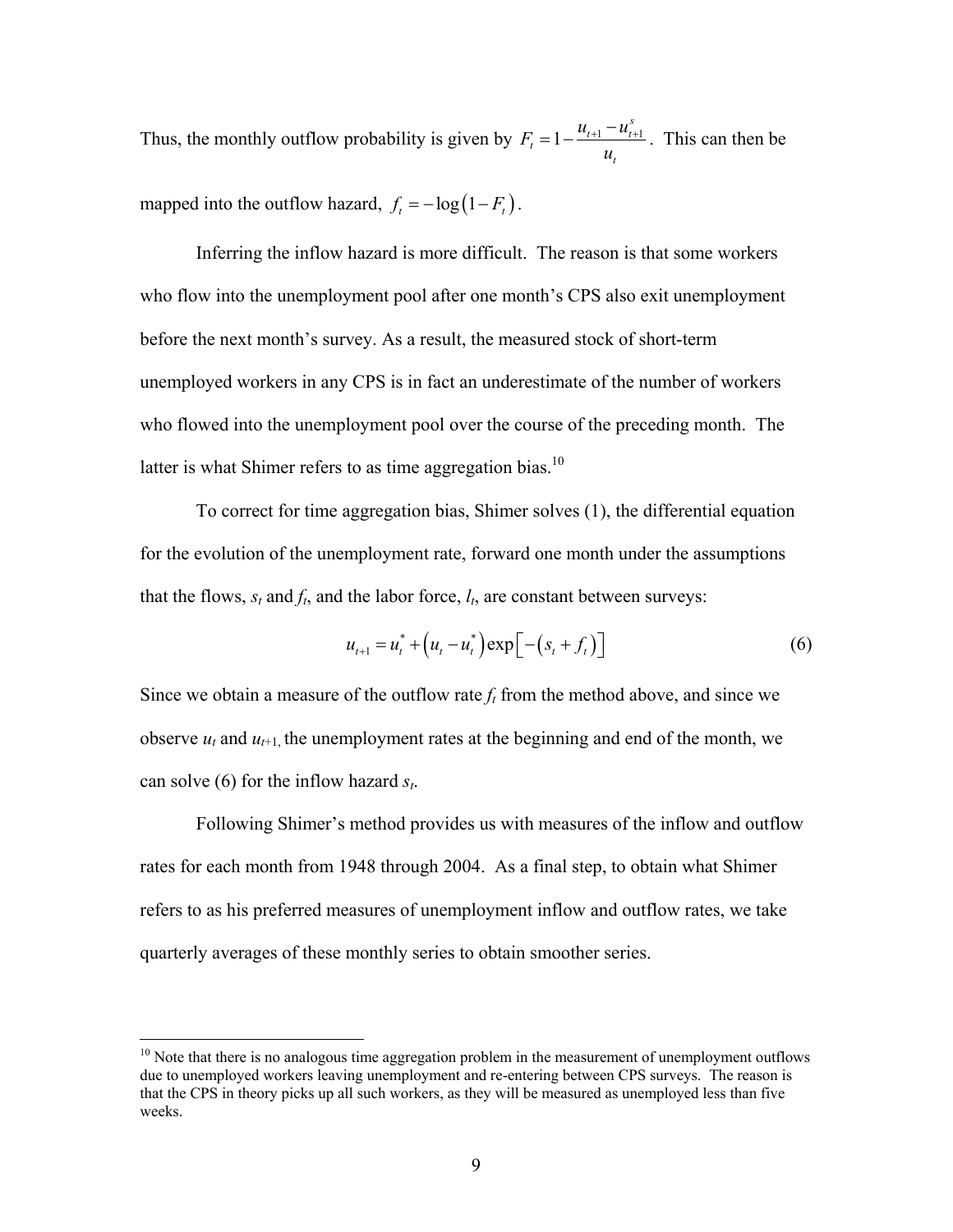In our figure 1 we replicate Shimer's figure 1 and display the quarterly time series of the probabilities of flowing in or out of unemployment over the course of a month based on Shimer's methodology. To the untrained eye, figure 1 might give the impression that the cyclical variation in the inflow to unemployment is dwarfed by the variation in the outflow from unemployment. However, a key lesson from equation (3) in our section 2.A is that a more apt comparison is between the variation in the *logarithms* of the inflow and outflow hazard rates. Figure 2 displays these log flows. Note that, since the range of the vertical axes measuring these two log flows is the same, equalsized variation in either plot will have an equal-sized impact on the log unemployment rate.

Inspection of figure 2 reveals substantial variation in log inflow rates in all recessions except the two most recent (the relatively mild 1990 and 2001 recessions). Thus it is by no means clear that the inflow rate into unemployment is, in Shimer's words, "comparatively acyclic" relative to the outflow rate, except in these recent recessions.

A natural question at this point is what fraction of the increase in unemployment during a recession is due to increases in the inflow rate into unemployment, and what fraction is due to declines in the outflow rate? Thanks to the decomposition presented in section 2.A, such a question is straightforward to answer. We first identified start and end dates for the unemployment ramp-up in each recession from  $1948$  on.<sup>11</sup> We then

 $11$  In practice, the start dates were determined by the most recent minimum quarterly unemployment rate preceding each NBER recession start date, and the end dates by the highest quarterly unemployment rate following each NBER recession end date. The NBER recession dates were not used as their focus is not on recessionary unemployment, but rather principally on GDP growth, and they thereby miss a large portion of the cyclical ramp-up in unemployment. Figure 0 displays these dates along with the time series for the unemployment rate.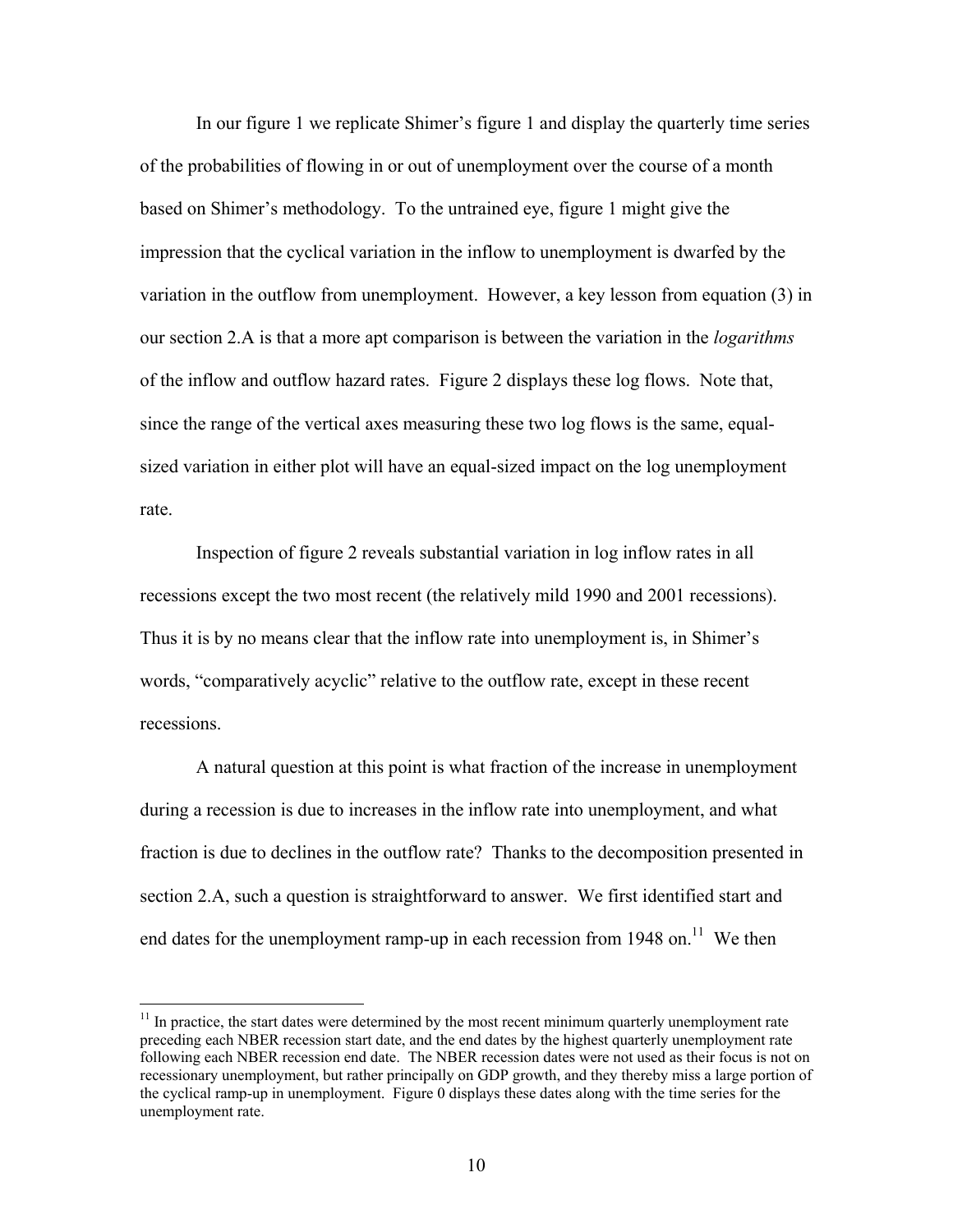calculated the difference in the log inflow rate and log outflow rate relative to their startof-recession values for each recession in turn. Figure 3 plots the change in the log inflow rate and the negative of the change in the log outflow rate (in accordance with equation (3)) for each quarter of each recession since 1948 using our replication of Shimer's preferred data.

 Figure 3 reveals a number of insights. First, consistent with Shimer's results, we observe that the outflow rate from unemployment fell in most recessions by about 30 to 50 log points. Thus, variation in the outflow rate from unemployment is a crucial aspect of cyclical unemployment. And it is true that the outflow rate explains the majority of the cumulative peak-to-trough rise in unemployment over the cycle, with a greater relative impact later on in a recession.

However, figure 3 confirms that inflow rates also have played a substantial role in generating cyclical unemployment historically. In particular, we observe that the inflow into unemployment typically rose by around 20 to 40 log points from peak to trough, except in the last two recessions.<sup>12</sup> We also observe that the effects of inflows tend to be strongest at the start of recessions, in contrast to the effects of the outflow rate. Thus, graphed in an appropriate metric, Shimer's own data show that, until the two recent recessions, there was something like a 35:65 inflow/outflow split of the overall increase in unemployment, with relatively more weight on inflows earlier on and outflows later on in a recession. Thus, Shimer's claim that the inflow rate is "nearly acyclical" is an overstatement at best.

 $12$  For both outflows and inflows, the changes in log points appear small in the major recession period of the early 1980s because we break the period into two separate recessions.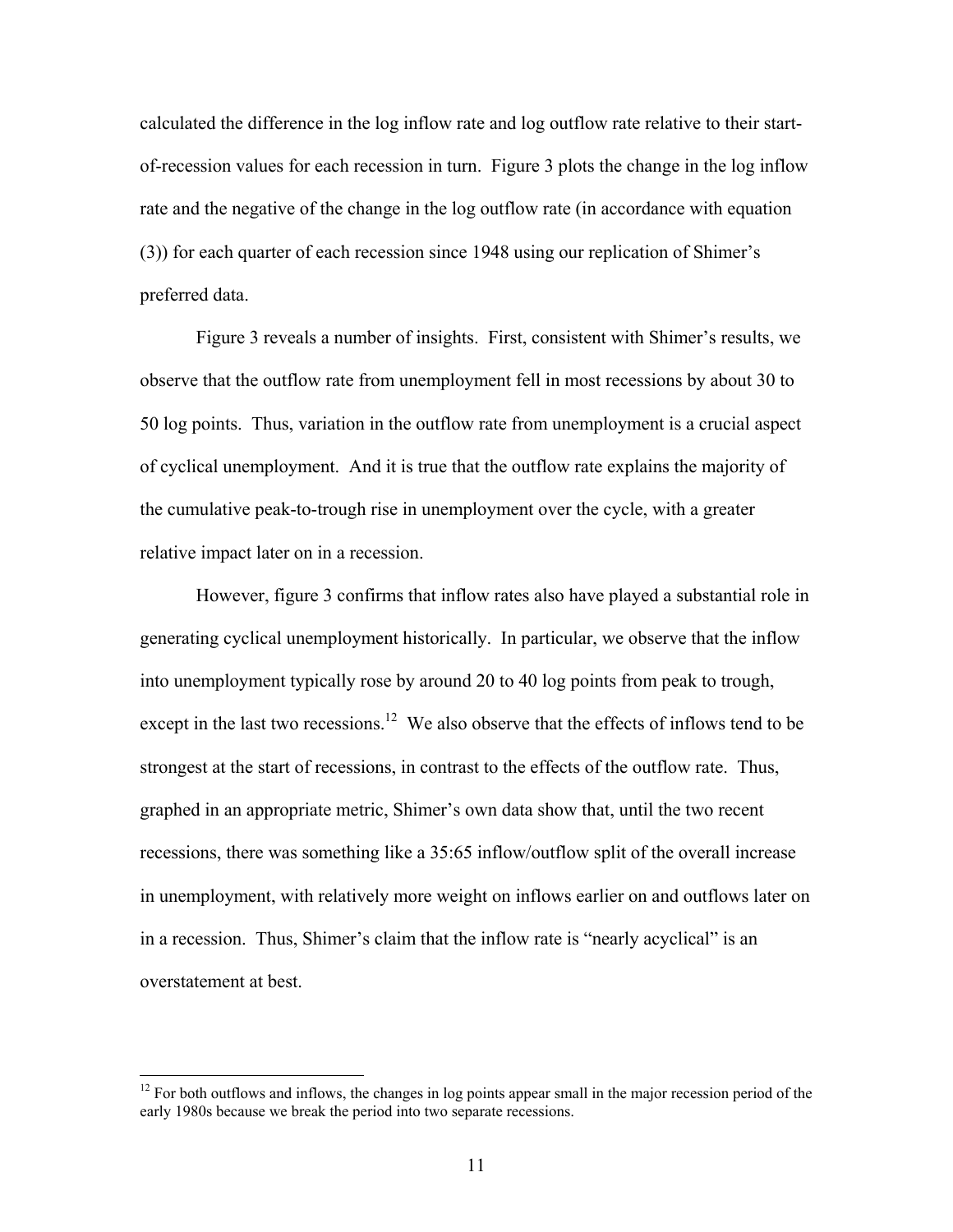Figure 3 also highlights the difference in unemployment patterns between the last two recessions and the many prior recessions. In the last two recessions, especially the one of the early 1990s, aggregate inflows into unemployment moved comparatively little. Thus, weak aggregate inflow effects, as measured in Shimer's preferred analysis, appear to be a feature of these last two recessions rather than a stylized fact of recessionary unemployment as a whole. In any case, in the next two sections, we shall see reasons to question figure 3's depiction of the most recent recessions. In section 2.C, we shall see that the apparent weakness of inflow effects in the 2000/01 recession varies with the method of correcting for the CPS redesign. And our disaggregate analysis in section 2.D will reveal that the aggregate picture presented in figure 3 masks some important heterogeneity in the effects of different inflow rates for different sub-groups of the unemployed. In the end, the inflow effects in the last recession will not look so different from those in prior recessions.

## *C. Modifications of Shimer's Correction Methods*

Shimer's analysis is based on publicly available data from the CPS, but it also depends on the particular corrections he makes for the CPS redesign and time aggregation bias. We agree that corrections are called for and that Shimer's correction methods are reasonable first steps, but we also think the methods can be improved on. In this section, we propose refinements of the correction methods and present the results from applying them.

As mentioned above, to treat the discontinuity in the short-term unemployment series induced by the 1994 CPS redesign, Shimer multiplies the official unemployment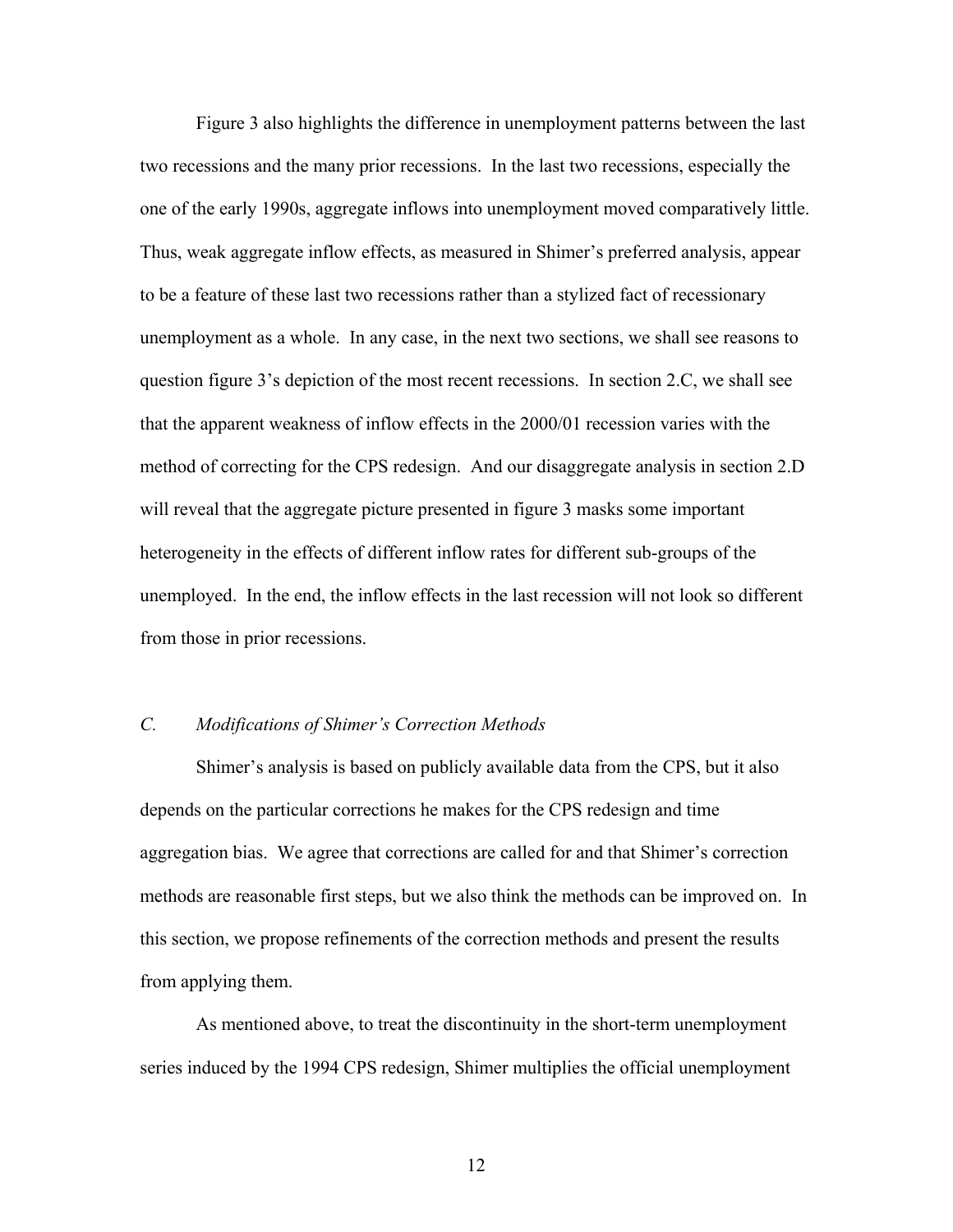count in each month from 1994 on by the month's short-term share of unemployment for only the first and fifth rotation groups, whose unemployment duration measurement was unaffected by the redesign. As Shimer acknowledges in his appendix, a drawback of this approach is that it bases each month's estimated short-term share on only about onequarter of the unemployed in the CPS sample and therefore multiplies the sampling variance of the estimate by about four. The resulting noise in the corrected series can make it more difficult to discern the true cyclical variation in unemployment flows since 1994. This noise from sampling error would get worse still in our section 2.D, when we disaggregate the unemployed into job losers, job leavers, and labor force entrants.

An alternative approach that can yield a more stable corrected series for shortterm unemployment over the post-redesign era is to multiply the official short-term unemployment series by the era's *average* of the ratio of the short-term share for the first and fifth rotation groups to the full sample's short-term share. Indeed, in footnote 27 of his appendix, Shimer's mentions an alternative analysis in which he multiplied the postredesign short-term unemployment by a constant correction factor of 1.10, but he does not explain his choice of 1.10. Statistics he reports in his appendix seem to indicate that  $44.2/37.9 = 1.166$  would be a more appropriate choice. Our own analysis of CPS microdata from February 1994 (the first month that unemployment duration was measured in the new way for all rotation groups except the first and fifth) through January 2005 finds an average ratio of  $1.1549$ .<sup>13</sup> We therefore produce a less noisy postredesign series by simply multiplying the official short-term unemployment by 1.1549 in each month from February 1994 on.

<sup>&</sup>lt;sup>13</sup> Based on different information from the CPS "parallel survey," Polivka and Miller (1998) suggest an even higher correction factor of  $1/0.830 = 1.205$ .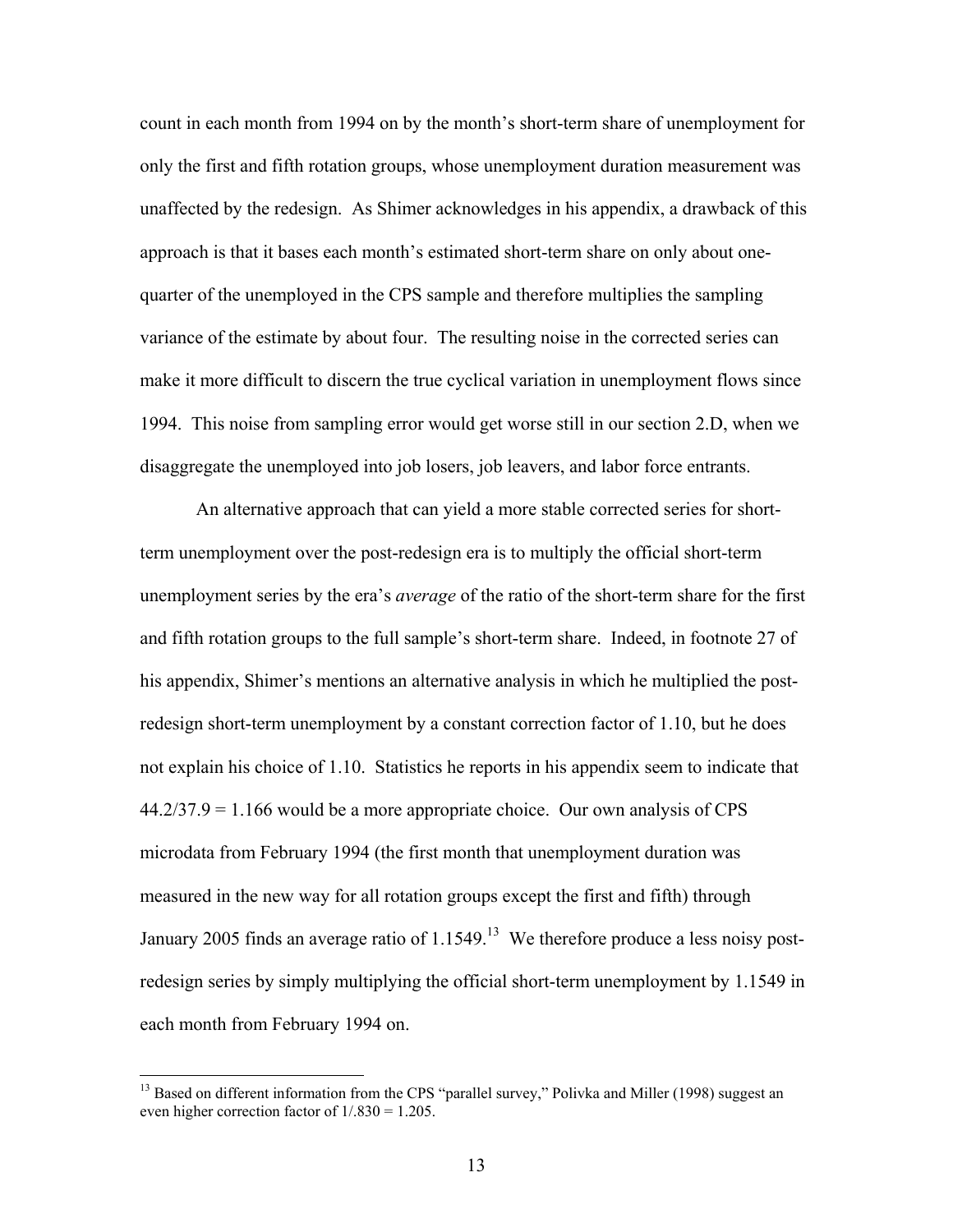To get a sense of the practical difference between Shimer's and our methods of correcting for the CPS redesign, Figure 4 plots the month-by-month scaling factor used by Shimer, together with our scaling factor. It can be seen that the month-by-month correction factor displays considerable volatility and little obvious systematic trend around our correction factor of 1.1549.

Figure 5 displays the effects of our alternative redesign correction on the decomposition of cyclical unemployment in the last recession, along with the previous five recessions by way of comparison. It can be seen that our less noisy correction for the 1994 redesign reveals a substantially more pronounced effect of the inflow rate in the 2001 recession. In particular, the inflow contribution in the last recession no longer looks so different from the inflow contributions in some of the earlier recessions.

Shimer's other correction seeks to avoid the time aggregation bias that would result from missing unemployment spells that begin after one month's CPS and end before the next month's survey. As explained in our section 2.B, Shimer's approach is to impute continuous-time hazard rates for the unemployment inflow. The trouble with this approach is that it is at odds with the discrete weekly nature of the CPS labor force definitions. Each month's CPS interviews take place during the week containing the 19<sup>th</sup> of the month, and the labor force questions pertain to the "reference week" containing the 12<sup>th</sup>. Someone who works at any time during the reference week is counted as employed. In contrast, a continuous-time perspective views someone who quits one job effective 5:00 pm. on Friday and starts a new job at 9:00 a.m. the following Monday as unemployed every instant between those two times. That definition of an unemployment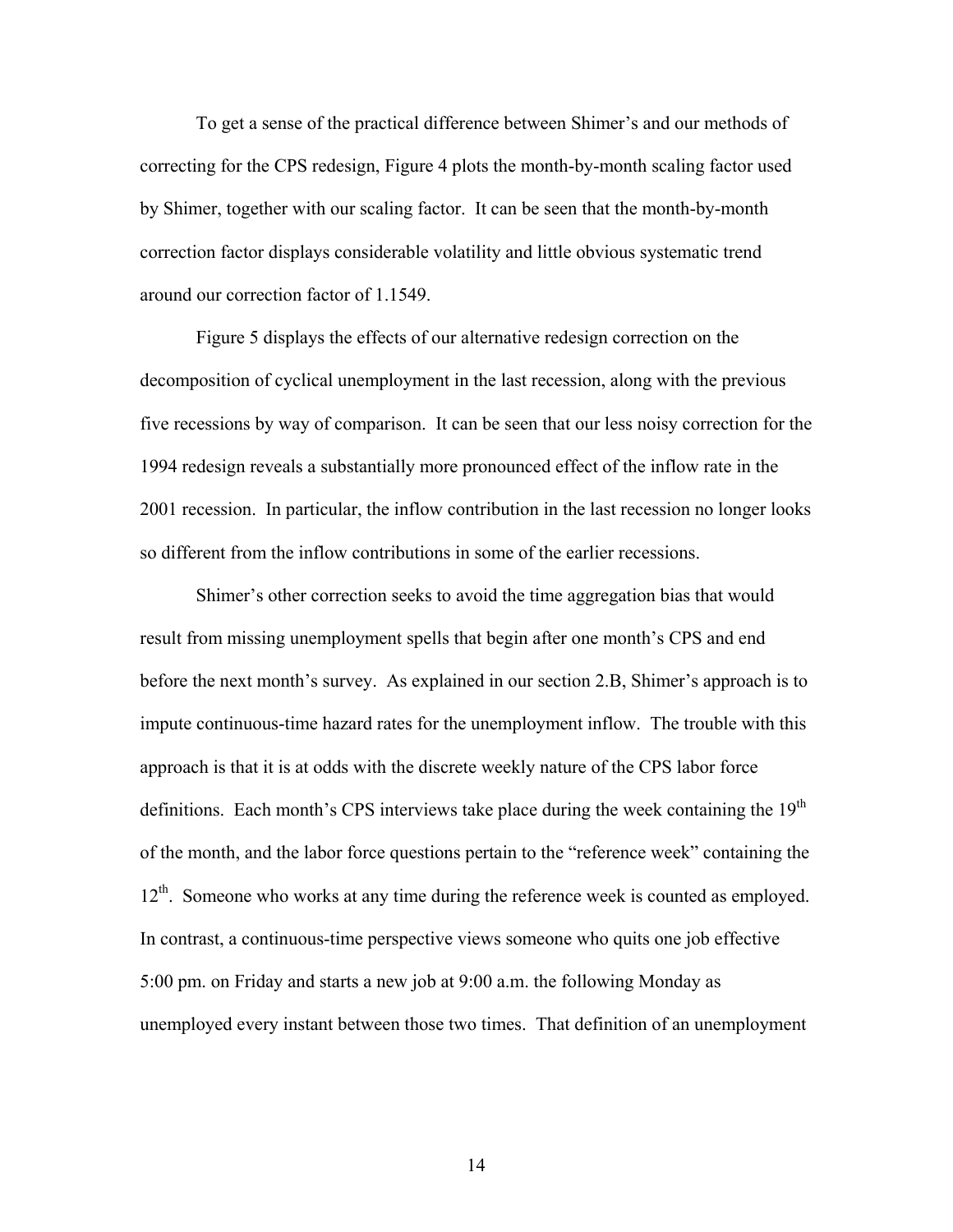spell is debatable and, in any case, is inconsistent with the official labor force definitions underlying the employment and unemployment series that we and Shimer are analyzing.

We therefore propose a discrete weekly analog to Shimer's correction method, which deals with time aggregation bias in a way that coheres with the official labor force definitions. The details are in our appendix. Similarly to Shimer's correction, ours boils down to the solution to a non-linear equation in the weekly inflow probability  $s_t^w$ , and the weekly outflow probability,  $f_t^w$ :

$$
u_{t+1} = u_t^{w^*} + (u_t - u_t^{w^*})(1 - s_t^w - f_t^w)^4
$$
\n(7)

where  $u_t^{\nu^*}$  is the steady-state weekly unemployment stock.

Figure 6 illustrates both the discrete-time and continuous-time (Shimer) corrected  $\log$  inflow hazard rates, along with the uncorrected inflow rate for comparison.<sup>14</sup> As expected, both aggregation bias corrections raise the level of estimated inflow rates, since they seek to add back on inflows that subsequently exited unemployment between survey dates. In particular, the continuous-time correction increases the level of the measured inflow rate by about 30 log points, while the discrete-time correction does so by around 23 log points. Thus, Shimer's continuous-time correction arguably *over*-corrects for time aggregation bias in the sense that it imputes short unemployment spells that the official statistics would not recognize as unemployment spells even if the CPS took place every single week.

In addition, figure 6 reveals that, since the aggregation bias corrections raise the level of estimated inflow rates, they reduce the log change in the inflow rate over the

 $14$  To isolate the effects of the alternative corrections for time aggregation bias, all the series plotted in figure 6 use our correction for the 1994 redesign.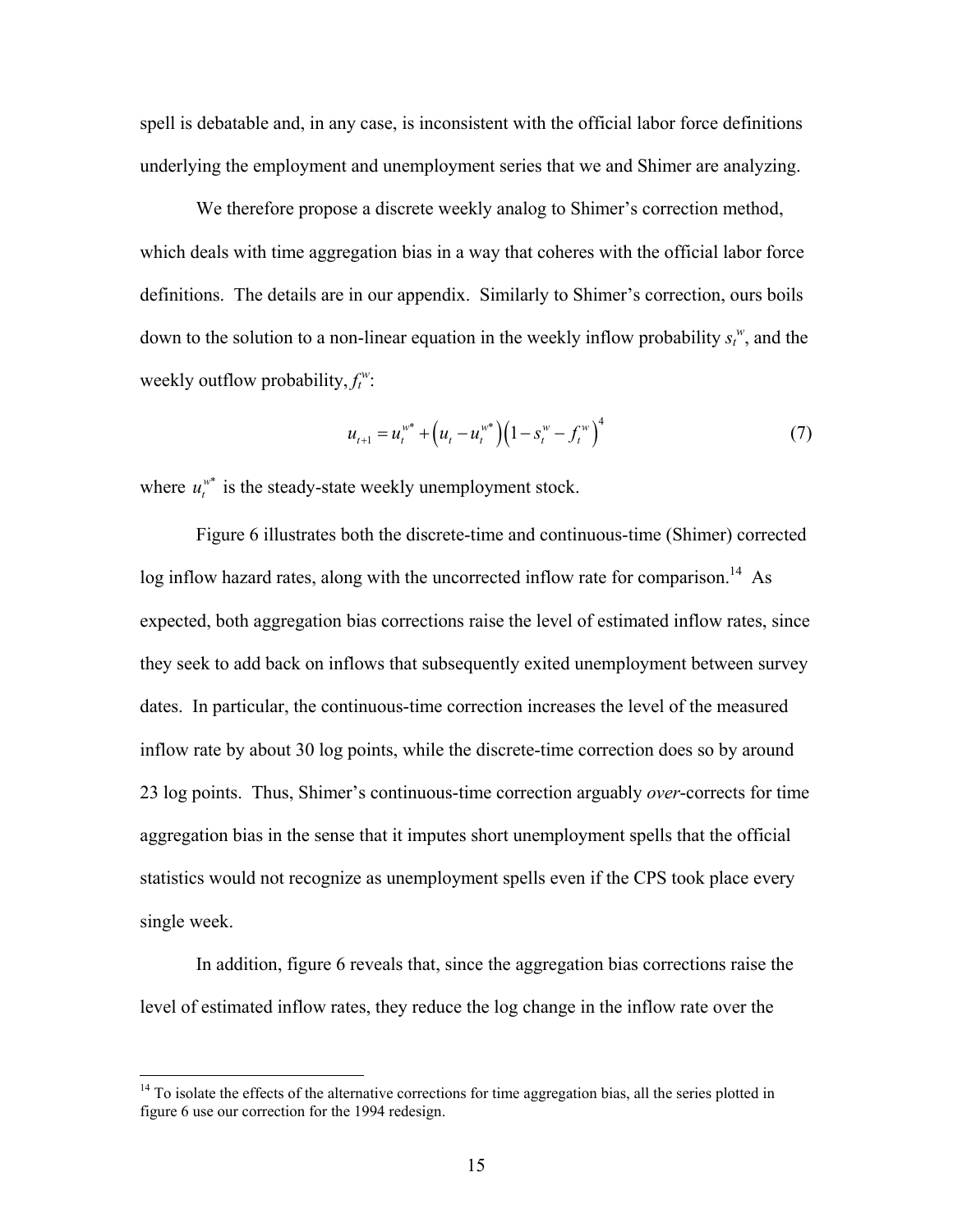cycle.15 Simple least squares regressions of corrected log inflow rates on the uncorrected log inflow rate reveal coefficients of 0.78 for Shimer's continuous-time correction and 0.85 for the discrete-time correction, consistent with the notion that correcting for aggregation bias limits the capacity for inflows to explain cyclical unemployment. The latter also reveals that, because the weekly correction affects the inflow level to a lesser extent than the continuous-time correction, it also preserves more of the log variation in inflow rates over time, and thereby in theory affords greater potential for inflows to explain cyclical unemployment.

 Figure 7 compares the inflow contributions implied by the two alternative corrections for aggregation bias, as well as the contributions based on no correction at all.<sup>16</sup> The starkest finding is that failing to correct for time aggregation bias does indeed apportion a greater role to the inflow rate, and therefore correcting for that bias is important. It is also true that the weekly correction places marginally greater emphasis on inflows than the continuous-time correction, but quantitatively the effects are small. Thus, the results based on the refined aggregation correction methods are broadly similar to those obtained in the aggregate analysis of section 2.B.

<sup>&</sup>lt;sup>15</sup> Strictly speaking, this occurs for a slightly different reason from that highlighted by Shimer, who argues that "ignoring time aggregation will bias a researcher towards finding a countercyclical separation probability, because when the job finding probability falls, a worker who loses her job is more likely to experience a measured spell of unemployment." In fact, we find that the aggregation bias corrections have little effect on the countercyclicality of the *level* of the inflow rate. But, by raising the overall level of the inflow rate, they reduce the countercyclicality of the *log* inflow rate, which is what matters for the statistical decomposition of cyclical variation in unemployment.

<sup>&</sup>lt;sup>16</sup> For all three of these approaches to time aggregation bias, this figure's contributions for the most recent recession are based on our correction for the 1994 CPS redesign.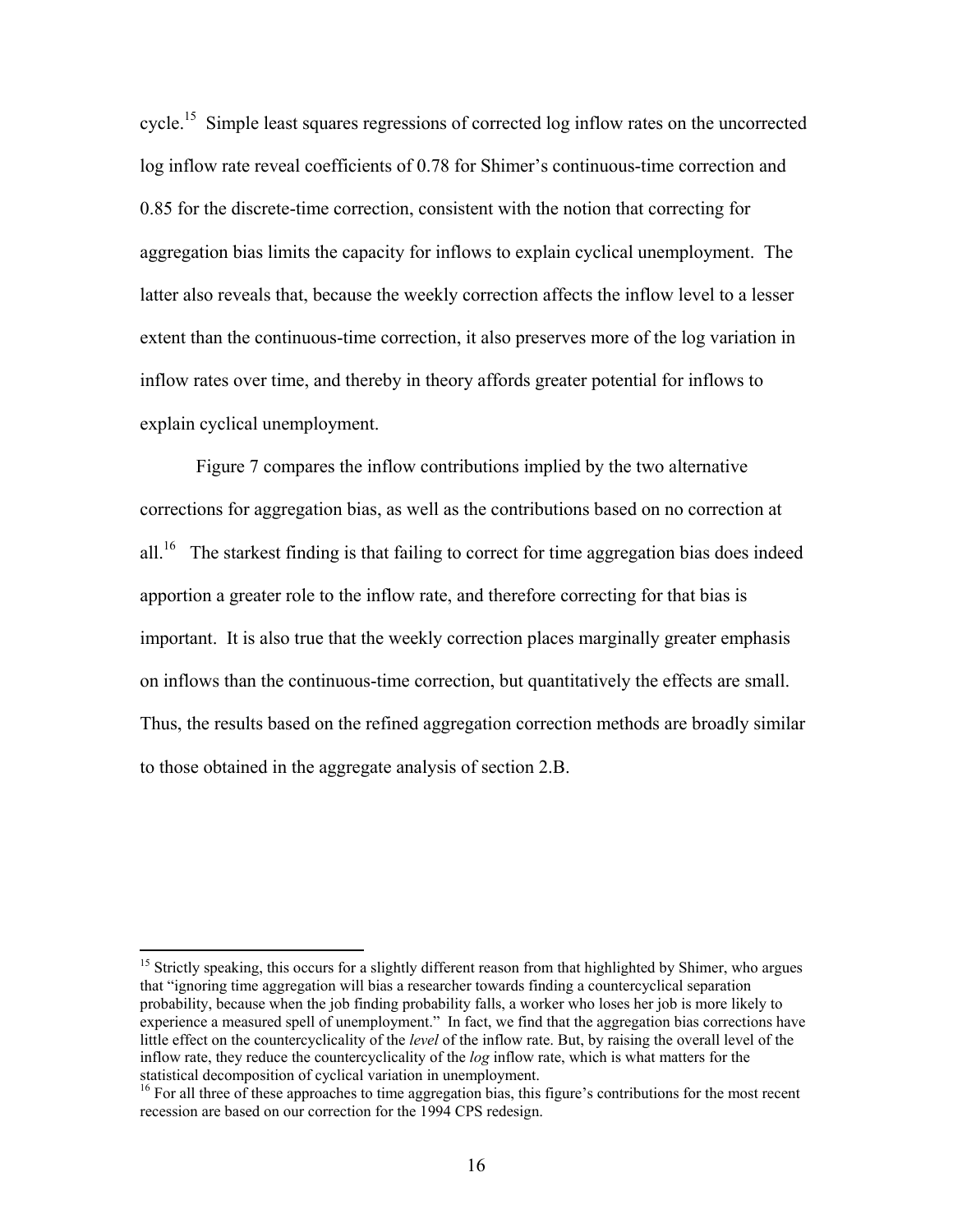# *D. Disaggregation by Reason for Unemployment*

Until now, we have been concentrating on aggregate unemployment flows based on Shimer's preferred analysis. As noted at the beginning of section 2.A, however, Shimer's analysis ignores that almost half of unemployment comes from nonparticipation in the labor force, not employment. In this section, we extend the analysis to incorporate flows from non-participation. At the same time, we also distinguish employment-to-unemployment flows stemming from job loss and from job leaving, as these two flows have very different cyclical properties.

The disaggregated analysis in this section uses data on the number unemployed by reason, the number unemployed for less than five weeks by reason, and aggregate series for employment and non-participation. Our disaggregation of unemployment by reason uses three categories: job losers, job leavers, and labor force entrants.<sup>17</sup> The complete requisite series for short-term unemployment by reason are not available on the BLS website, so we have based this section's analysis on data from the monthly BLS *Employment and Earnings* publications. Even those data for short-term unemployment by reason extend back only to May 1968 and are not seasonally adjusted. For internal consistency, we start with the seasonally unadjusted *Employment and Earnings* data for all the series used in this section. As in section 2.C, we treat the 1994 discontinuity in the short-term unemployment series by multiplying each published short-term unemployment number from February 1994 on by an average ratio of the short-term share of

<sup>&</sup>lt;sup>17</sup> We do not further disaggregate job losers into temporary layoffs and permanent job losers for two reasons. First, the temporary layoff information is available only back to 1976. Second, as explained in Polivka and Miller (1998), the 1994 CPS redesign caused a discontinuity in the way the two types of job losers are distinguished. Similarly, we do not disaggregate labor force entrants into new entrants and reentrants because the 1994 redesign instituted a major change in the way the two types of entrants are distinguished.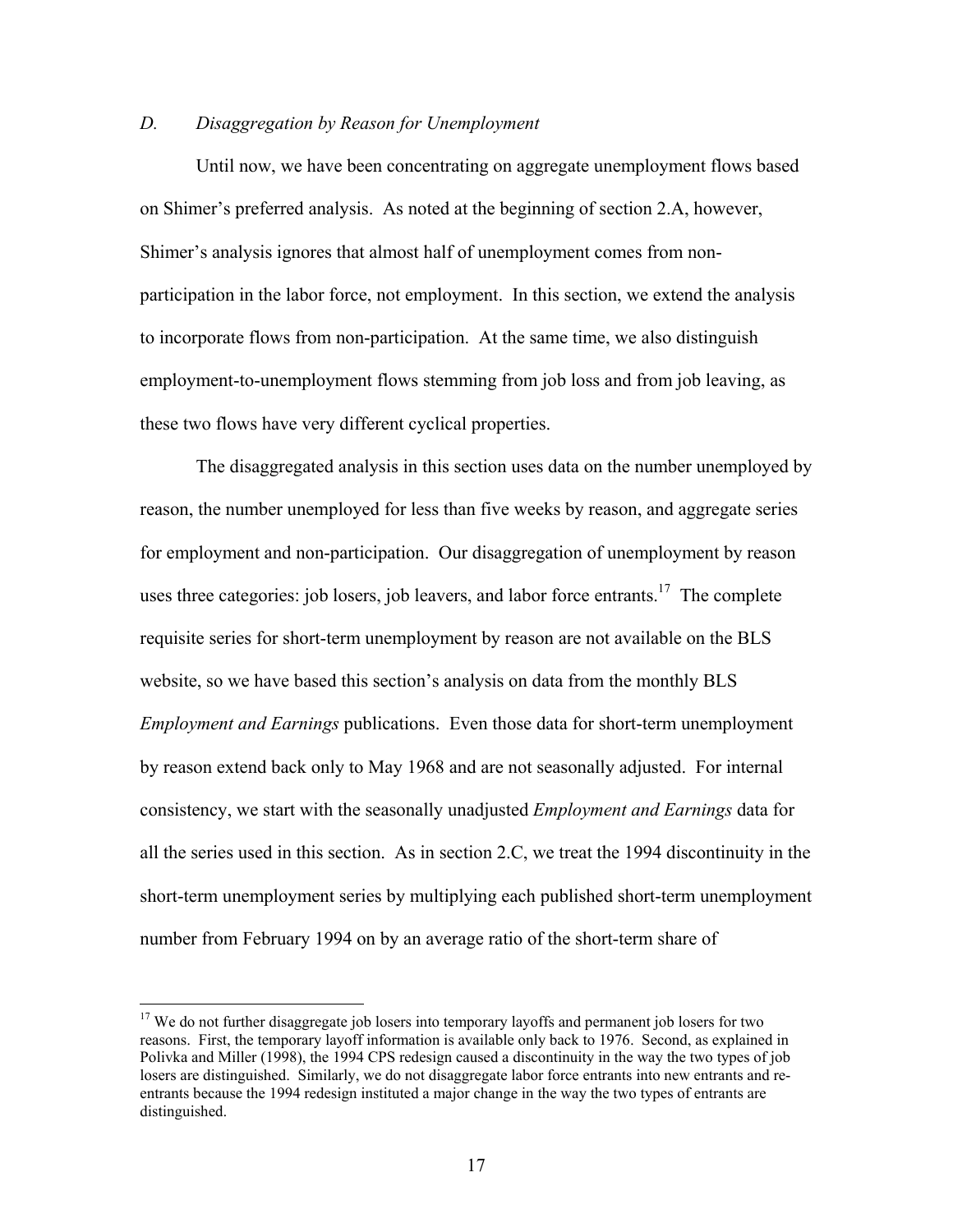unemployment in the first and fifth rotation groups to the corresponding short-term share for the full sample. In particular, based on the CPS microdata from February 1994 through January 2005, we calculate correction factors of 1.0958 for job losers, 1.1644 for job leavers, and 1.2272 for labor force entrants. Finally, we seasonally adjust all the series with Eviews' implementation of the Census Bureau's X-12 procedure.

Given the resulting data, it is again straightforward to calculate monthly outflow probabilities for each reason for unemployment. Specifically, for each reason we can calculate  $F_{rt} = 1 - \frac{a_{r,t+1} - a_{r,t+1}}{a_{r,t+1}}$ *s*  $r_{t+1}$   $\mathbf{u}_{r,t}$ *rt rt*  $u_{r_{t+1}} - u$ *F u*  $= 1 - \frac{u_{r,t+1} - u_{r,t+1}^s}{u_{r,t+1}}$ , where a subscript *r* denotes reason. And, as in the aggregate case, we can calculate the associated outflow hazards by reason,  $f_{rt} = -\log(1 - F_{rt})$ . As detailed in our appendix, we treat time aggregation bias with an extension of our discrete-time correction, which produces a corrected inflow hazard  $s<sub>rt</sub>$ for each type of unemployment.

Figure 8 displays the time series for each of these inflow rates. It reveals stark heterogeneity in the cyclical properties of the three inflow hazards. The job loser inflow is clearly countercyclical, displaying prominent upward spikes in all recessions. By contrast, the job leaver inflow rate is prominently procyclical (which is not so surprising given the procyclicality of quit rates noted above in footnote 6). Finally, the inflow from non-participation is comparatively acyclical.

The latter three observations might come as no surprise to a reader of the past literature on labor flows, or indeed to any non-economist for that matter. However, it has an important implication with respect to Shimer's analysis. Concentrating on the aggregate inflow rate conflates loser and leaver inflows that move in opposite directions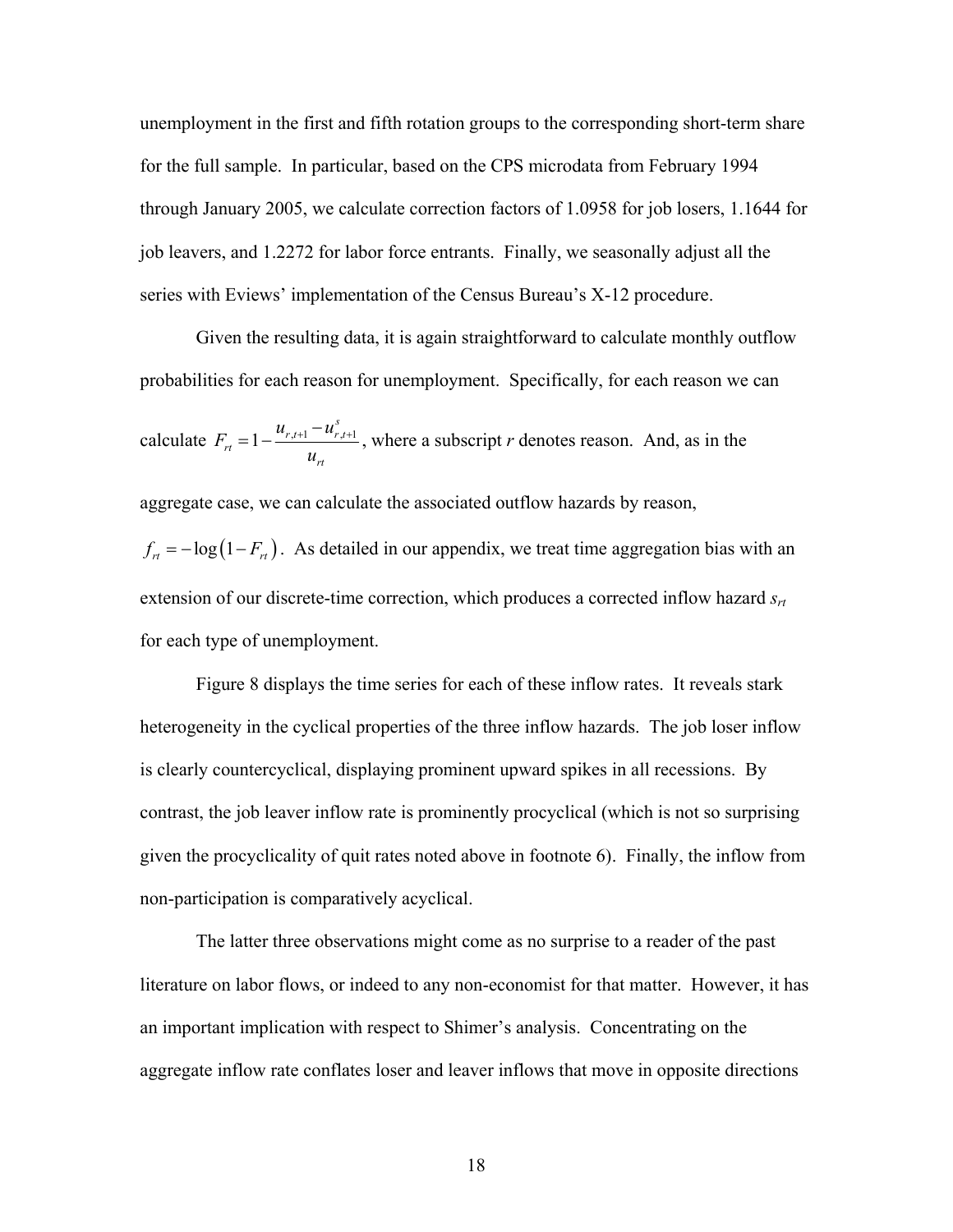over the cycle, and in addition it averages them with a broadly acyclical inflow of entrants. Looking only at an aggregate inflow has the effect of masking the individual contributions of each of these inflow rates that move in different cyclical directions.

 Figure 9 displays the analogous results for outflow rates by type. This figure exhibits two types of heterogeneity. First, job losers show considerably lower outflow rates (and hence longer unemployment spells) than do leavers and entrants. This fact combined with the countercyclicality of losers' share of the inflow constitutes the kernel of truth in the argument by Darby, Haltiwanger, and Plant (1986): One reason the aggregate outflow rate declines in a recession is the increased inflow share of job losers, whose outflow rates are relatively low. As shown by Baker (1992) (and reaffirmed in Shimer's section 4), however, this composition effect is not nearly strong enough to justify Darby, Haltiwanger, and Plant's conclusion that "The Ins Win." Interpreted in the framework of our equation (3), the estimates in Baker's tables 1 and 3 indicate that adjusting for this composition effect decreases the share of cyclical unemployment due to cyclicality in outflow rates from 57 percent to 49 percent. Thus, Baker's results are altogether consistent with our conclusion that both the ins and outs of unemployment are empirically important.

Second, figure 9 shows that the outflow rate is especially procyclical for job losers. Because the outflow rate also is quite procyclical for the other two types of unemployed, though, aggregating the various outflow rates is much less problematic than aggregation of the inflows.

To get a sense of the individual contributions of each of the inflow and outflow rates by reason, we again seek to decompose the change in the log unemployment rate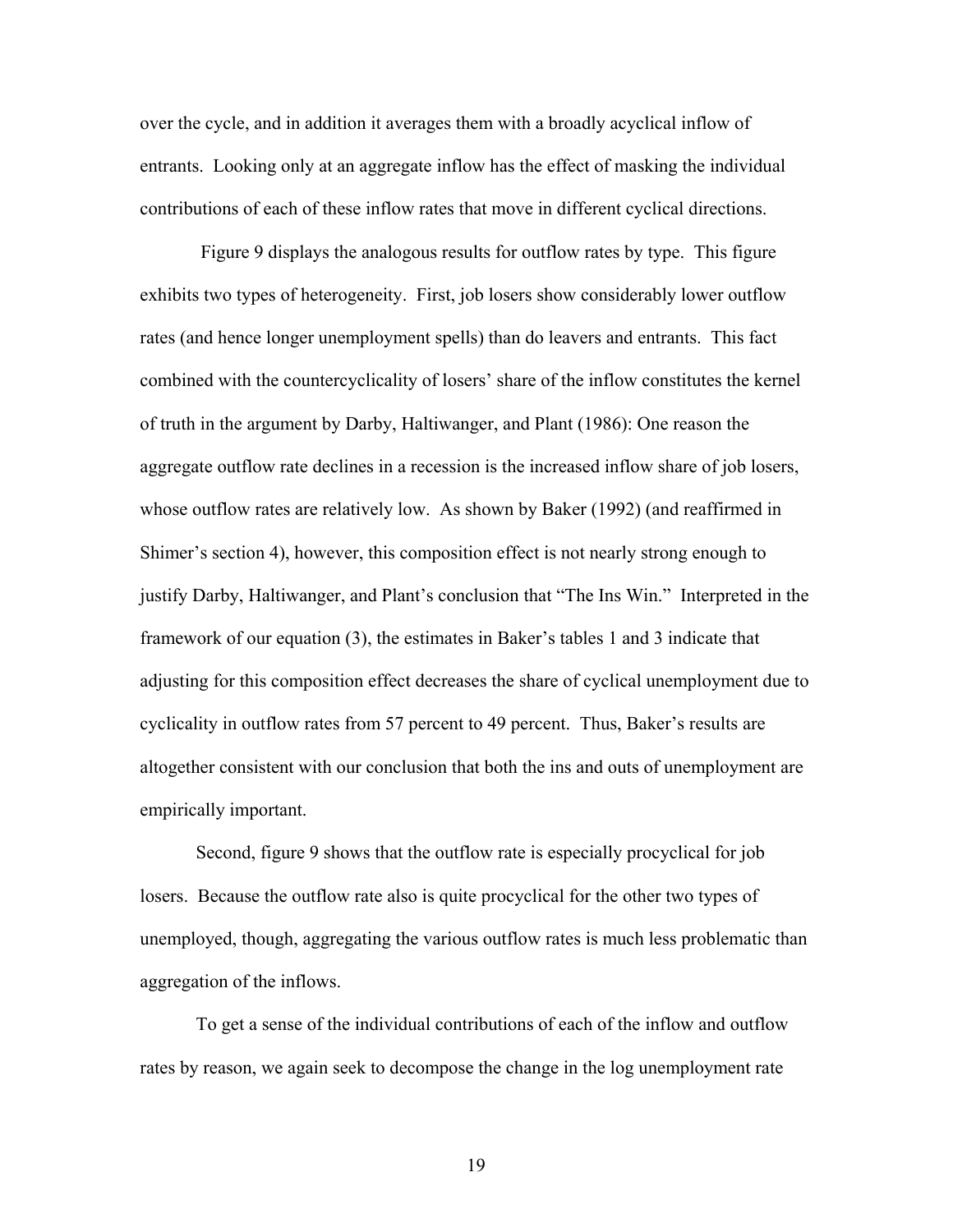into components due to each of the flows. To this end, note first that we can split the aggregate unemployment rate into the sum of the unemployment rates for each reason,  $\tilde{u} = \tilde{u}_{\lambda} + \tilde{u}_{g} + \tilde{u}_{e}$ , where subscripts  $\lambda$ , *q*, and *e* refer to job losers, job leavers (quits), and labor force entrants respectively. Log differentiation of the latter reveals that the change in the log unemployment rate is equal to the share-weighted sum of the log changes in the constituent sub unemployment rates:

$$
d \log \tilde{u} = \omega_{\lambda} d \log \tilde{u}_{\lambda} + \omega_q d \log \tilde{u}_q + \omega_e d \log \tilde{u}_e
$$
 (8)

where  $\omega_r$  is the unemployment share of reason r. In steady state, the three sub unemployment rates are given by

$$
\tilde{u}_{\lambda} = s_{\lambda} e / f_{\lambda} \implies d \log \tilde{u}_{\lambda} = d \log s_{\lambda} - d \log f_{\lambda} + d \log e
$$
\n
$$
\tilde{u}_{q} = s_{q} e / f_{q} \implies d \log \tilde{u}_{q} = d \log s_{q} - d \log f_{q} + d \log e
$$
\n
$$
\tilde{u}_{e} = s_{e} i / f_{e} \implies d \log \tilde{u}_{e} = d \log s_{e} - d \log f_{e} + d \log i
$$
\n(9)

where *e* and *i* denote employment and non-participation as a fraction of the labor force. It turns out that the log variation in both *e* and *i* over time is minuscule relative to the cyclical variation in log unemployment (see figure 10). Thus, a very good approximation over the few quarters represented by a recessionary ramp-up in unemployment is that  $d \log e \approx 0 \approx d \log i$ . This yields the following very simple approximate decomposition:

$$
d \log \tilde{u} \approx \omega_{\lambda} \left[ d \log s_{\lambda} - d \log f_{\lambda} \right] + \omega_{q} \left[ d \log s_{q} - d \log f_{q} \right] + \omega_{e} \left[ d \log s_{e} - d \log f_{e} \right] (10)
$$

Figure 11 displays the results of this decomposition. Specifically, it plots the contribution of each unemployment flow, for each reason, for each recession since 1969. The contribution of each flow is measured, in accordance with equation (10), by multiplying the difference in the log flow relative to its start of recession value by the initial share in unemployment of that flow at the start of the recession.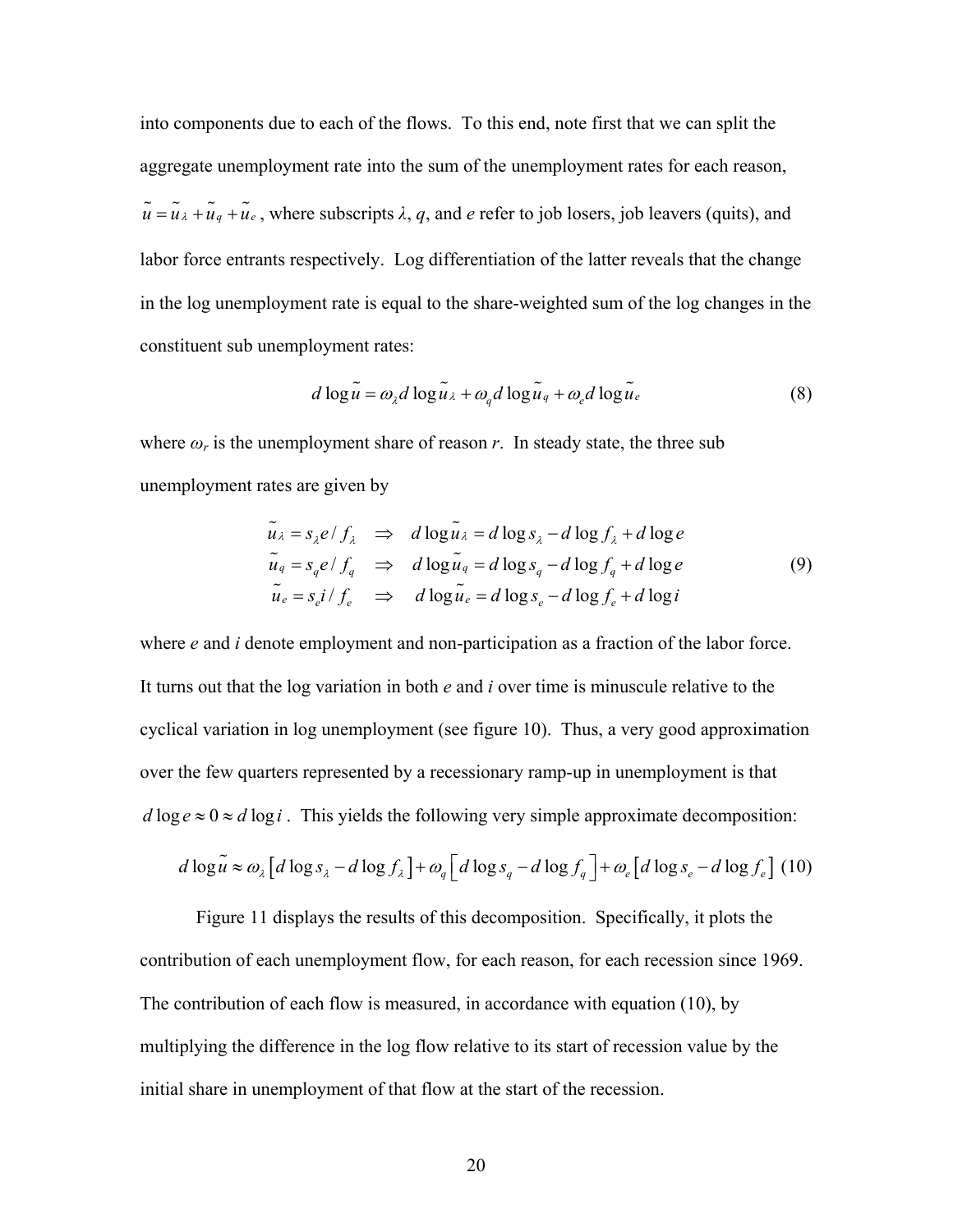The results of this exercise reveal that there is a great deal of richer detail underlying the aggregate analyses performed by Shimer and ourselves. First and foremost, the decomposition indicates that the most important flow in all but the last two recessions was the job loser inflow rate. In addition, the job loser inflow contributed to a non-trivial degree in the 1990 recession, and was very prominent in the first five quarters of the 2001 unemployment ramp-up.<sup>18</sup> Thus, recent claims such as "In the modern U.S. economy, recessions do not begin with a burst of layoffs" (Hall, 2005b) are not supported by the CPS data. $19$ 

 Moreover, figure 11 confirms that the aggregate picture presented in figure 3 masks important heterogeneity in the cyclical effects of each individual inflow rate. Specifically, it can be seen that the contribution to recession unemployment due to job leavers is systematically negative because the leaver inflow rate is procyclical. This serves to offset part of the increase in unemployment due to increased job loss.

Figure 11 also provides some insight into why the aggregate inflow rate performs relatively poorly in explaining the increase in unemployment in recent recessions. The contribution of the inflow rate from non-participation declined from a positive effect in the 1969, 1973, and 1979 recessions, to mildly positive in the 1981 and 1990 recessions, to negative in the 2001 recession. This is important to emphasize as, from a theoretical perspective, macroeconomists are typically most interested in unemployment inflows that

<sup>18</sup> Note that our choice to weight by *pre*-recession unemployment shares errs on the side of *under*stating the importance of the job loser inflow.

<sup>&</sup>lt;sup>19</sup> Hall's conclusion is based partly on the Job Openings and Labor Turnover Survey (JOLTS). Because JOLTS began in December 2000, it missed part of the ramp-up to the most recent recession. Furthermore, the JOLTS data for that recession seem to be at odds with information from other surveys, including our evidence from the CPS. A careful comparison of what multiple sources of labor market data have to say about the last recession would be a very worthwhile research project.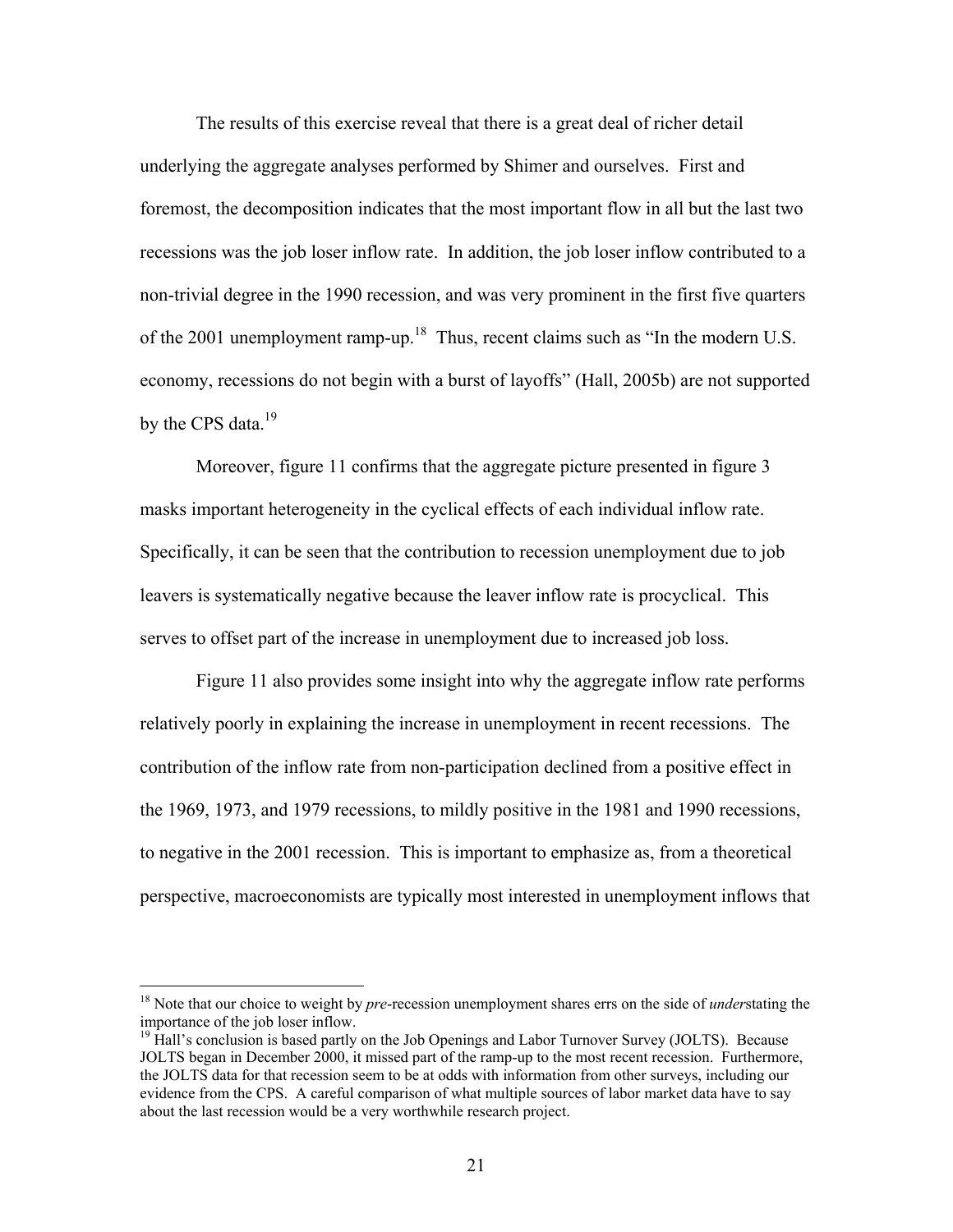originate from employment rather than non-participation. Indeed, Shimer's practice of referring to the unemployment inflow rate as the "separation rate" reflects this focus.

 Turning to outflows, we can see from figure 11 that the reason aggregate outflows explain so much of the variation in unemployment is because all of the constituent outflows by reason cause unemployment to move in the same direction – that is, up in a recession. In addition, we see that the most important outflow is the outflow rate for job losers. This is to be expected, as job losers represent a substantial fraction of the unemployment pool. That aside, however, the losers outflow rate is conspicuously dominant in the 1990 recession, again suggesting that this recession was especially different from the others in the sample period.

 A question that arises at this point is the extent to which the disaggregated analysis is important. Surely, one might argue, it nevertheless aggregates to the same story mentioned in section 2.B? Our view, however, is that the disaggregated analysis culminating in figure 11 affords a more nuanced and illuminating view of unemployment flows, especially with regard to the inflows. It is not clear what economic hypothesis is being assessed when one observes the cyclicality of the aggregate inflow rate, which is a weighted average of a number of sub-inflow rates. However, the economics becomes clearer, and very intuitive, when one looks at inflows by reason. The job leaver inflow into unemployment falls in all recessions for the same reason that the quit rate does – presumably because workers find it harder then to find attractive new jobs. The job loser inflow rate rises in all recessions for the same reason that the layoff rate does – because firms want to employ fewer workers in a recession; they are unable (especially in the more severe recessions) to achieve the intended employment reductions merely by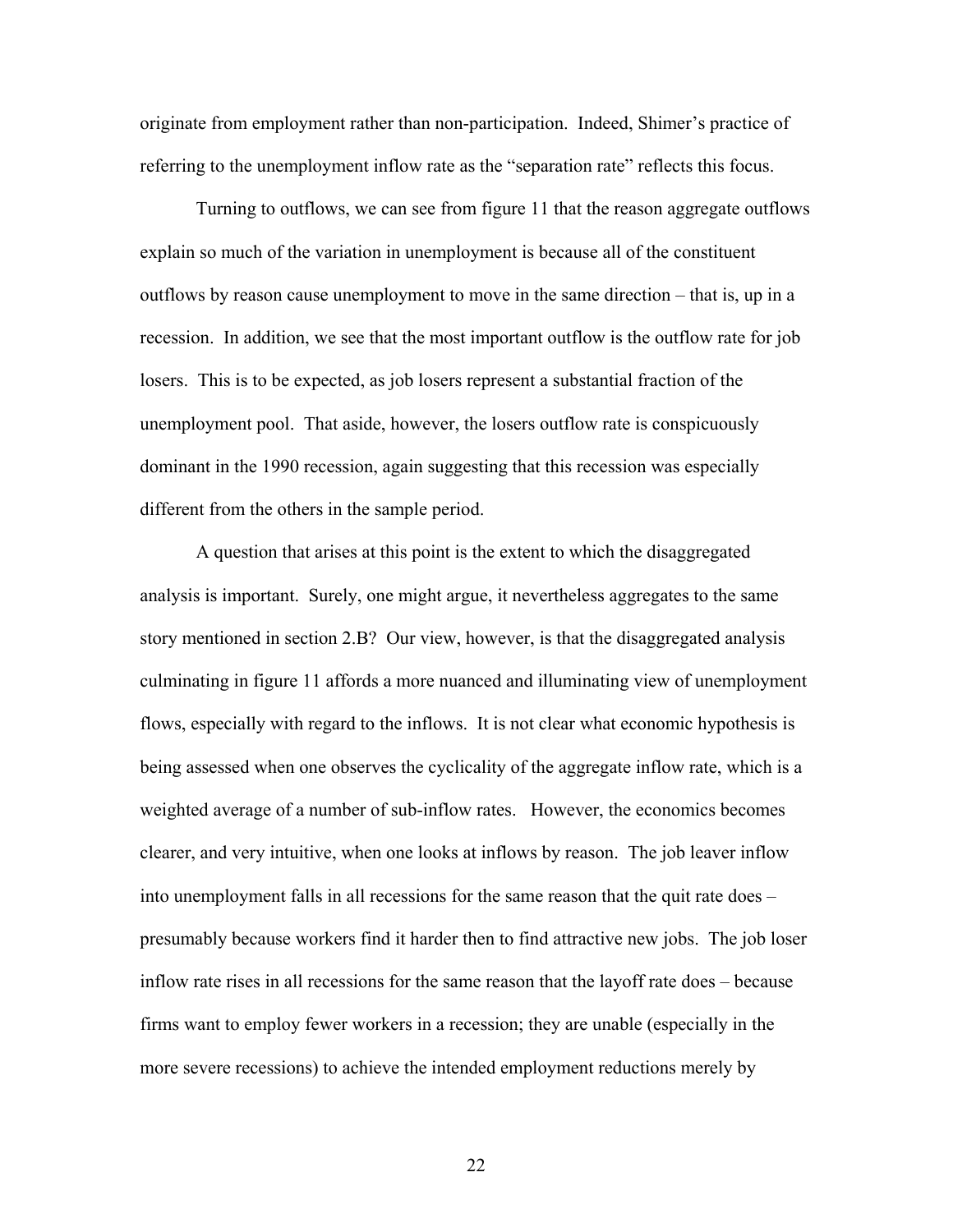allowing workers to quit; and they therefore lay off more workers, many of whom then experience unemployment.

### 3. Summary and Discussion

Our effort to replicate and extend Shimer's "Reassessing the Ins and Outs of Unemployment" has confirmed that procyclicality of the hazard rate for exiting unemployment plays an important role in cyclical unemployment. Contrary to Shimer's conclusions, however, we have shown that even his own methods and data also indicate an important role for countercyclical inflows into unemployment. This finding is further strengthened by our refinements of Shimer's methods of correcting the official Current Population Survey labor force series for the 1994 redesign of the CPS and for time aggregation bias. In addition, we have conducted a disaggregated analysis that recognizes the large unemployment inflows from non-participation in the labor force and also distinguishes employment-to-unemployment inflows stemming from job losing and job leaving. The disaggregated results highlight the particularly important role of job loss inflows to unemployment in accounting for increased unemployment in most recessions. Thus, in contrast to both Darby et al.'s (1986) pronouncement that "The Ins Win" and Shimer's opposite conclusion that the outs win, we find that everyone's a winner.

At a basic level, then, our paper suggests that a complete understanding of cyclical unemployment requires an explanation of countercyclical unemployment inflow rates as well as procyclical outflow rates. Accordingly, the many recent analyses cited in our second paragraph that overlook cyclical inflows may be ill-advised. By the same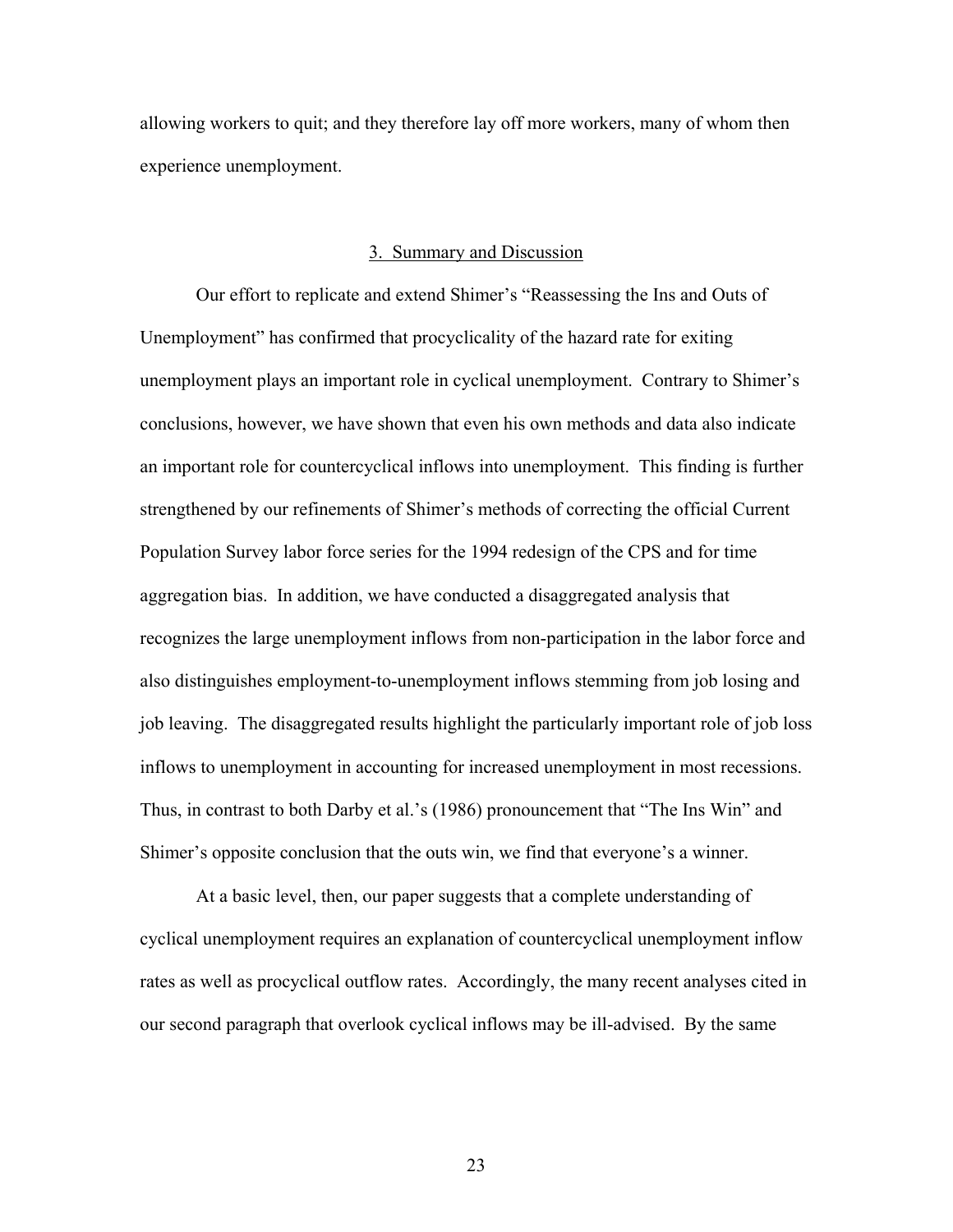token, earlier efforts to explain why unemployment inflows rise in a recession (e.g., Mortensen and Pissarides, 1994; Cole and Rogerson, 1999) remain potentially relevant.

In the remainder of this section, however, we want to emphasize that the precise *economic* interpretation of statistical decompositions such as equation (3) is not as clear as it might seem. Up until now, we have followed the literature in interpreting the decompositions as answering the question "how much of the increase in unemployment in a recession is *due to* changes in inflows and outflows." In what follows, we show that such an interpretation is not the only possible reading of decompositions based on (3), and that different models of the labor market imply different interpretations.

We motivate this point with the following metaphor. Imagine a traffic intersection at which a queue of automobiles awaits a green light. The light stays green long enough in each cycle to allow an outflow of five cars to leave the queue before the light turns red again. Ordinarily, only a moderate number of cars is backed up at the light. But suppose some event – say, construction on an alternate route – ramps up the inflow of cars to this intersection. If nothing happens to keep the green light on longer, then the queue gets longer, and each car's wait to get through the intersection becomes longer.

 Now just for the moment, think of the queue of backed-up cars as unemployment, and think of the five cars going through each green light as the outflow from unemployment. When the inflow increased, the stock of unemployment increased, and so did the average duration of unemployment. If an analysis such as ours or Shimer's were applied here, it would attribute much of the increased unemployment to a decreased exit rate even though nothing actually changed in the outflow process. The proximate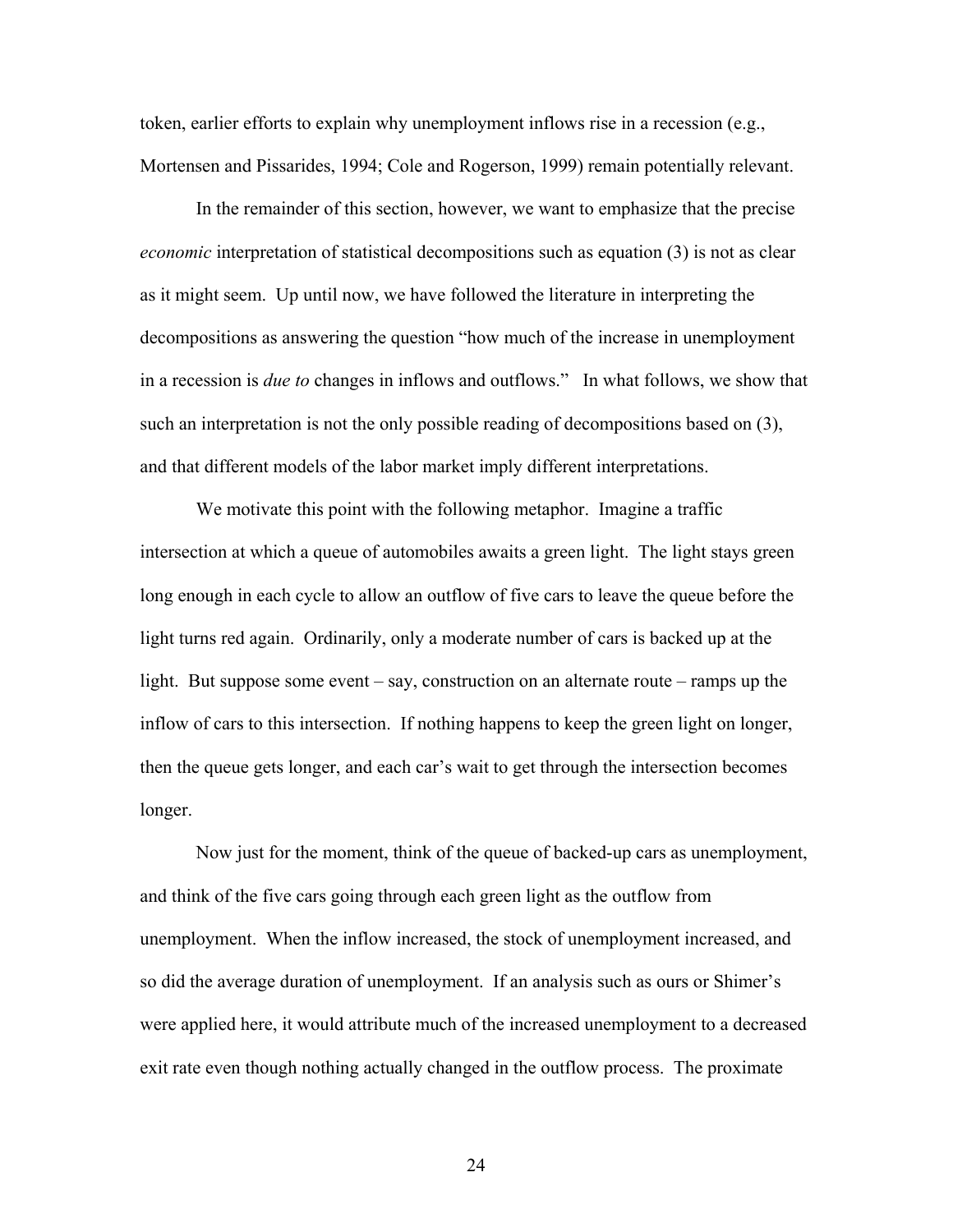cause of both the increased unemployment level and the increased duration was the increased inflow.<sup>20</sup>

 Thus, the traffic metaphor illustrates a possibility worth considering when reacting to statistical decompositions of the ins and outs of unemployment. Although analyses like ours and Shimer's attempt to separate the contributions of inflows and outflows, the inflows and outflows may be inherently inseparable. It could be, for example, that congestion from increased inflows *causes* outflow hazard rates to become lower $21$ 

 This latter possibility has received little attention in the previous literature on unemployment flows, perhaps because of the literature's focus on search and matching models of the aggregate labor market (Pissarides, 1985; Mortensen and Pissarides, 1994). In these models, the number flowing out of unemployment is increasing in the number of unemployed workers, as well as in the number of job vacancies. The matching function that describes this relationship is meant to capture frictions that prevent firms and workers from quickly finding (suitable) partners for an employment relationship. Under the typical specification of this matching function, a greater number of unemployed workers (the denominator of the outflow hazard) will raise the number flowing out of unemployment (the numerator of the outflow hazard) so that the outflow rate will not itself depend on the number unemployed. Put in the language of the traffic metaphor, the green light stays on longer when more cars are waiting at the intersection. According to

 $20$  Note also that, just as the wait until going through the green light would increase for all cars regardless of whether they had arrived from the usual route or from the obstructed alternate route, unemployment duration would increase for all the unemployed – job losers, job leavers, and labor force entrants – just as found in the analyses by Baker (1992), Shimer, and ourselves.

<sup>&</sup>lt;sup>21</sup> Another example of interaction between inflows and outflows, discussed above in section 2.D, is that cyclical changes in the composition of the inflow to unemployment (especially the increased share of permanent job losers) cause a modest reduction in the outflow rate.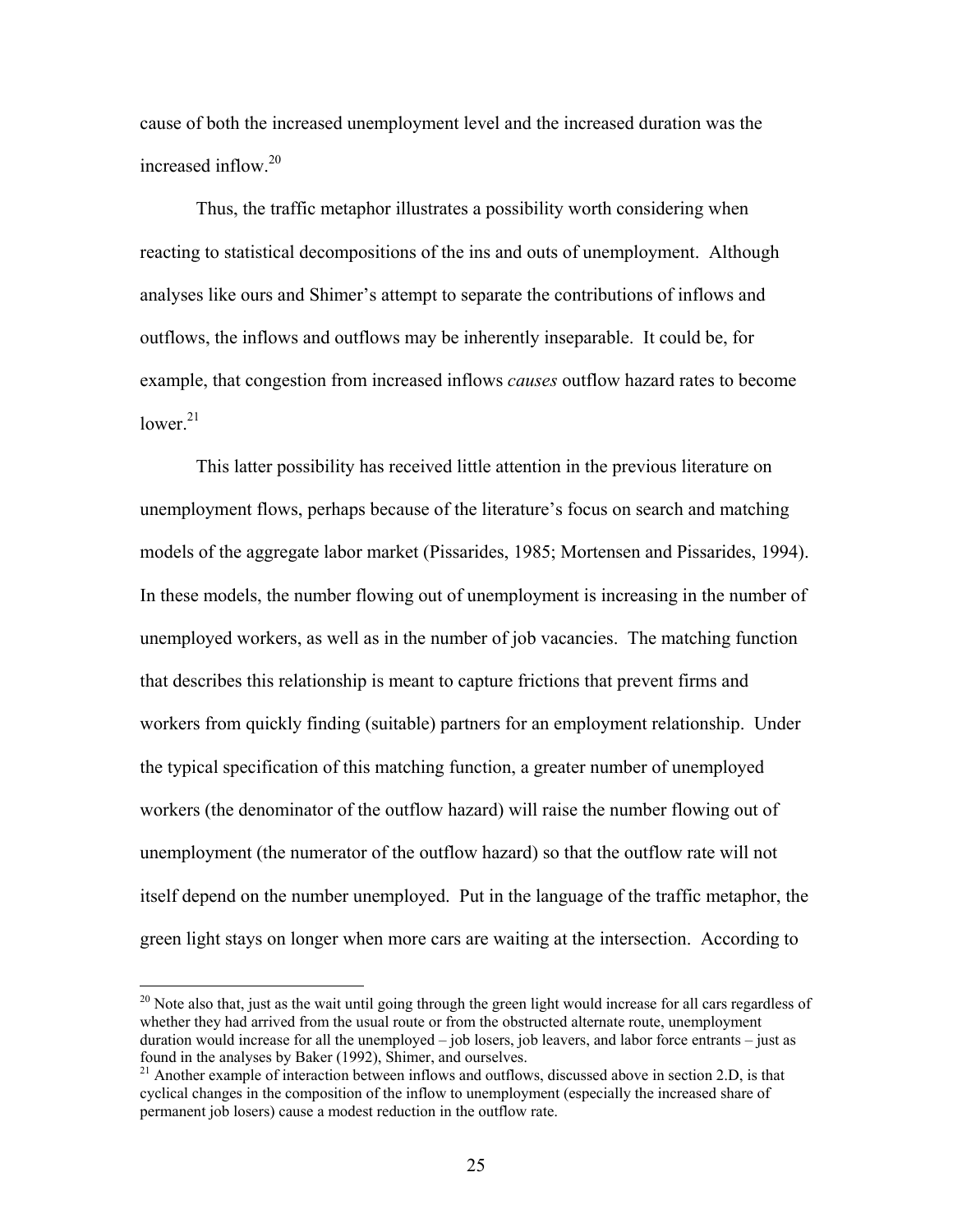these models, then, changes in the outflow hazard will be driven only by exogenous variables, notably labor productivity.<sup>22</sup> In this theoretical framework, the mechanism encapsulated in the traffic metaphor does not arise.

That particular theoretical perspective, however, is not the only conceivable economic interpretation of cyclical flows in the labor market. Consider, for example, an alternative model in which firms face no friction in hiring unemployed workers; that is, firms may hire as many unemployed workers as they wish without incurring important search costs.23 Then, given labor productivity, firms will choose directly the *number* of workers to hire out of the unemployment pool. In the language of the traffic metaphor, how long the green light stays on is *not* determined by the number of cars waiting at the intersection. Then, as in the traffic metaphor, increased unemployment due to increased inflows can mechanically reduce outflow hazard rates during recessions.

Viewed through this lens, a more appropriate decomposition of unemployment flows might focus on changes in the *level* of the outflow, since these are independent of the number unemployed in the latter model. It turns out that simple algebraic manipulation of equation (3), our framework for decomposing cyclical unemployment variation into inflows and outflows, provides such a decomposition:

$$
d \log \tilde{u}_t \approx \frac{1 - \tilde{u}_t}{\tilde{u}_t} \Big[ d \log s_t - d \log(f_t \tilde{u}_t) \Big] \tag{11}
$$

This re-expression of equation (3) decomposes cyclical variation in log unemployment into an inflow component plus an outflow component involving the log change in the

<u>.</u>

 $^{22}$  Indeed, Shimer (2005a, p. 23) makes this point to justify his emphasis on flow hazard rates, rather than the levels of the unemployment flows.

<sup>&</sup>lt;sup>23</sup> Such an assumption may not be an entirely ludicrous approximation, as the average duration of a vacancy is consistently less than one month in the Bureau of Labor Statistics' JOLTS dataset.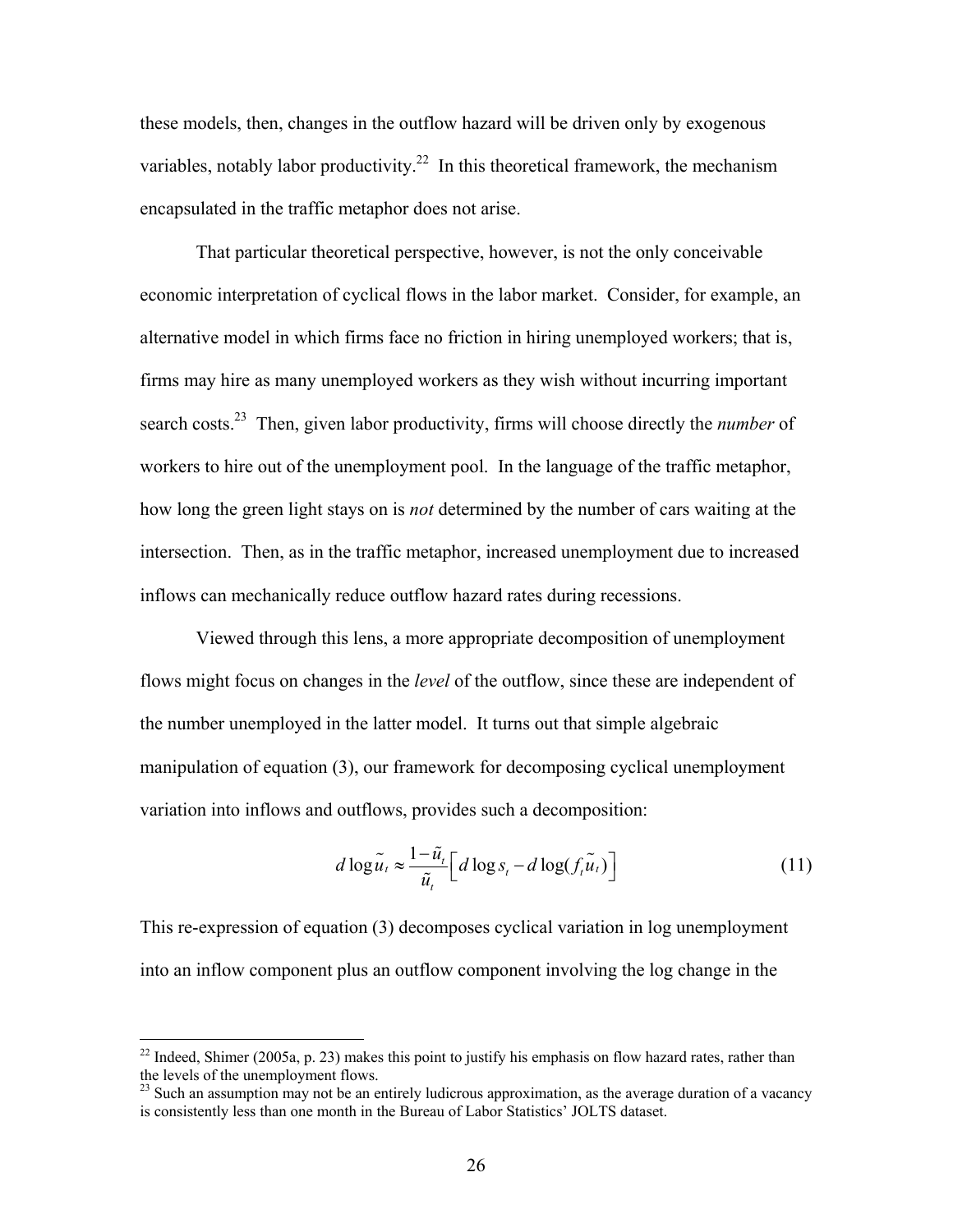*number* flowing out of unemployment,  $f_i \tilde{u}_i$  (instead of the hazard rate for the outflow,

*ft*). The monthly version of the latter is plotted in figure 12, which illustrates a fact that may surprise some readers who have not encountered it before: Even though the hazard rate for exiting unemployment goes down in recessions, the number exiting unemployment goes up. This fact, acknowledged by Shimer (2005a, p. 22), was previously documented in the gross flows data analysis by Blanchard and Diamond (1990, p. 118): "While the flow from unemployment to employment increases in a recession, the hazard rate decreases as the pool of unemployed increases proportionately more than the flow."

Given the countercyclicality of the number exiting unemployment, if one viewed unemployment flows solely in terms of the model motivating equation (10), one would conclude that more than the entirety of the cyclical variation in unemployment is accounted for by countercyclical inflows. That is, one would declare that "The Ins Win" after all. Our point, however, is not to deny the importance of reduced outflow hazard rates in recessions. Our point is that, in order to assess the roles of inflows and outflows in cyclical unemployment, one must understand the *economic* determinants of both the ins and the outs.

We believe the challenge to future theoretical work is to develop coherent and plausible models that can account for the full range of relevant empirical evidence. In terms of the particular facts we hope to have clarified in this paper, theoretical analyses should explain why job-loss-induced inflows to unemployment increase at the beginning of a recession and why outflows do not increase enough to keep unemployment duration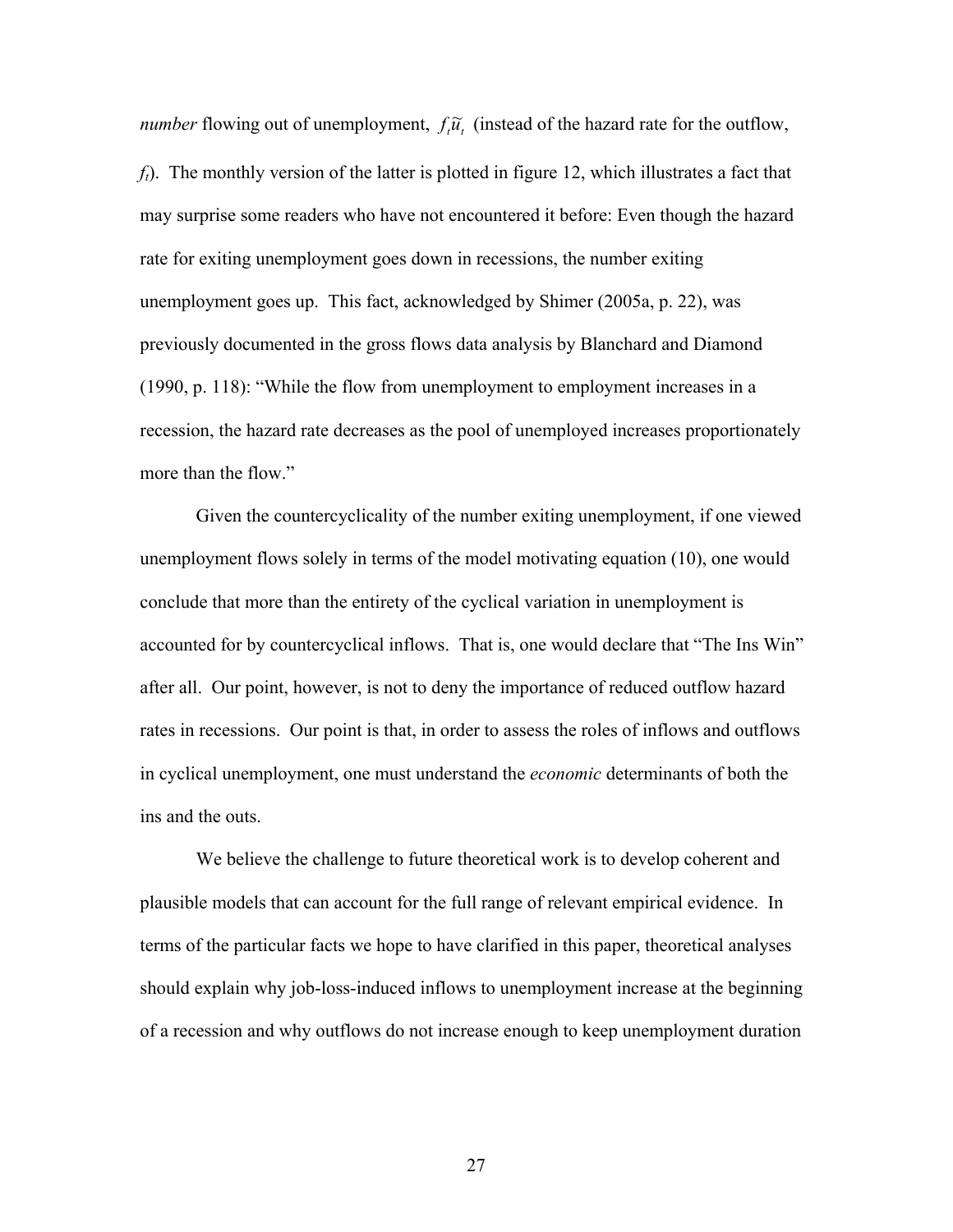from rising.<sup>24</sup> Our hunch is that cyclical movements in both the number of unemployment spells and their duration stem largely from shared causes. Like Hall (1988), we think of the relatively low employment (and real wages) during a recession as reflecting a leftward shift in the derived demand for labor along a positively sloped effective labor supply curve. Whatever it is that induces the leftward shift in labor demand motivates some firms to effect employment reductions through layoffs (many of which lead to unemployment) and also deters other firms from hiring enough to prevent a rise in the stock and duration of unemployment. If the effective short-run labor supply curve were perfectly inelastic, then wages would drop enough either to prevent the burst of layoffs or to induce some firms quickly to hire up the laid-off workers. Recognizing that real wage variation is not procyclical enough to prevent cyclical variation in employment and unemployment is another way of saying that the effective short-run labor supply curve is positively sloped rather than inelastic.

 The key questions then become: (1) What causes labor demand to shift leftward during a recession, and (2) why is the effective short-run labor supply curve positively sloped? We suspect that the answers to these questions also will deliver straightforward answers to why cyclical unemployment variation divvies up as it does between changes in inflow and outflow rates.

<sup>&</sup>lt;sup>24</sup> Of course, theoretical work also should endeavor to explain the cyclical features of other salient variables such as employment, hours of work, wage rates, vacancies, productivity, capital utilization, etc.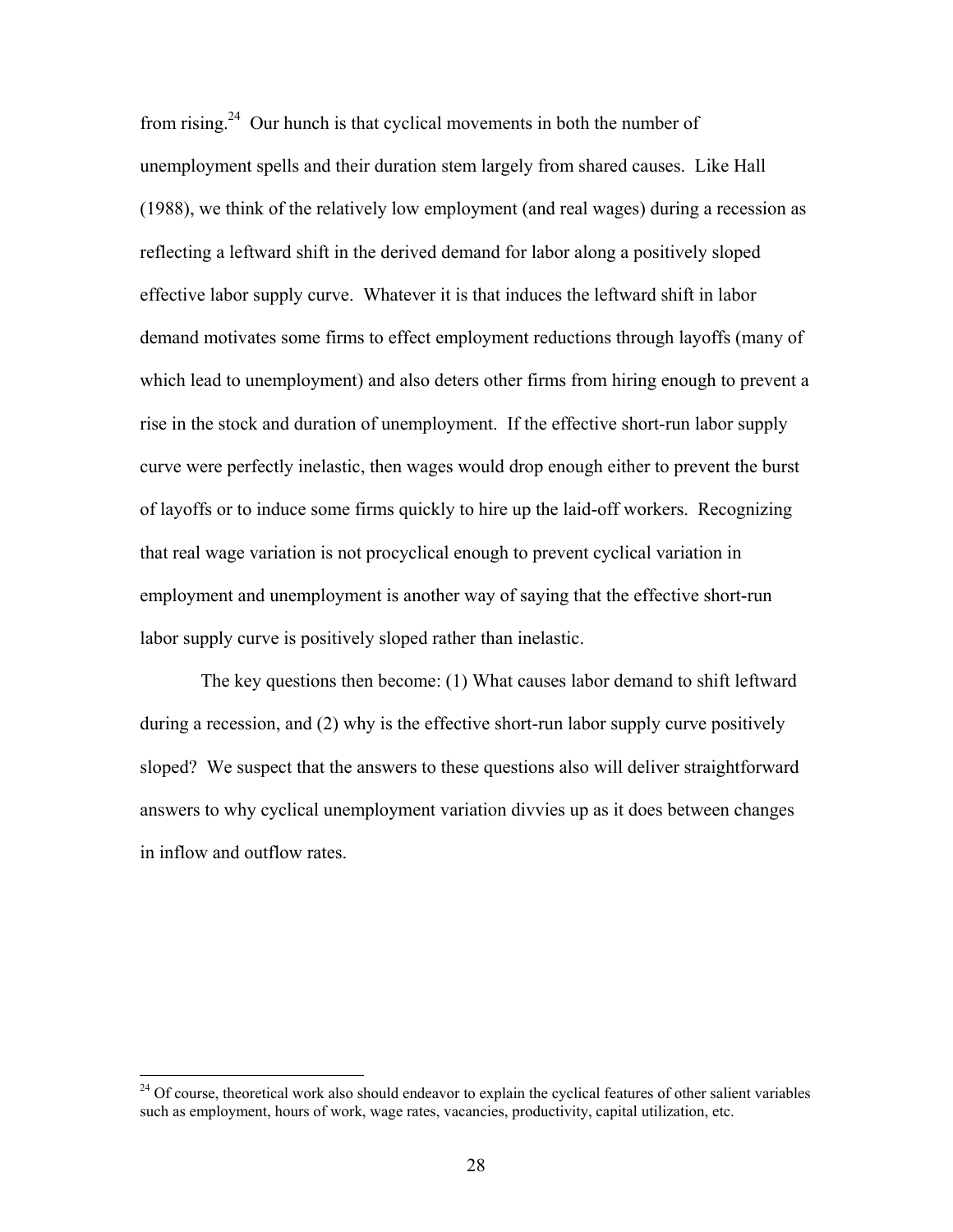### Appendix

### *Discrete-Time Correction for Time Aggregation Bias in Aggregate Inflows*

We use an analogous method to Shimer's in discrete time. That is, we essentially use one difference equation, that for the total stock of unemployment:

$$
u_{t+\tau+1/4} = u_{t+\tau} + s_t^w e_{t+\tau} - f_t^w u_{t+\tau}
$$
\n(A.1)

where  $s_t^w$  and  $f_t^w$  are the weekly inflow and outflow probabilities and are assumed constant between interview dates, and where  $\tau \in \left\{0, \frac{1}{4}, \frac{1}{2}, \frac{3}{4}\right\}$  $\tau \in \left\{0, \frac{1}{4}, \frac{1}{2}, \frac{3}{4}\right\}$  indexes the intervening weeks. Like Shimer, we then make the further assumption that the labor force,  $l_t \equiv e_t + u_t$ , is also constant within the interval. This implies that we can rewrite (A.1) as:

$$
u_{t+\tau+1/4} = s_t^{\omega} l_t + \left(1 - s_t^{\omega} - f_t^{\omega}\right) u_{t+\tau}
$$
\n(A.2)

Solving this equation forward four weeks yields the following non-linear equation:

$$
u_{t+1} = s_t^{\omega} l_t \sum_{n=0}^3 \left( 1 - s_t^{\omega} - f_t^{\omega} \right)^n + \left( 1 - s_t^{\omega} - f_t^{\omega} \right)^4 u_t \tag{A.3}
$$

Noting that the steady-state weekly unemployment stock in this model is given by  $w^*$  *s*<sup>*w*</sup> *s*<sup>*w*</sup>  $t = w + \mathcal{L}^w$ *t t*  $u_t^{w^*} = \frac{s_t^w}{s_t^w + f_t^w}$  yields equation (7) in the main text.

## *Discrete-Time Correction for Time Aggregation Bias in Inflows by Reason*

The correction for inflows by reason is a simple extension to the above. Now there are three difference equations to solve out – one for unemployment by each reason:

$$
u_{\lambda,t+\tau+1/4} = u_{\lambda,t+\tau} + s_{\lambda,t}^{w} e_{t+\tau} - f_{\lambda,t}^{w} u_{\lambda,t+\tau}
$$
  
\n
$$
u_{q,t+\tau+1/4} = u_{q,t+\tau} + s_{q,t}^{w} e_{t+\tau} - f_{q,t}^{w} u_{q,t+\tau}
$$
  
\n
$$
u_{e,t+\tau+1/4} = u_{e,t+\tau} + s_{e,t}^{w} i_{t+\tau} - f_{e,t}^{w} u_{e,t+\tau}
$$
\n(A.4)

where *i* is the stock of non-participation. We then again assume, like Shimer, that the labor force is constant in the month between CPS interviews. It should be noted that this has the implication that the non-participation stock is also constant between months. Since the unemployment system implicit in the above is a closed one (all flows among unemployment, employment, and non-participation originate from one of these three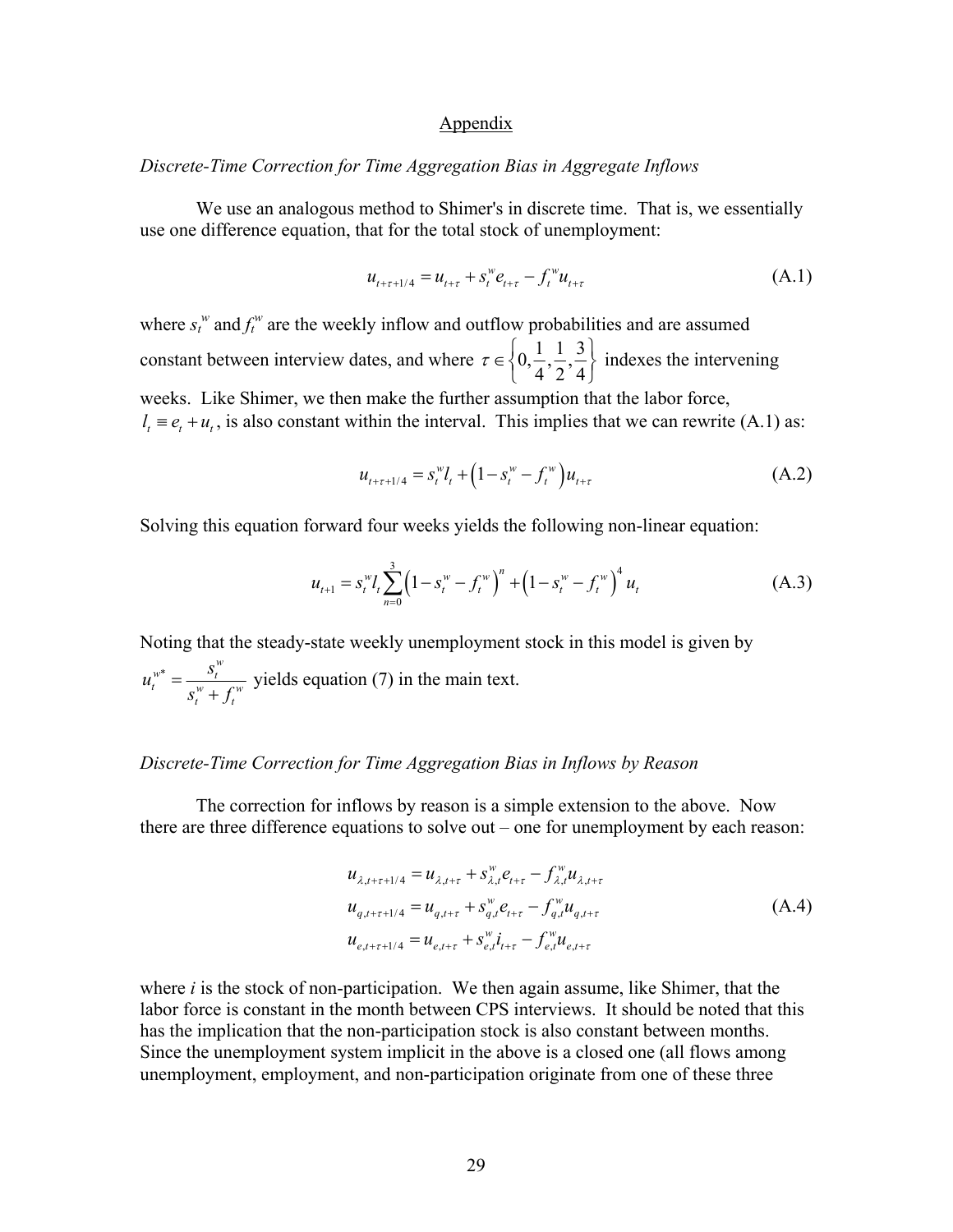categories), the population (the sum of unemployment, employment, and nonparticipation) is implicitly constant.

Given this, equation (A.4) is just a non-linear system, which can be solved using conventional programs such as MatLab.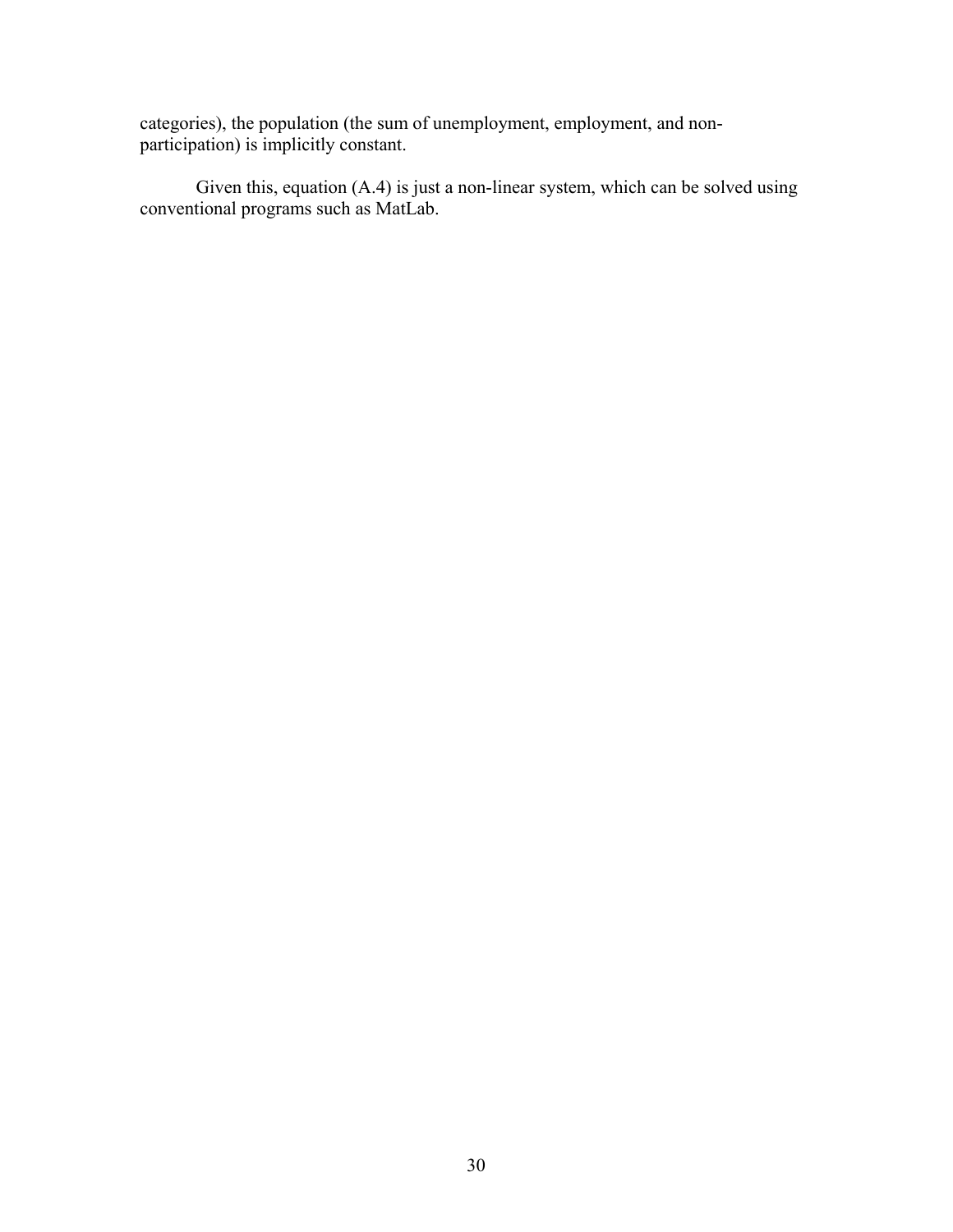

Figure 0: Unemployment Rate and Recessionary Unemployment Dates Used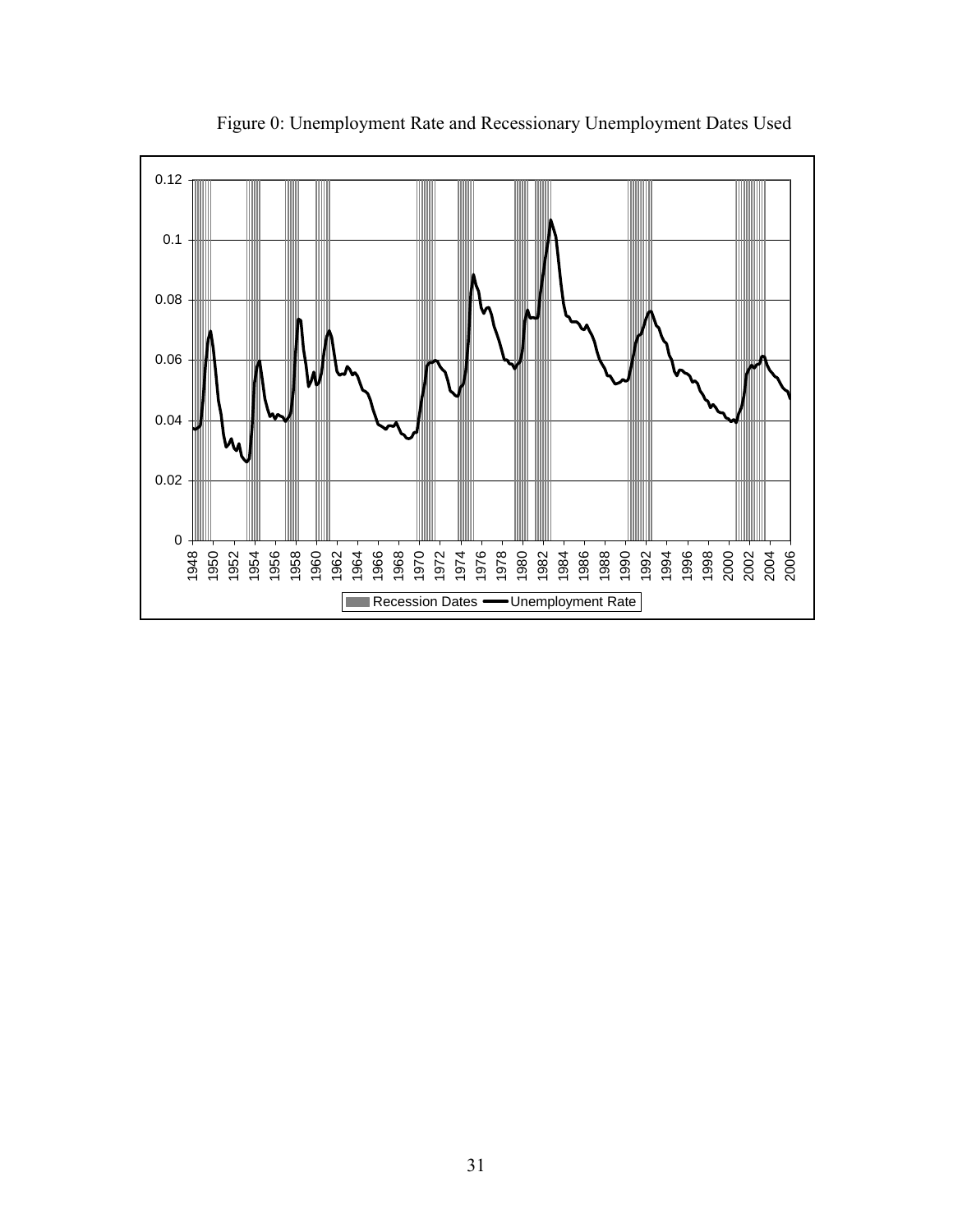

Figure 1: Replication of Shimer's Figure 1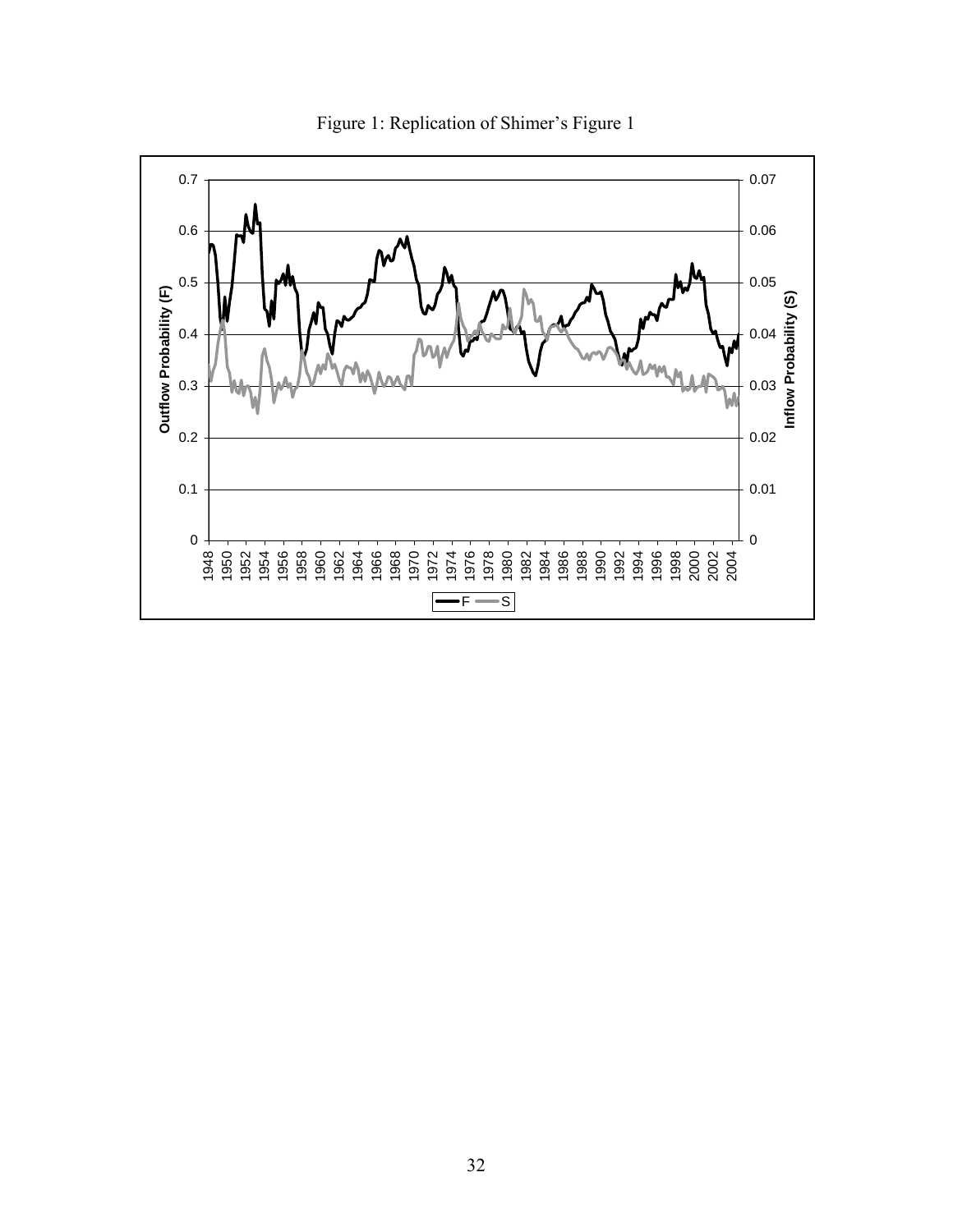

Figure 2: Log Inflow and Outflow Hazard Rates Using Replication of Shimer's Data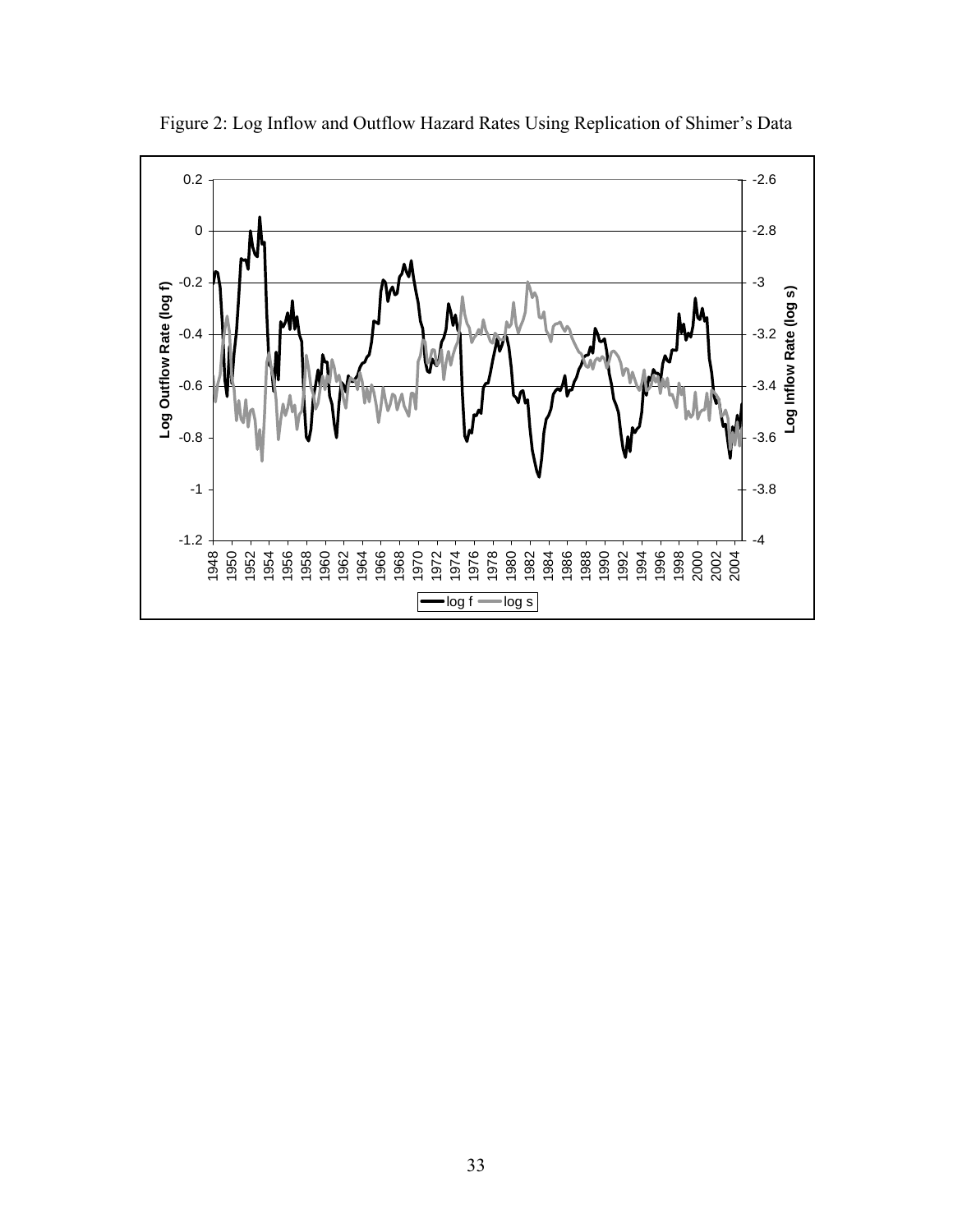

Figure 3: Decomposition of Increases in Log Unemployment by Recession, 1948–2004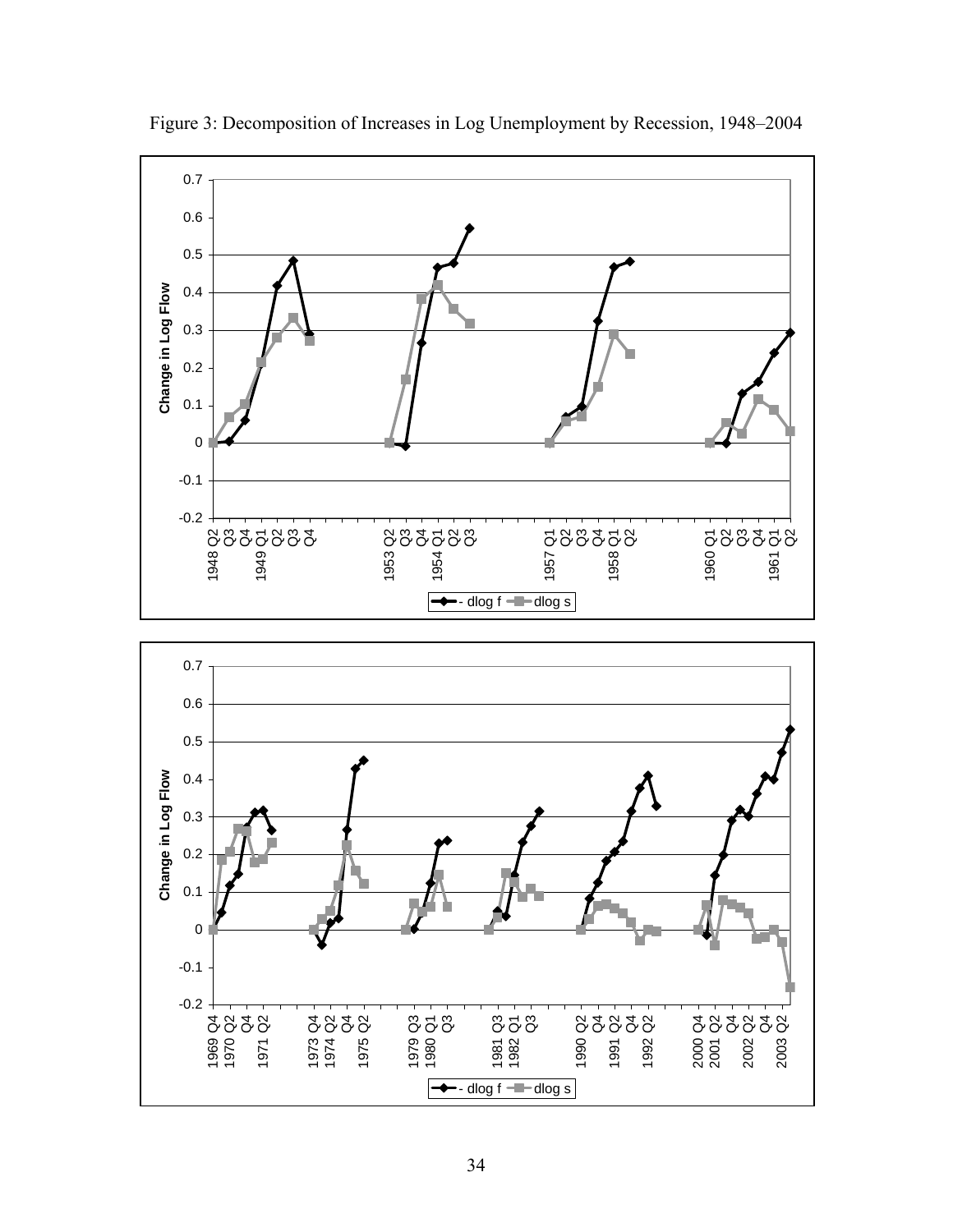Figure 4: Month-by-Month Ratio of Short-Term Share of Unemployment in Incoming



Rotation Groups to Full Sample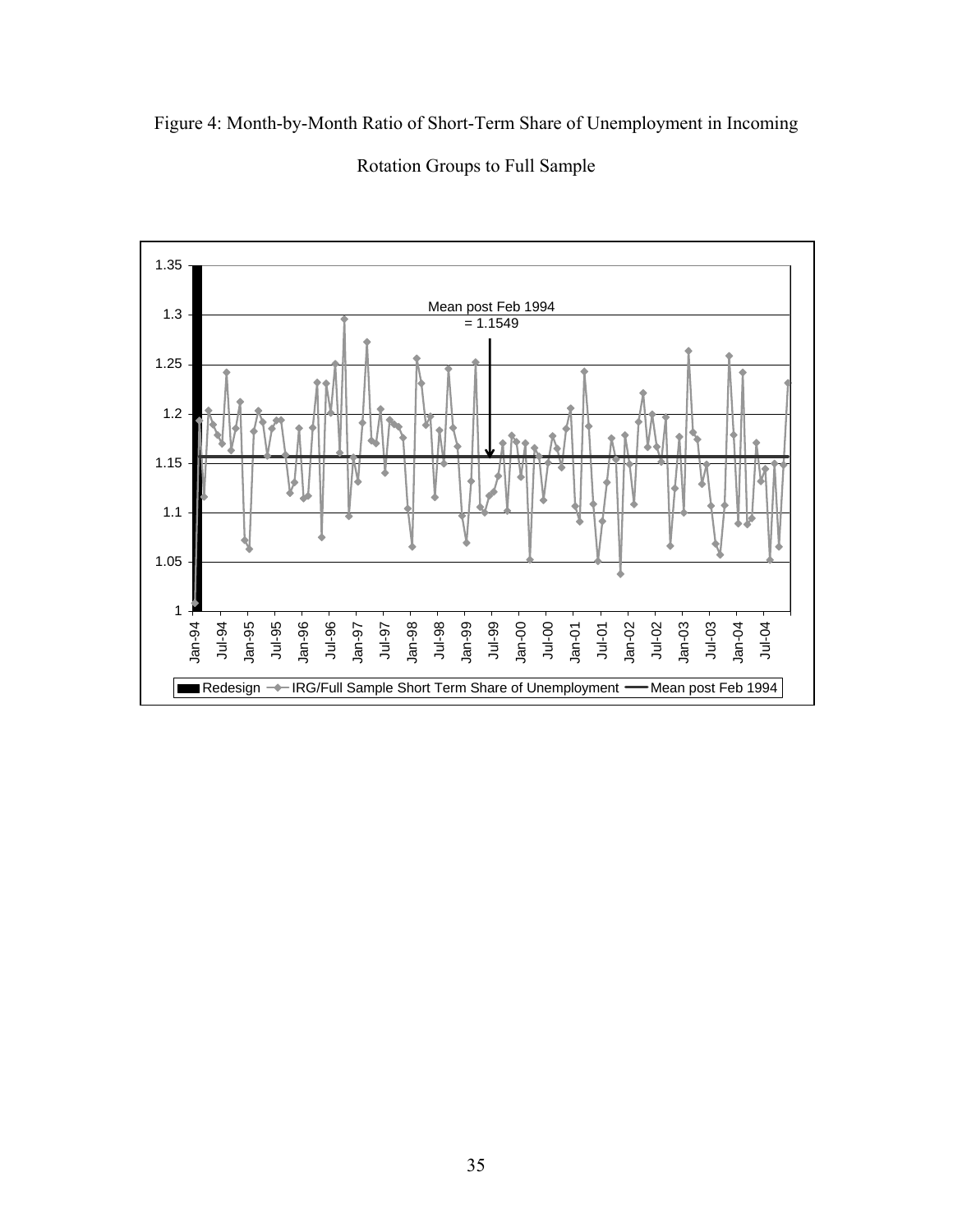

Figure 5: Effect of Our Alternative Redesign Correction on the 2000-2001 Recession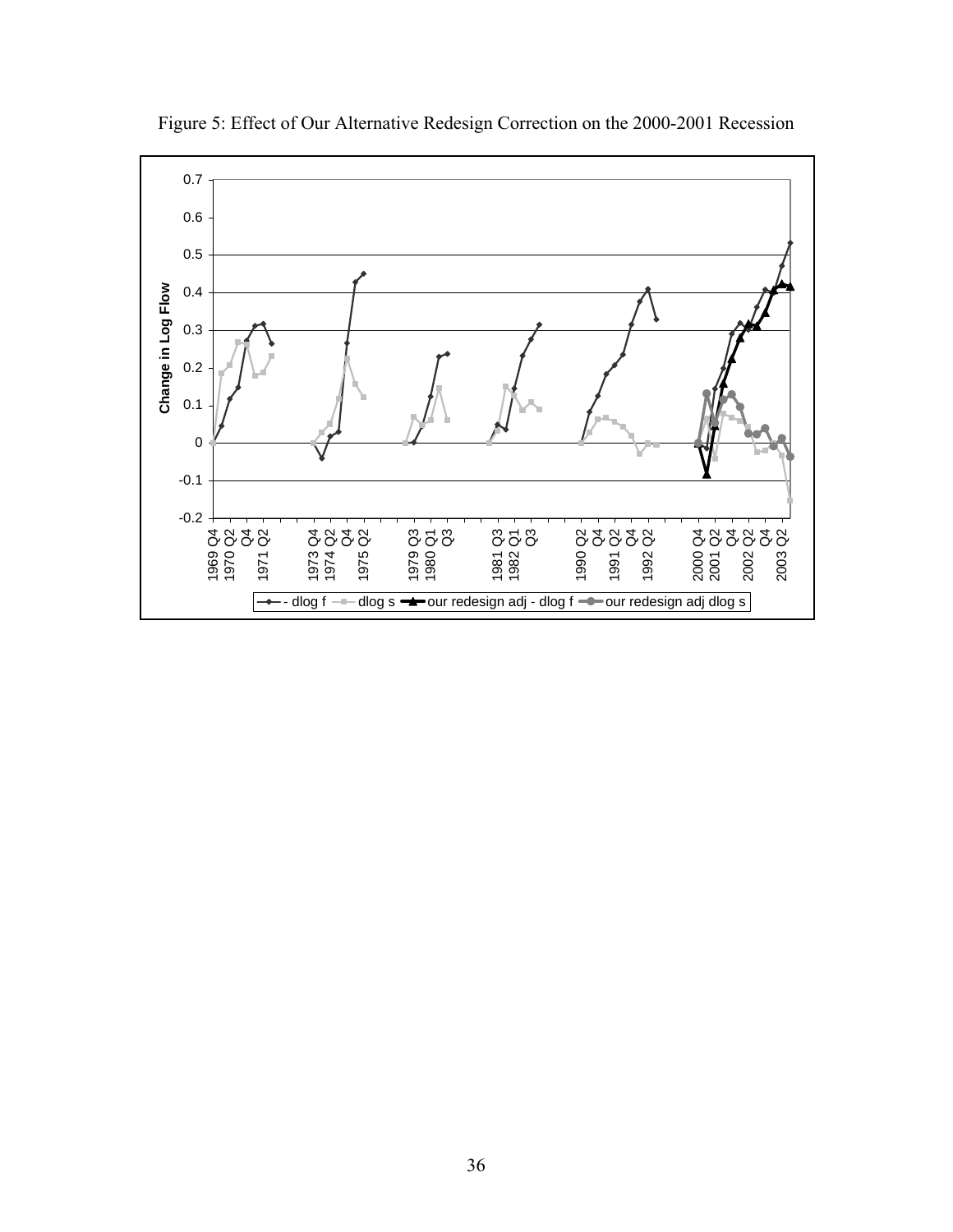

Figure 6: Effects of Different Aggregation Bias Corrections on Measured Log Inflow

Rates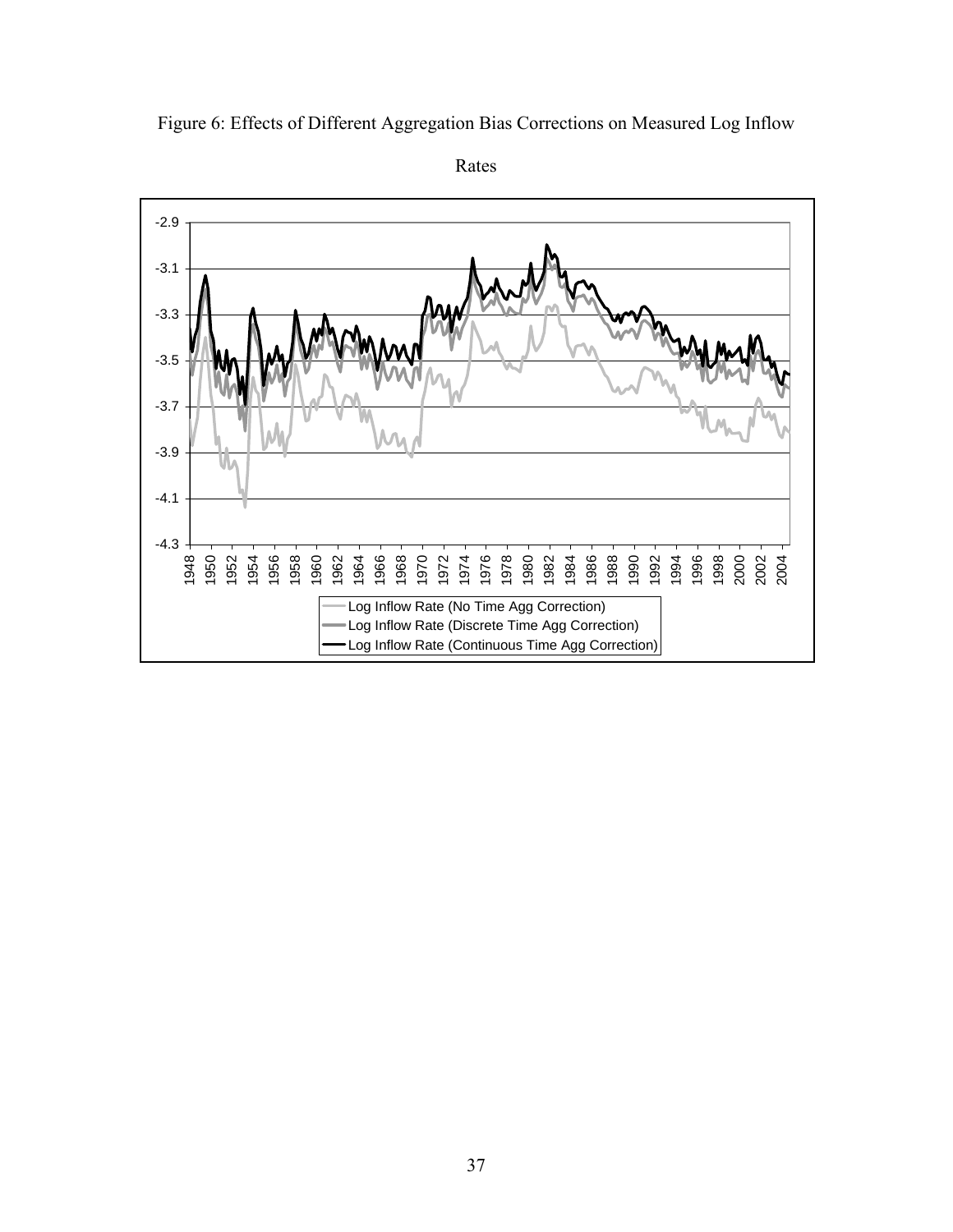

Figure 7: Effects of Aggregation Bias Corrections on Decomposition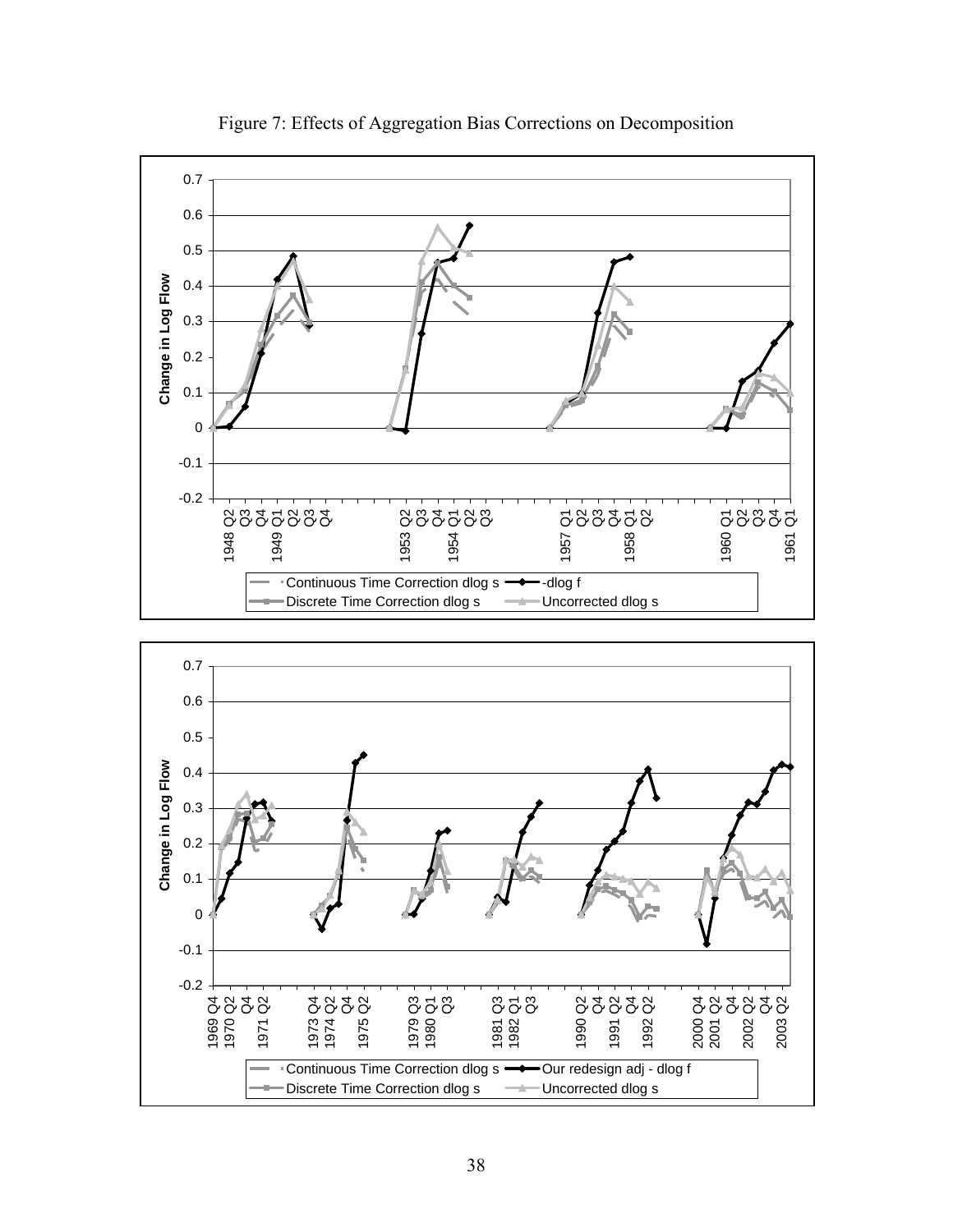

Figure 8: Log Inflow Rates by Reason for Unemployment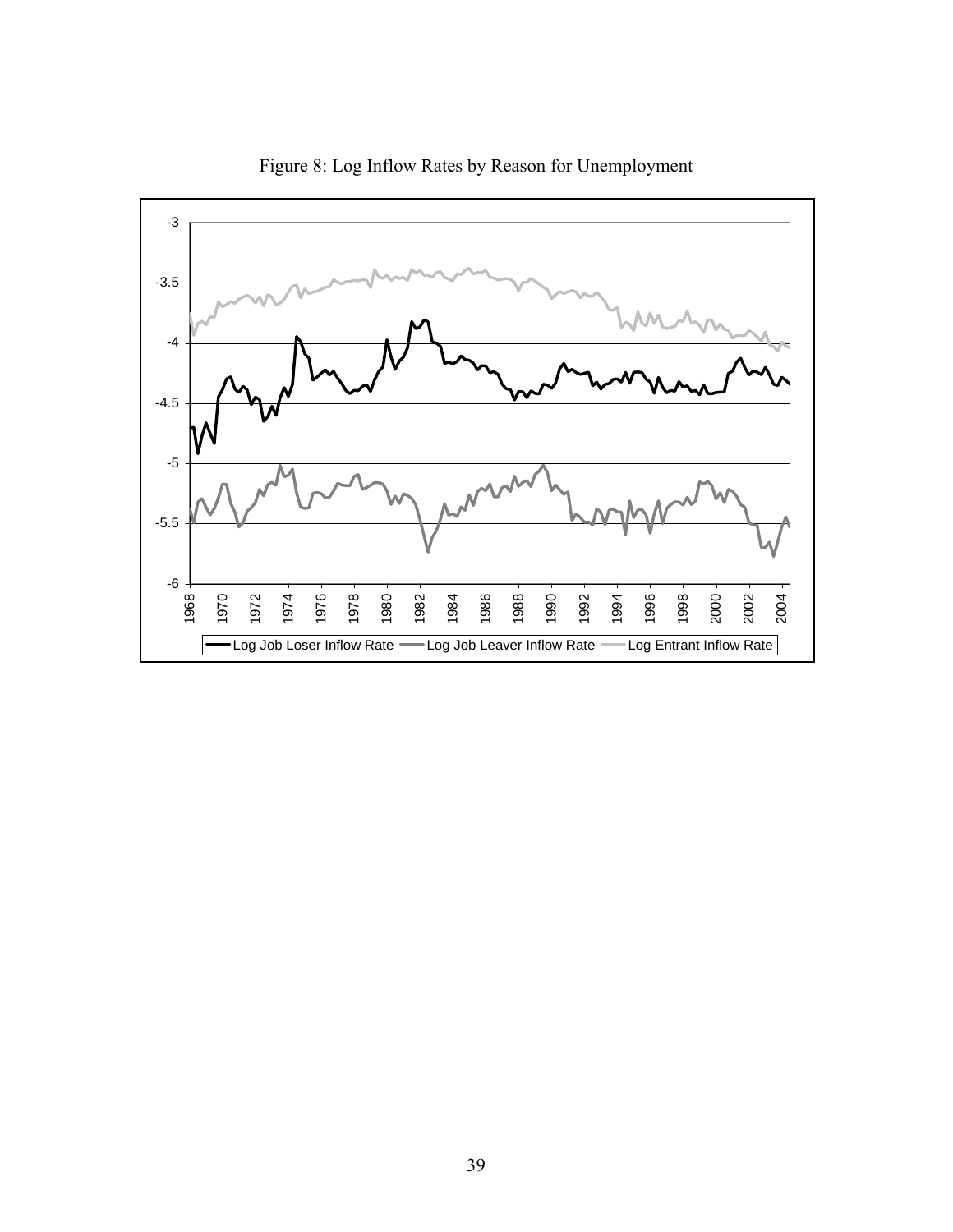

Figure 9: Log Outflow Rates by Reason for Unemployment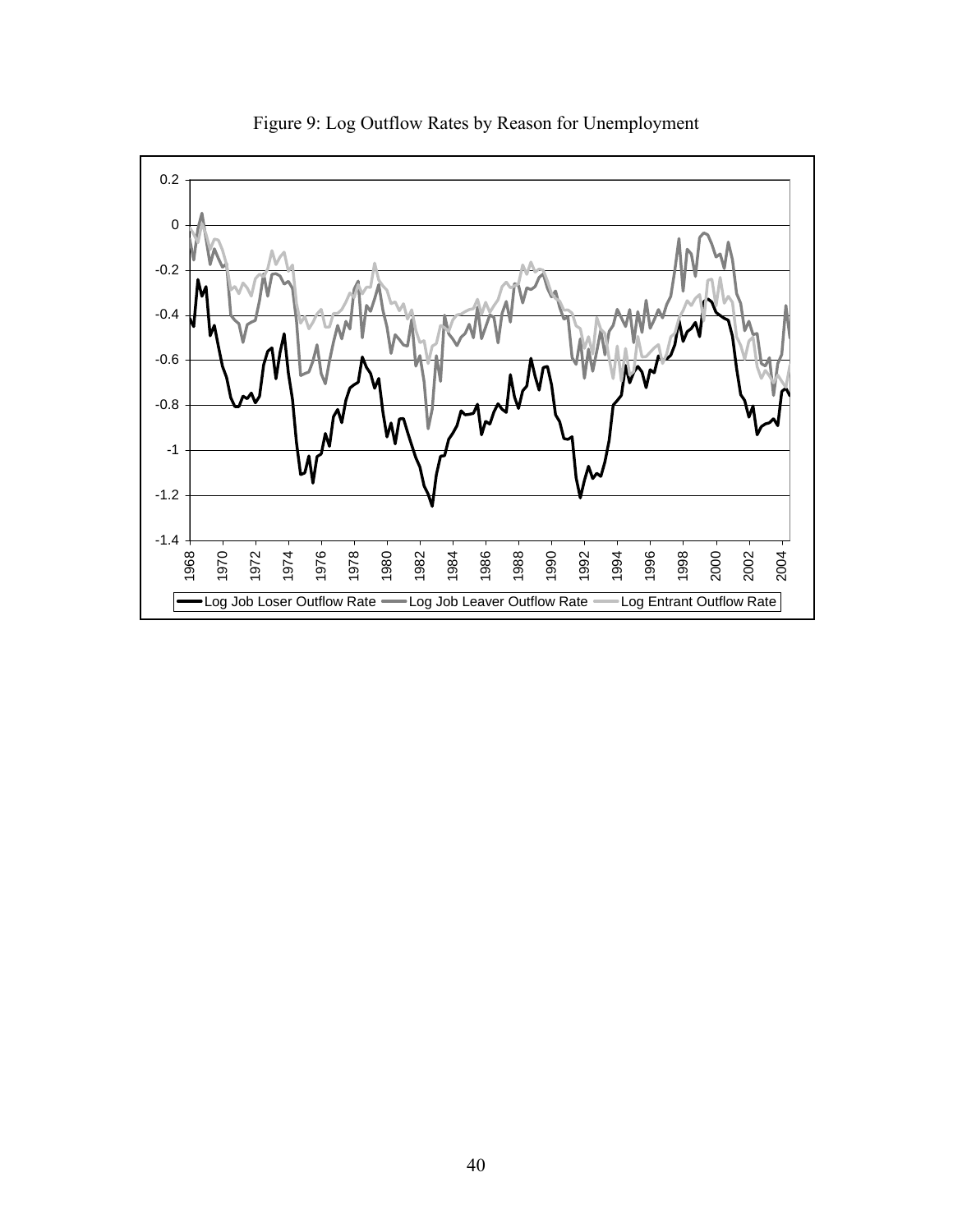

Figure 10: Logs of Employment, Non-Participation, and Unemployment as Fractions of

the Labor Force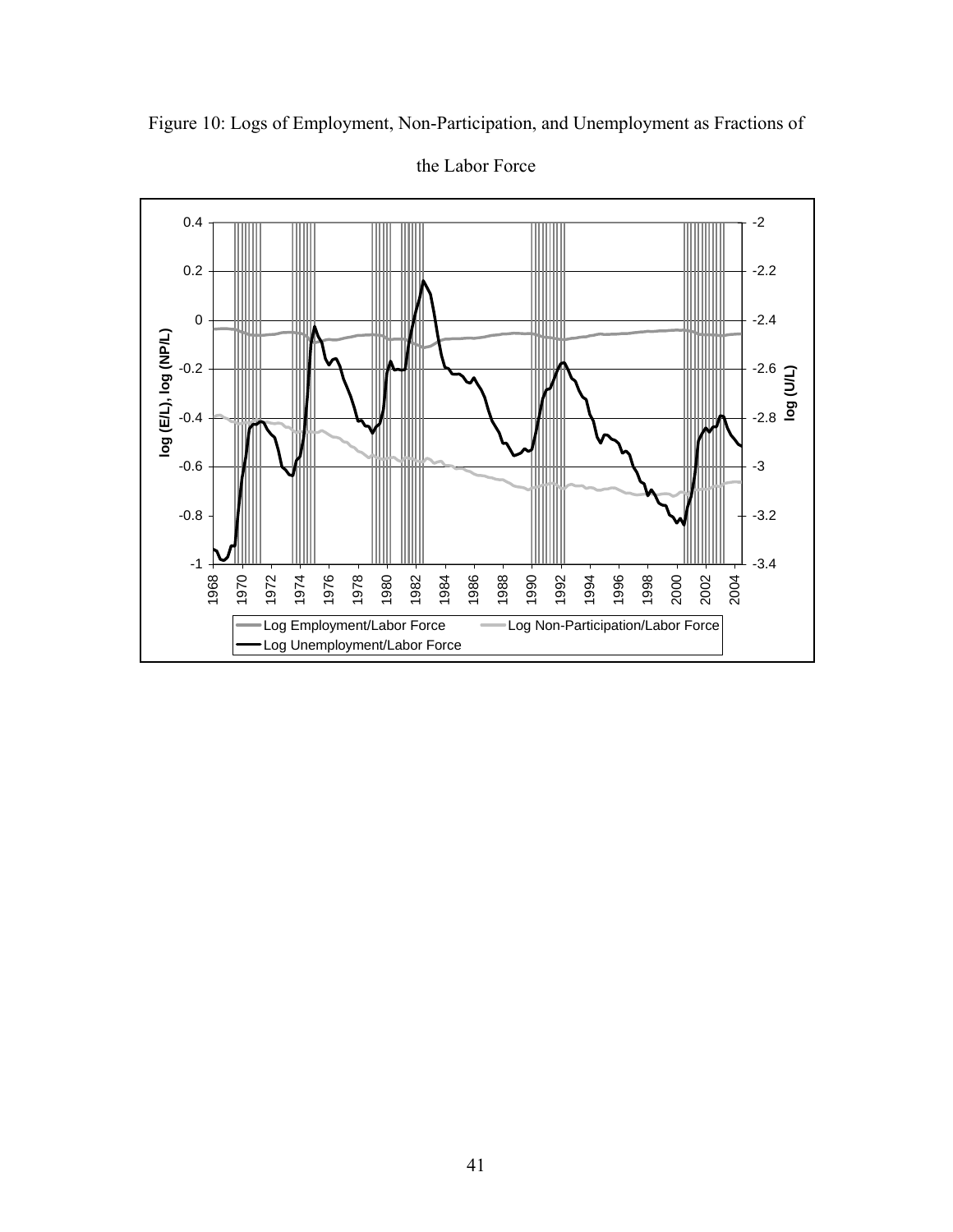

Figure 11: Decomposition of Increase in Unemployment into Effects of Flows by Reason for Unemployment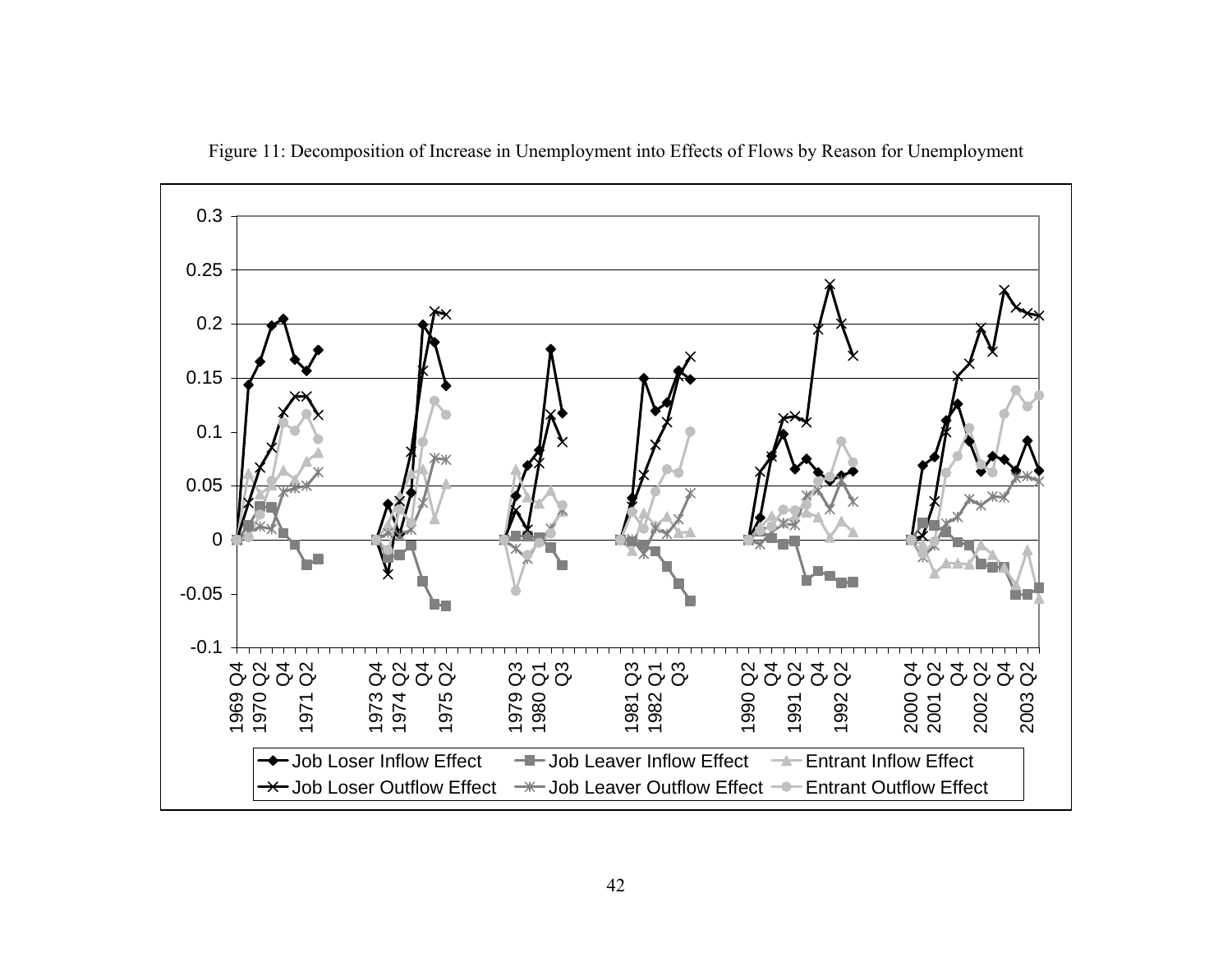

Figure 12: Level of Monthly Outflow from Unemployment (Quarterly Average)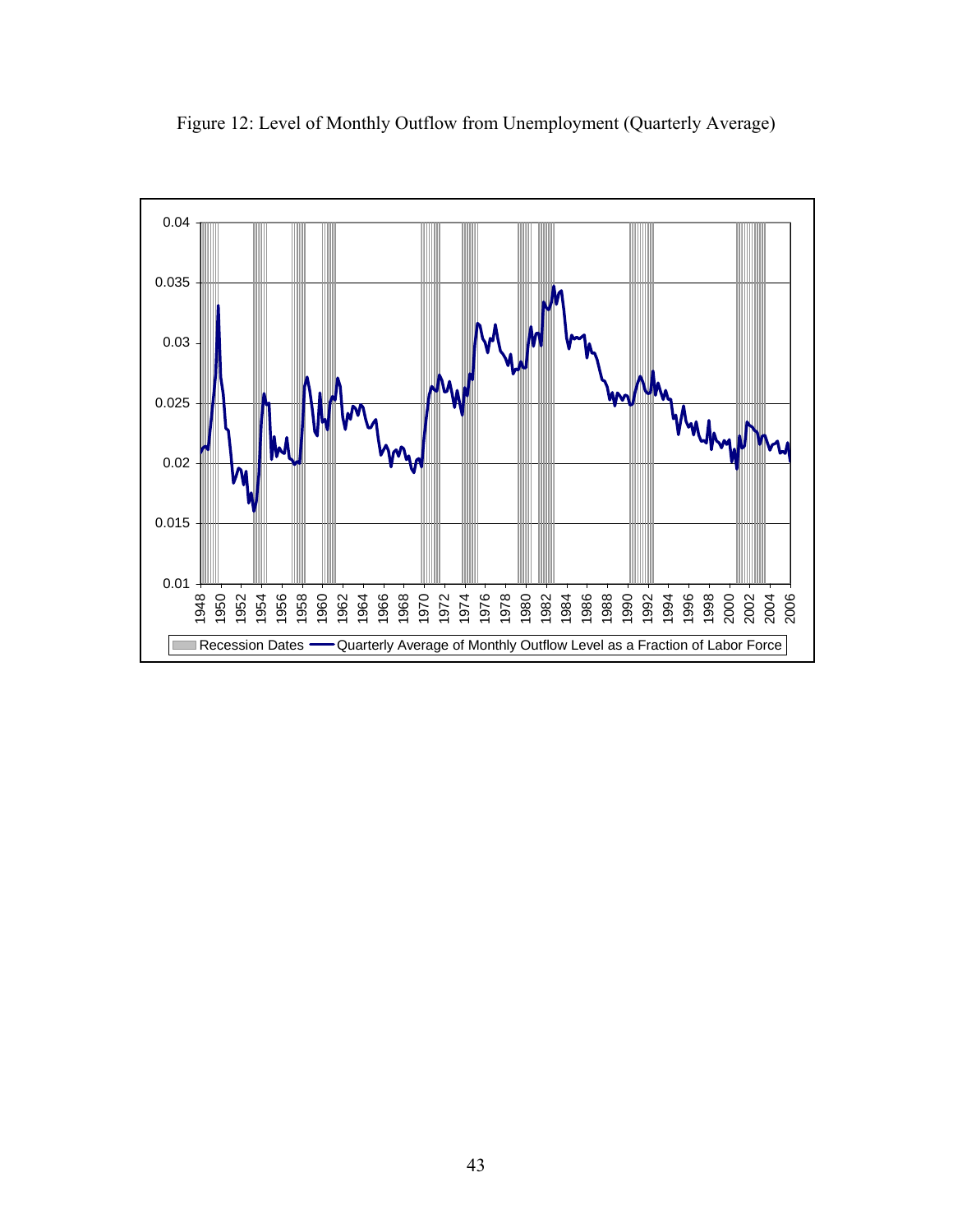# References

Abraham, Katharine G. and Robert Shimer, "Changes in Unemployment Duration and Labor-Force Attachment," in Alan B. Krueger and Robert M. Solow, eds., *The Roaring Nineties: Can Full Employment Be Sustained?* New York: Russell Sage Foundation and Century Foundation Press, 2001: 367-420.

Akerlof, George A., Andrew K. Rose, and Janet L. Yellen, "Job Switching and Job Satisfaction in the U.S. Labor Market," *Brookings Papers on Economic Activity*, 1988(2): 495-582.

Anderson, Patricia M. and Bruce D. Meyer, "The Extent and Consequences of Job Turnover," *Brookings Papers on Economic Activity: Microeconomics*, 1994: 177-236.

Baker, Michael, "Unemployment Duration: Compositional Effects and Cyclical Variability," *American Economic Review*, March 1992, 82(1): 313-21.

Barkume, Anthony J. and Francis W. Horvath, "Using Gross Flows to Explore Movements in the Labor Force," *Monthly Labor Review*, April 1995, 118(4): 28-35.

Barth, Peter S., "A Time Series Analysis of Layoff Rates," *Journal of Human Resources*, Fall 1971, 6(4): 448-65.

Blanchard, Olivier Jean and Peter Diamond, "The Cyclical Behavior of the Gross Flows of U.S. Workers," *Brookings Papers on Economic Activity*, 1990(2): 85-143.

Blanchard, Olivier and Jordi Gali, "A New Keynesian Model with Unemployment," mimeo, MIT and CREI, 2006.

Bleakley, Hoyt, Ann E. Ferris, and Jeffrey C. Fuhrer, "New Data on Worker Flows during Business Cycles," *New England Economic Review*, July-August 1999: 49-76.

Cole, Harold L. and Richard Rogerson, "Can the Mortensen-Pissarides Matching Model Match the Business-Cycle Facts?" *International Economic Review*, November 1999, 40(4): 933-59.

Darby, Michael R., John C. Haltiwanger, and Mark W. Plant, "The Ins and Outs of Unemployment: The Ins Win," Working Paper No. 1997, National Bureau of Economic Research, 1986.

Davis, Steven J., "Job Loss, Job Finding, and Unemployment in the U.S. Economy over the Past Fifty Years: Comment," in Mark Gertler and Kenneth Rogoff, eds., *NBER Macroeconomics Annual 2005*, Cambridge, MA: MIT Press, 2006: 139-57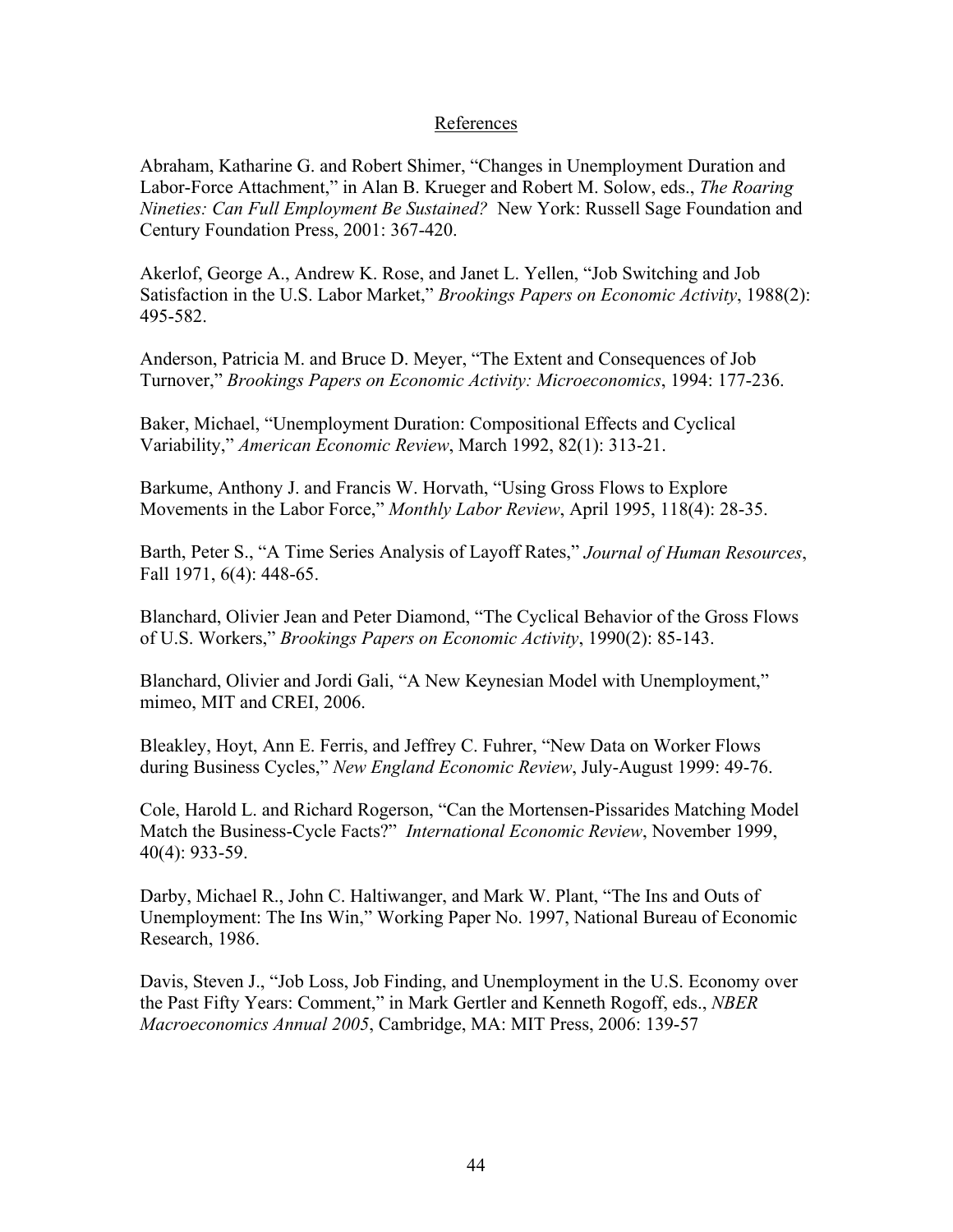Davis, Steven J., R. Jason Faberman, and John Haltiwanger, "The Flow Approach to Labor Markets: New Data Sources and Micro-Macro Links," *Journal of Economic Perspectives*, Summer 2006, 20(3): 3-26.

Fujita, Shigeru and Garey Ramey, "The Cyclicality of Job Loss and Hiring," mimeo, Federal Reserve Bank of Philadelphia and University of California at San Diego, 2006.

Gertler, Mark and Antonella Trigari, "Unemployment Fluctuations with Staggered Nash Wage Bargaining," Working Paper No. 12498, National Bureau of Economic Research, 2006.

Hall, Robert E., "Examining Alternative Macroeconomic Theories: Comment," *Brookings Papers on Economic Activity*, 1988(1): 261-64.

Hall, Robert E., "Employment Fluctuations with Equilibrium Wage Stickiness," *American Economic Review*, March 2005a, 95(1): 50-65.

Hall, Robert E., "Employment Efficiency and Sticky Wages: Evidence from Flows in the Labor Market," *Review of Economics and Statistics*, August 2005b, 87(3): 397-407.

Hall, Robert E., "Job Loss, Job Finding, and Unemployment in the U.S. Economy over the Past Fifty Years," in Mark Gertler and Kenneth Rogoff, eds., *NBER Macroeconomics Annual 2005*, Cambridge, MA: MIT Press, 2006: 101-37.

Kennan, John, "Job Loss, Job Finding, and Unemployment in the U.S. Economy over the Past Fifty Years: Comment," in Mark Gertler and Kenneth Rogoff, eds., *NBER Macroeconomics Annual 2005*, Cambridge, MA: MIT Press, 2006: 159-64.

Marston, Stephen T., "Employment Instability and High Unemployment Rates," *Brookings Papers on Economic Activity*, 1976(1): 169-203.

Menzio, Guido and Espen R. Moen, "Incomplete Self-Enforcing Labor Contracts," mimeo, University of Pennsylvania and Norwegian School of Management, 2006.

Mortensen, Dale T. and Christopher A. Pissarides, "Job Creation and Job Destruction in the Theory of Unemployment," *Review of Economic Studies*, July 1994, 61(3): 397-415.

National Commission on Employment and Unemployment Statistics, *Counting the Labor Force*, Washington, DC: U.S. Government Printing Office, 1979.

Nicholson, Walter, "A Statistical Model of Exhaustion of Unemployment Insurance Benefits," *Journal of Human Resources*, Winter 1981, 16(1): 117-28.

Perry, George L., "Unemployment Flows in the U.S. Labor Market," *Brookings Papers on Economic Activity*, 1972(2): 245-78.